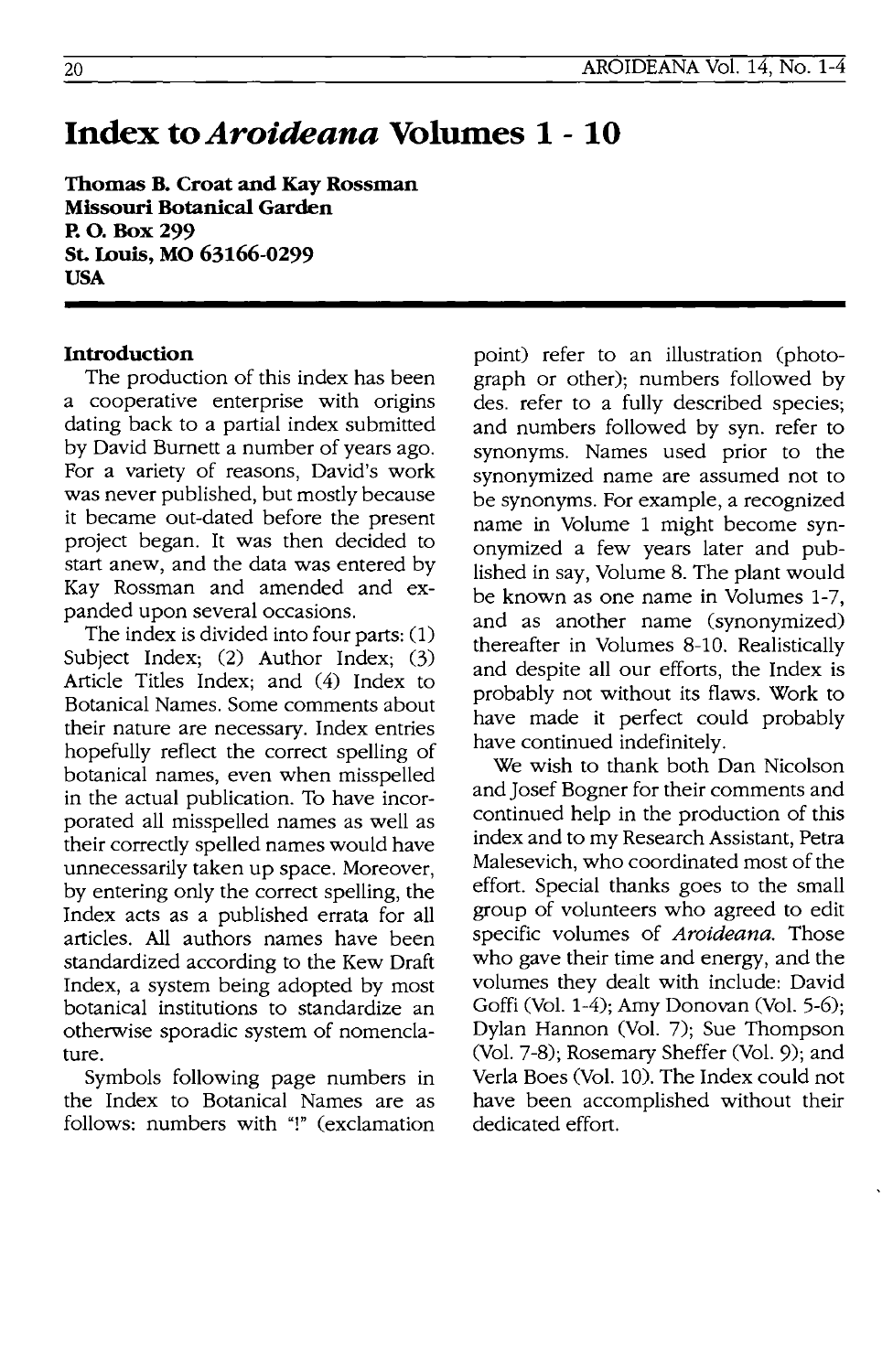| SUBJECT:                   |                       | Floras                               |                       |
|----------------------------|-----------------------|--------------------------------------|-----------------------|
| Aroid Literature and       | 1:26; 2:95; 3:31, 35, | Australia, Asia, Africa              | $5:13-25$             |
| Reviews                    | 117, 127; 4:38-39;    | Central America                      |                       |
|                            | 7:23-25; 8:28, 98;    | Costa Rica                           | $3:39-48$             |
|                            | 10:9                  | Costa Rica, La Selva                 | 5:47-59               |
| Aroid Profiles             |                       | Venezuela                            | 9:1, 3-213, 215-216   |
| Anthurium                  | 3:58-60               | Europe, England                      | 8:101, 104-111, 140   |
| <i>andreanum</i> , No. 6   |                       | North America, Florida               | 3:73, 103-105; 8:44-  |
| Anthurium lilacinum,       | 1:86-87               |                                      | 46                    |
| No. 2                      |                       | South America, N.                    | 1:31-53               |
| Anthurium                  | 2:126-127             | Andes                                |                       |
| punctatum, No. 5           |                       | Guide to Authors                     | 8:99, 139; 10(3):31,  |
| Anthurium superbum,        | $2:28-29$             |                                      | (4):31                |
| No. 3                      |                       | Helpful Hints and Round 6:38, 58, 63 |                       |
| Gymnostachys anceps,       | 3:98-100              | Robins                               |                       |
| No. 7                      |                       | Horticulture                         |                       |
| Monstera deliciosa,        | $1:14-16$             | breeding<br>Aglaonema                | 4:38; 5:99-100; 6:71- |
| No. 1                      |                       |                                      | 72; 7:9-11            |
| Monstera obliqua           | $10(2):20-22$         | Alocasia                             | $6:74-81$             |
| Miguel, No. 12             |                       | Anthurium                            | 2:122-124; 4:77-86;   |
| Philodendron               | $7:1, 18-20$          |                                      | 5:11-12               |
| rugosum, No. 9             |                       | Dieffenbachia                        | 3:65-68; 5:107-111    |
| Remusatia vivipara,        | $6:1, 24-25$          | with Gibberellic Acid                | 6:71-72, 135-136;     |
| No. 8                      |                       |                                      | 3:96-97               |
| Syngonium                  | 10:20-22              | practices                            | 8:47                  |
| <i>steyermarkii</i> Croat, |                       | culture                              |                       |
| No. 11                     |                       | Alocasia                             | 2:47; 7:71-74         |
| Taccarum                   | 8:94-97               | Amorphophallus                       | 3:56-57; 4:52-53;     |
| weddellianum,              |                       |                                      | 6:160; 8:21           |
| No. 10                     |                       | Arisaema                             | 8:37-41               |
| Xenophya                   | 2:62-63               | Biarum                               | 3:32-35               |
| lauterbachiana, No. 4      |                       | Caladium                             | 4:114-115             |
| Biographical Sketches      |                       | climbing aroids, of                  | 2:109                 |
| Buchet, Samuel             | 3:60-61; 6:68-70      | Dieffenbachia                        | 3:65-68               |
| Hara, Hiroshi              | 10(4):16, 17          | fungal problems                      | $7:21-22$             |
| Krause, Kurt               | 2:26, 27              | greenhouse fog-mist                  | 10(3):29-30           |
| Madison, Michael           | Z7:62                 | potting media                        | 1:58-59               |
| Schott, Heinrich           | 1:77-78; 2:125        | temperature effects                  | $3:13-18$             |
| Wilhelm                    |                       | propagation                          |                       |
| Classified Ads/            | 1:88, 4:71, 102, 129- | Alocasia                             | 2:51; 5:8-10, 101-    |
| Advertisements             | 131; 5:29-31, 63;     | Anthurium                            | 102<br>4:91-92        |
|                            | 6:123                 | Caladium                             | $5:8-10$              |
| Ecology                    | 3:49-54               | seed, of                             | 2:78-81; 3:94-95;     |
| Editor Notes/Editorials/   | 1:3; 4:75-76, 107;    |                                      | 4:116-117; 8:83-88    |
| Presidents Letter          | 5:35-36; 6:3, 4, 128; | seed dispersal                       | 8:89-93; 8:70-71      |
|                            | 7:26; 8:68-69         | seed morphology                      | $2:52-61$             |
| Errata                     | 3:18; 4:102, 131,     | techniques                           | 3:133, 143            |
|                            | 139; 5:41; 6:31, 163; | tissue culture                       | 6:42-48; 10(3):4-10,  |
|                            | 7:30; 8:67; 10:5      |                                      | $26 - 28$             |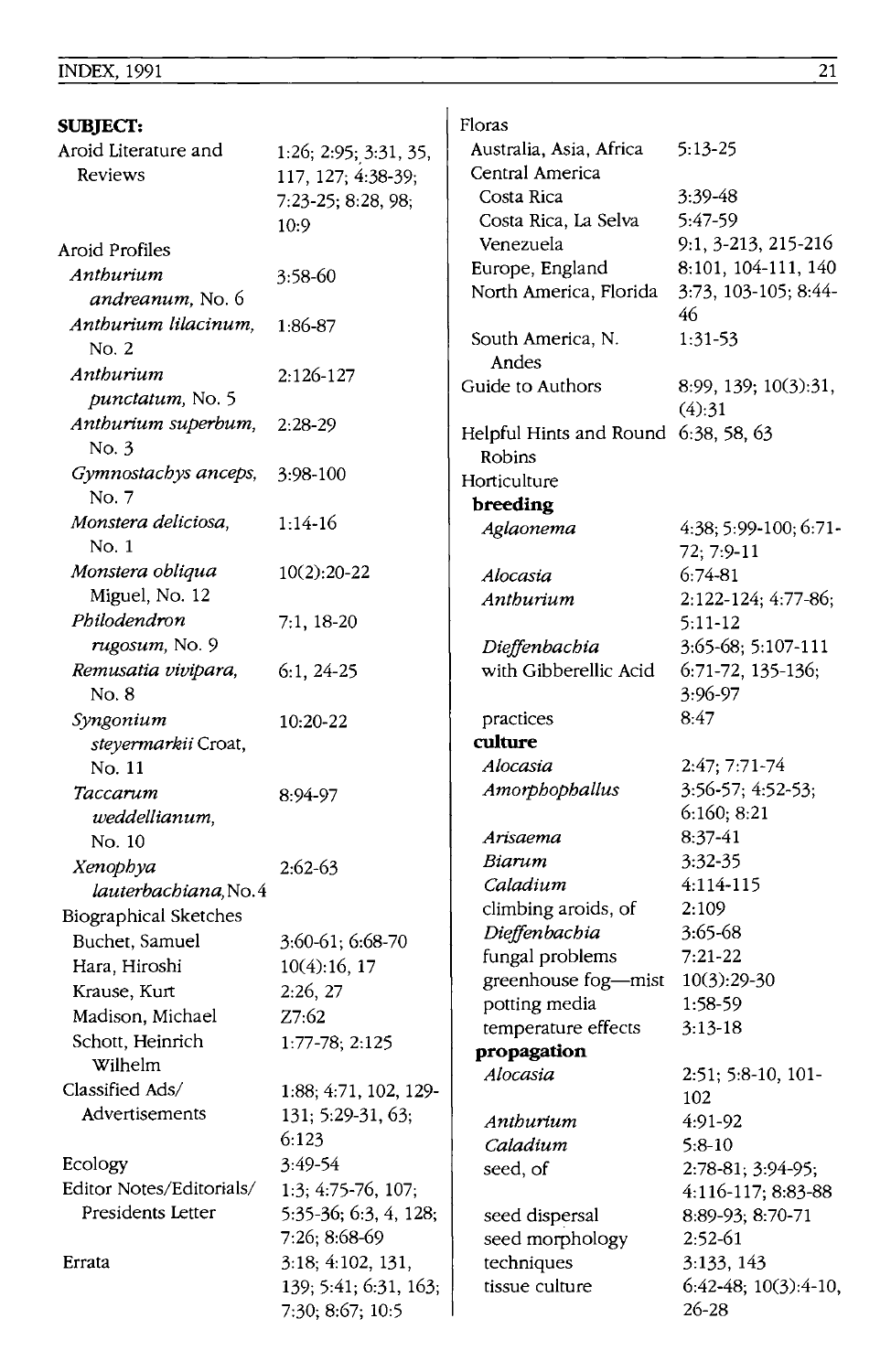| IAS News (Shows, Sales,              | 1:20; 3:69-71; 6:12-    | Cryptocoryne villosa   | 3:118-119            |
|--------------------------------------|-------------------------|------------------------|----------------------|
| Symposiums,                          | 18, 27, 6:31, 35, 49-   | Dracontium             | 4:87-90              |
| Workshops)                           | 52, 53, 137-138,        | margaretae             |                      |
|                                      | $6:139-59; 8:3, 12-13,$ | Homalomena speariae    | 7:36-41; 8:33, 42-43 |
|                                      | 26-27, 8:29-31, 103     | Nephthytis hallaei     | 3:75-85              |
| <b>Institutional Collections</b>     |                         | Nephthytis swainei     | 3:79-85              |
| Australia, Brisbane, City 10(4):4-13 |                         | Philodendron           | $6:39-41$            |
| Botanic Gardens and                  |                         | davidsonii             |                      |
| Mt. Coot-tha Botanic                 |                         | Philodendron leal-     | 2:82-94              |
| Gardens                              |                         | costae                 |                      |
| Central America                      |                         | Philodendron           | $4:20 - 22$          |
| Costa Rica, Jardin                   | $4:3-19$                | simmondsii             |                      |
| Lankester                            |                         | Syngonium oduberi      | 3:128-129            |
| Costa Rica, Las Crucas               | $4:3-19$                | Theriophonum fischeri  | 4:64-67              |
| Tropical Botanical                   |                         | Typhonium              | $10(2):27-30$        |
| Garden                               |                         | albispathum            |                      |
| Europe, England, Kew                 | $2:3-14$                | Ulearum reconditum     | 3:101-102            |
| North America                        |                         | Xanthosoma             | 8:112-117            |
| Florida, Marie Selby                 | 1:74-76; 6:55-56        | plowmanii              |                      |
| <b>Botanical Gardens</b>             |                         | Xanthosoma weeksii     | $1:24-25$            |
| Missouri Botanical                   | 2:99-108                | New subspecies         |                      |
| Garden                               |                         | Biarum davisii subsp.  | $10(4):14-15, 32$    |
| New York, Brooklyn                   | $8:4-12$                | marmarisensis          |                      |
| Botanic Garden                       |                         | New variety            |                      |
| Washington, DC, Public 3:130-132     |                         | Aridarum caulescans    | 2:110-121            |
| Aquarium                             |                         | v. angustifolium       |                      |
| South America, Brazil,               | 1:21-23; 4:93-101       | Newsmakers/News and    | 5:41; 6:29, 57, 161, |
| Roberto Burle-Marx                   |                         | Notes/Notices          | 162; 7:60, 63; 8:25  |
| New genus                            |                         | <b>Obituary Notice</b> |                      |
| Pentastemona                         | 7:53                    | Dr. Hiroshi Hara       | 10(4):16, 17         |
| New Members                          | 6:62-63, 163            | Dr. Eizi Matuda        | 1:27, 60             |
| New Species                          |                         | Mark Douglas Moffler   | 9:2                  |
| Aglaonemas of                        | 7:43-52                 | Ganopathy              | 9:214                |
| Thailand                             |                         | Thanikaimoni           |                      |
| Amorphophallus                       | $8:14-25$               | <b>Bill Virden</b>     | 6:123                |
| echinatus                            |                         | Plant                  |                      |
| Amorphophallus                       | 8:14-25                 | anatomy                | $6:19-24$            |
| pendulus                             |                         | (Homalomena)           |                      |
| Anthurium canasas                    | 2:30-32                 | cell biology           | $6:9-11$             |
| Anthurium dressleri                  | 1:54-157                | chromosome numbers     | $5:3-7$              |
| Aridarum annae                       | 4:57-63                 | (Anubias)              |                      |
| Aridarum burttii                     | 2:110-121               | collecting (trips)     | $1:4-10$ ; 2:66-67;  |
| Aridarum nicolsonii                  | 2:110-121               |                        | 3:39-48, 120, 126;   |
| Arisaema                             | $10(4):18-21$           |                        | 5:37-46, 89-95, 116, |
| agasthyanum                          |                         |                        | $126; 6:5-8$         |
| Arisaema                             | 6:36-38                 | generic name           | $10(3):15-25$        |
| nilamburense                         |                         | derivation             |                      |
| Arum                                 | $10:6-8$                | labeling               | 6:15; 7:27-30        |
| purpureospathum                      |                         | morphology             | 1:77-85; 10(2):4-16  |
| Caladium andreanum                   | $7:4-5$                 | packing/shipping       | 4:68-69              |
| Chlorospatha corrugata               | 8:48-54                 | phytochemistry         | $10(2):17-19$        |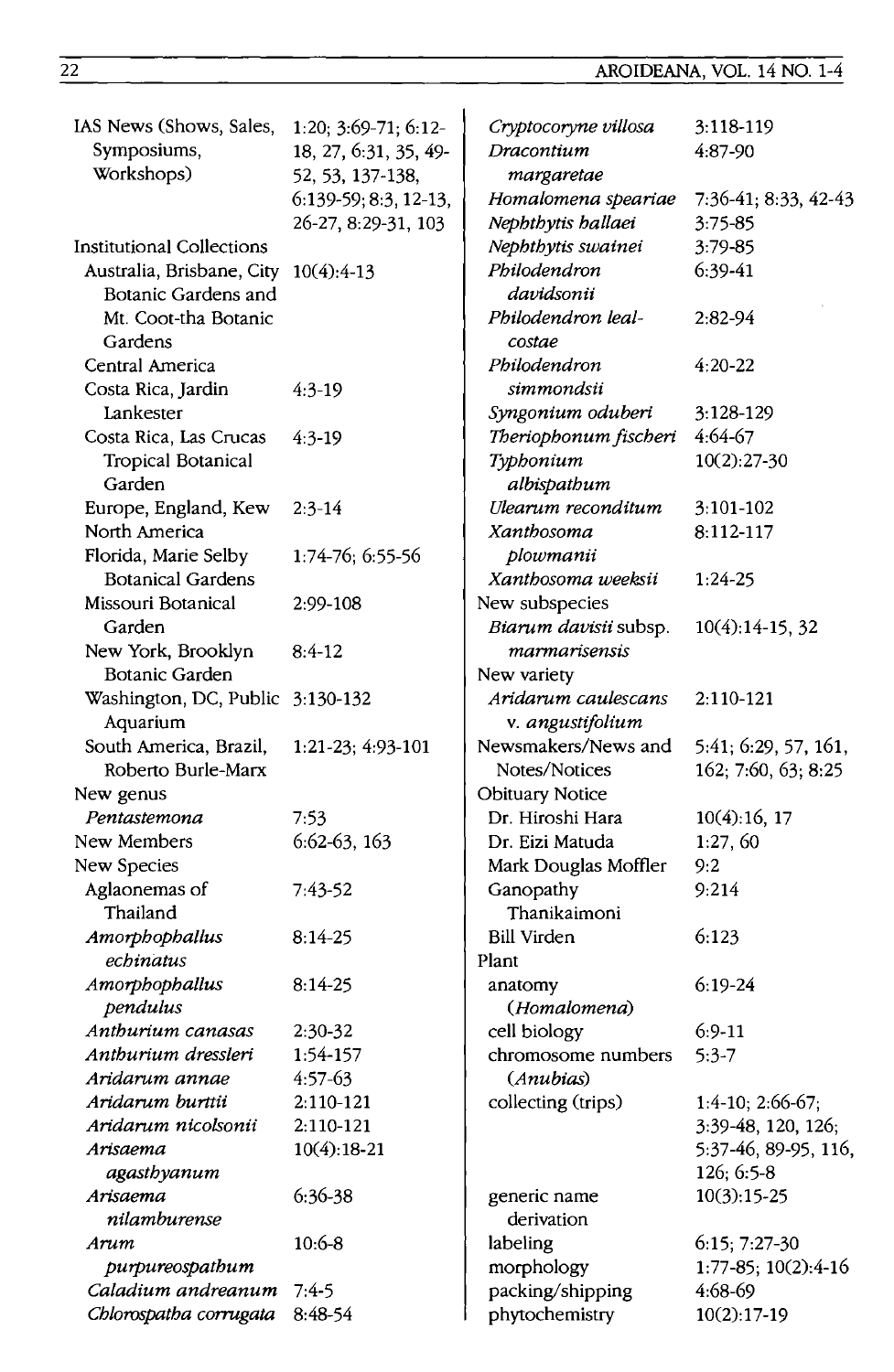#### INDEX, 1991

| registration              | 7:55: 10:24-25        | Taxonomic       |                           |
|---------------------------|-----------------------|-----------------|---------------------------|
| trade of endangered       | $6:83-84$             | Nomenclature or |                           |
| species                   |                       | Systematic      |                           |
| uses-folklore             | 3:62-64               | Classification  |                           |
| uses—ornamental/          | $6:129-132$           | Banta           | 6:27                      |
| edibles                   |                       | Bogner          | $1:63-73$ ; $10(4):28$    |
| Queries/Letters/Letter to | 5:102: 6:31, 57, 58,  | <b>Burnett</b>  | 5:103-7: 7:74-162         |
| the Editor                | 61, 6:160-161; 7:58-  | Croat           | $2:15-25:6:85-123$        |
|                           | 60; 10:23, 10(2):19   | Engler          | 5:67-88: 10(4):28         |
| Short Communications      | $3:3, 18, 54-55, 85,$ | Grayum          | 10(4):28                  |
|                           | 93, 97, 3:105-107,    | Hotta           | 10(4):28                  |
|                           | 126, 132-133, 143;    | Madison         | $1:11-12$                 |
|                           | $4:70-71$             | Nicolson        | $5:67-88$ ; $10(4):23-30$ |
|                           |                       | Schott          | $10(4):23-25$             |
|                           |                       | Sheffer         | 3:86-93                   |

#### **AUTIIORS:**

| Arditti, Joseph           | 8:83; 10:(3)26                                                  | Delendick, T.J.       | 8:4                      |
|---------------------------|-----------------------------------------------------------------|-----------------------|--------------------------|
| Arends, J. C.             | 5:3                                                             | Dortort, Fred         | 2:35; 3:39; 4:3          |
| Banta, John               | 5:11; 6:26, 61; 8:25, 47                                        | Dressler, Robert      | 3:55                     |
| Barroso, Graziela M.      | 2:82                                                            | Easterbrook, Marion   | 8:29                     |
| Barthlott, Wilhelm        | 4:109                                                           | Figueres, K.          | 4:25                     |
| Bengis, Jerry             | 6:3                                                             | Christiana            |                          |
| Besse, Libby              | 3:73, 74, 103                                                   | Fisk, Dewey E.        | 6:4, 128:7:26            |
| Birdsey, Monroe           | 4:75, 107                                                       | Fooshee, W.C.         | 6:135                    |
| Bogner, Josef             | $1:63$ ; $2:26$ , $110$ ; $3:4$ , 75,<br>134; 4:31, 43, 57, 87, | Garner, Lawrence E.   | 6:66, 74, 124            |
|                           | 109; 7:4, 36; 8:1, 2, 14,                                       | Georgusis, Jim        | 5:101                    |
|                           | 42, 48, 55, 72, 73, 112;                                        | Ghani, Farah D.       | 6:129                    |
|                           | 10:21, (2)4, 27                                                 | Grayum, Michael H.    | 5:47                     |
| Bown, Deni                | 8:101, 102, 104, 140;                                           | Hammond, Roger        | 8:34, 36, 64             |
|                           | 10:(3)11                                                        | Hannon, D. P.         | 10:(4)16                 |
| Boyce, P. C.              | 10:6; (4):14                                                    | Hegnauer, R.          | 10:(2)17                 |
| Brown, B. Frank           | 3:120; 5:89; 7:42                                               | Hennen, G.            | 6:42                     |
| Bueno, Luis               | 6:49                                                            | Henny, R.J.           | 3:65, 94, 96; 5:99, 107, |
| Bunting, George S.        | 2:15                                                            |                       | 110; 6:71, 135;          |
| Burnett, David            | 5:103; 6:31; 7:21, 69                                           |                       | 7:9                      |
| Bush, Mike<br>Cramer, Stu | 2:122<br>6:24                                                   | Herndon, Alan         | 8.44                     |
| Croat, Thomas B.          | 1:27, 54; 2:15, 30, 78,                                         | Hiller, A.            | 8:89                     |
|                           | 99; 4:91; 5:13, 37                                              | Hiller, K. A.         | 8:89                     |
|                           | 6:39, 68, 85, 132; 7:12.                                        | Huttleston, Donald C. | 7:2, 14, 31              |
|                           | 18, 27, 74; 8:13,                                               | Hyndman, Scott E.     | 10:(3)7                  |
|                           | 28, 80, 94, 98, 118; 9:1;                                       | Irawati               | 10:(3)26                 |
|                           | 10:21                                                           | Jacobsen, Niels       | 3:1, 2, 111, 118         |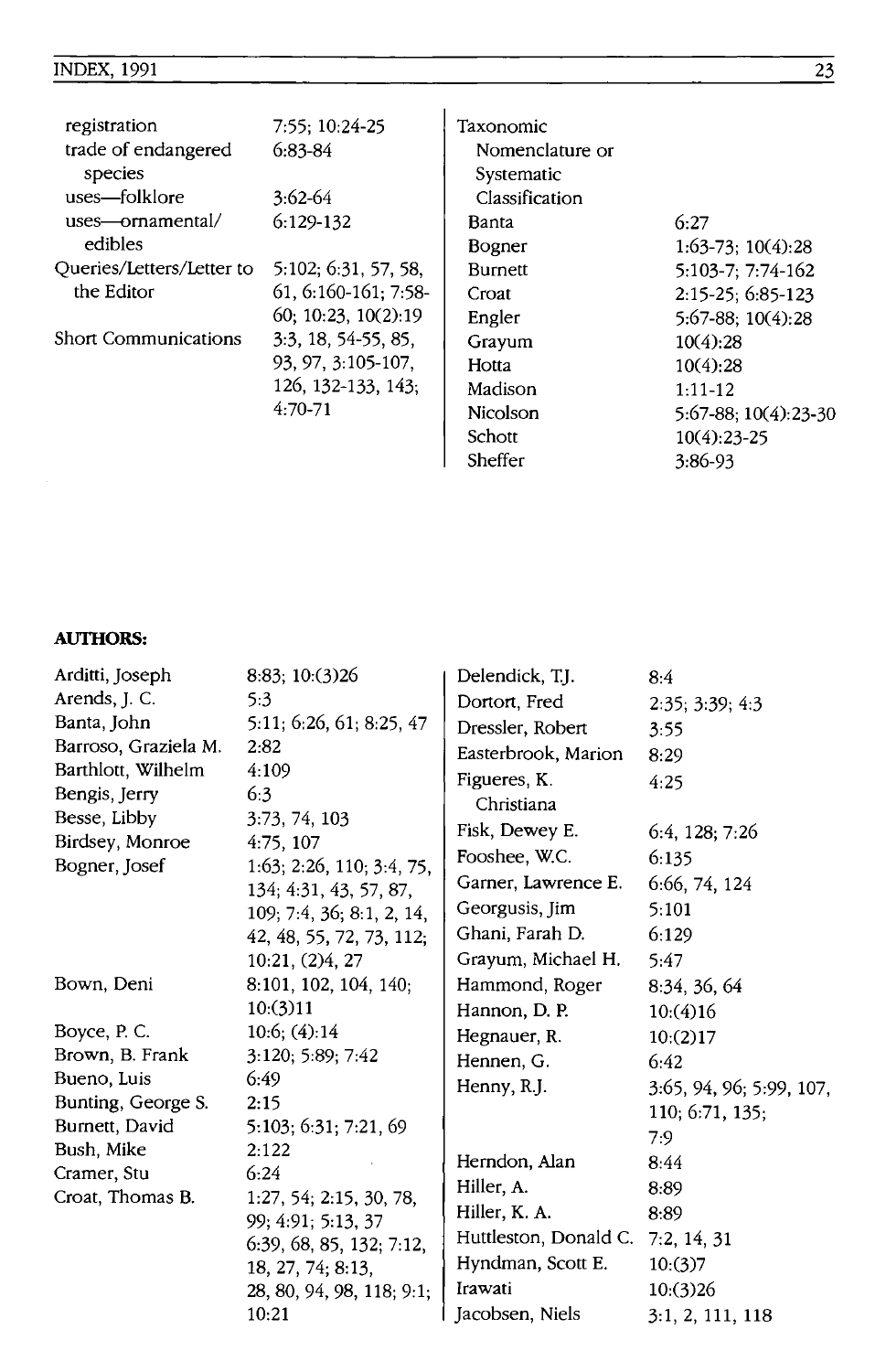AROIDEANA, VOL. 14 NO. 1-4

| Johnson, Marilyn                    | 10:(3)4                              | Peckover, W. S.          | 8:70                                         |
|-------------------------------------|--------------------------------------|--------------------------|----------------------------------------------|
| Kamemoto, Haruyuki                  | 3:86; 4:77; 5:114; 7:54              | Phillips, Craig          | 3:130; 10:(2)20                              |
| Knecht, Marianne                    | 3:62                                 | Phillips, Fanny Lee      | 3:56; 10:23                                  |
| Kumar, C. Sathish                   | 10:(4)18                             | Prudhomme, David         | 6:3, 159; 8:26                               |
| Lambert, Nancy                      | 9:3                                  | Randall, Peter           | 10:(3)6                                      |
| Lecoufle, Marcel<br>Leedy, David J. | 4:114:5:8<br>6:53, 58; 7:74          | Rasmussen, Eleanor<br>M. | 3:65, 94, 96                                 |
| Li, Hen<br>Madison, Michael         | 10:(2)23<br>1:3, 11, 13, 14, 17, 24, | Ray, Tom                 | 3:128                                        |
|                                     | 26, 31, 58, 74, 86;                  | Riedl, Harald            | 1:77; 3:19, 24, 49                           |
|                                     | 2:28, 31, 52, 58, 62, 67,            | Sarian, Zacarias B.      | 4:70                                         |
|                                     | 95, 126; 3:101,                      | See, Bob                 | 10:(3)6                                      |
|                                     | 117, 127; 4:38, 68; 7:62!            | Shaw, Dorothy E.         | 8:89; 10:(4)4                                |
| Matthews, Peter                     | 10:9                                 | Sheffer, Richard. D.     | 3:86; 5:114; 6:85                            |
| Mayo, Simon J.                      | 1:4, 21; 2:1, 2, 3, 82;              | Shelton, J. Richard      | 3:98                                         |
|                                     | 3:32, 69; 4:20; 8:1,                 | Sims, Vince              | 3:132                                        |
|                                     | 8:2, 14                              | Sivadasan, M.            | 4:64; 6:35; 8:1, 2, 14;                      |
| Melim, Arnold                       | 4:116                                |                          | 10:(4)18                                     |
| Middendorf, Father                  | 6:9                                  | Theobald, William L.     | 3:86                                         |
| Eugene                              |                                      | Theus, Linda             | 6:54, 139                                    |
| Moffler, Mark D.                    | 3:13: 4:54: 6:19: 7:23.              | Thompson, Terry          | 2:35                                         |
|                                     | 36: 8:42, 68                         | van der Laan, F. M.      | 5:3                                          |
| Morell, Craig                       | 10:(3)29                             | Waterbury, Bette         | 5:35; 6:5, 12, 137                           |
| Murata, Jin                         | 10:(4)16                             | Watson, James B.         | 2:109; 4:38; 6:71; 10:13                     |
| Murphy, Honora<br>Nicolson, Dan H.  | 10:9<br>4:23, 64; 6:36; 7:6, 53,     | White, Robert R.         | 5:116                                        |
|                                     | 56, 63; 10:(3)15;<br>10:(4)23        | Wright, Joe              | 3:133: 5:102; 6:31, 57,<br>160; 10:23, (2)19 |
| Nyman, Leslie Paul                  | 8:83; 10:(3)26                       | Yeo, P.F.                | 7:74                                         |
| Oldfield, Sara                      | 6:83                                 | Young, Helen J.          | 10:(4)22                                     |



Caladium picturatum, Croat 54080 Venezuela. Photo by Thomas B. Croat

 $\overline{24}$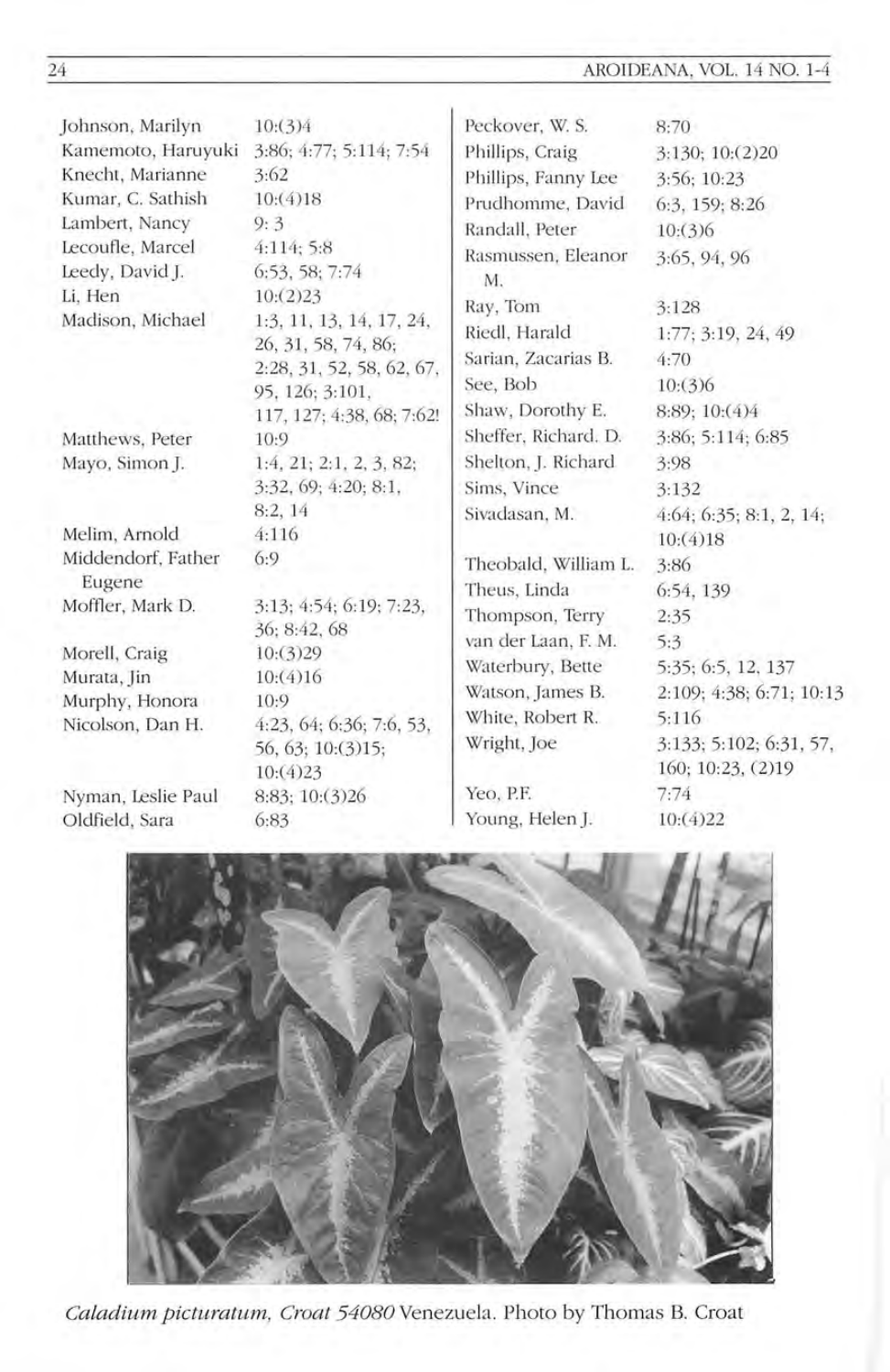Ŷ,

| <b>TITLES:</b>                       |               | Aroid Collections at the | $1:74-76$     |
|--------------------------------------|---------------|--------------------------|---------------|
| Acorus calamus L.: A                 | $10(3):11-14$ | Marie Selby Botanical    |               |
| Species with a History               |               | Gardens                  |               |
| Additional Notes on                  | 8:43          | Aroid Collections at the | 2:99-108      |
| Homalomena speariae                  |               | Missouri Botanical       |               |
| Bogner & Moffler                     |               | Garden                   |               |
| Advantages of Tissue                 | $10(3):7-10$  | Aroid Collections of     | $1:21 - 23$   |
| Culture for the Aroid                |               | Roberto Burle-Marx       |               |
| Collector                            |               | Aroid Flora of Finca La  |               |
| Aglaonema Breeding:                  | $7:9-11$      | Selva, Costa Rica        | 5:47-56       |
| Transmission of Foliar               |               | Aroid Literature         |               |
| Variegation from Three               |               |                          | 3:31; 4:38-39 |
| Species to Their                     |               | Aroid Literature: The    | 1:26          |
| Hybrids                              |               | Aroids of Mexico         |               |
| Aglaonema: New                       | 3:120-127     | Aroid Literature: Three  | 3:117         |
| Discoveries, New                     |               | Dissertations and a      |               |
| Hybrids, and Related                 |               | Monograph                |               |
| Knowledge                            |               | Aroid Literature: Three  | 2:95          |
| Alien Aroids in an English 8:104-111 |               | New Floras               |               |
| Woodland                             |               | Aroid Observations:      | 10(4):22      |
| Alocasia macrorrhizos                | 8:89-93       | Philodendron             |               |
| and Birds in Australia               |               | rothschuhianum           |               |
| Alocasias                            | 2:35-51       | Aroid Profile No. 1:     | $1:14-16$     |
| Amorphophallus konjac                | $7:7-8$       | Monstera deliciosa       |               |
| vs A. rivieri (Araceae)              |               | Aroid Profile No. 2:     | 1:86-87       |
| Amorphophallus titanum               | 4:43-53       | Anthurium lilacinum      |               |
| (Becc.) Becc. ex                     |               | Aroid Profile No. 3:     | $2:28-29$     |
| Arcangeli                            |               | Anthurium superbum       |               |
| Anthurium araliifolium,              | 4:54-56       | Aroid Profile No. 4:     | $2:62-63$     |
| Species Dubium                       |               | Xenophya                 |               |
| Anthurium bredemeyeri                | 8:118-137     | lauterbachiana           |               |
| Complex (Araceae) of                 |               | Aroid Profile No. 5:     | 2:126-127     |
| Venezuela                            |               | Anthurium punctatum      |               |
| Anthurium Breeding in                | $4:77-86$     | Aroid Profile No. 6:     | 3:58-60       |
| Hawaii                               |               | Anthurium                |               |
| Anthurium leuconeurum                | $1:17-20$     | andraeanum               |               |
| Confusion                            |               | Aroid Profile No. 7:     | 3:98-100      |
| Anthurium wendlingeri                | 5:114-115     | Gymnostachys anceps      |               |
| X Anthurium<br>scherzerianum         |               | Aroid Profile No. 8:     | 6:25          |
| Anthuriums for South                 |               | Remusatia vivipara       |               |
| Florida Gardens                      | 10:13-19      | Aroid Profile No. 9:     | $7:19-20$     |
| Araceae of Venezuela                 |               | Philodendron rugosum     |               |
| Arisaema nilamburense,               | $9:3-213$     | Aroid Profile No. 10:    |               |
| A New Name for a                     | $6:37-38$     | Taccarum                 | 8:94-95       |
| Threatened Species of                |               | weddellianum             |               |
| India (Araceae)                      |               | Aroid Profile No. 11:    | 10:21-22      |
| Aroid Collecting in                  | $5:37-41$     | Syngonium                |               |
| Western South America                |               | steyermarkii Croat       |               |
|                                      |               |                          |               |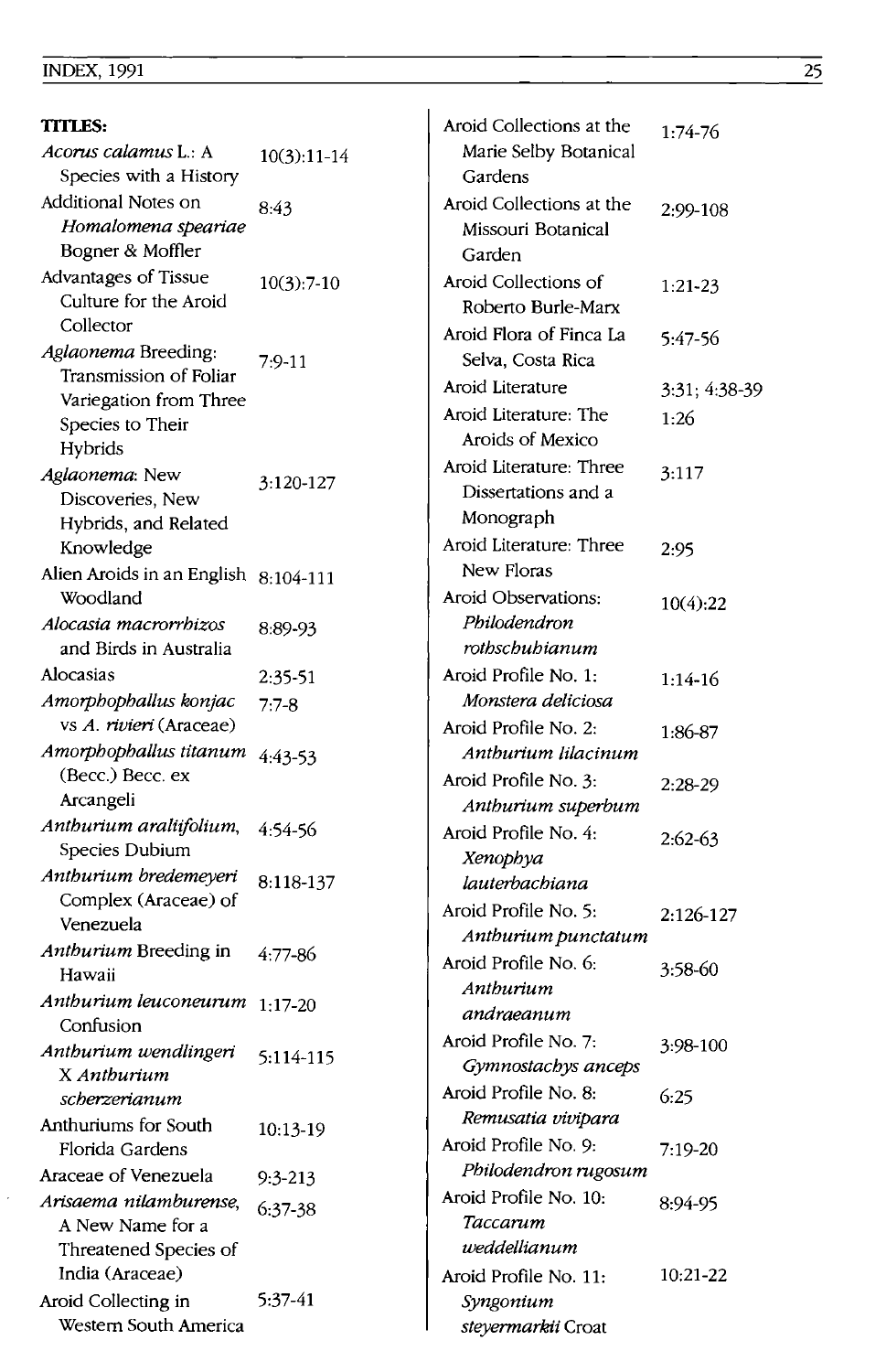| Aroid Profile No. 12:                      | $10(2):20-22$ | Editorial                      | 8:68                |
|--------------------------------------------|---------------|--------------------------------|---------------------|
| Monstera obliqua                           |               | Errata                         | 3:18; 4:102, 131,   |
| Miguel                                     |               |                                | 5:41; 6:163, 7: 30; |
| Aroid Symposium at                         | $3:69 - 71$   |                                | 8:67; 10:5          |
| Selby Gardens                              |               | Fifth Annual Aroid Show        | 8:27                |
| Aroid Workshop at                          | 8:13          | and Sale                       |                     |
| Harvard Forest                             |               | First Australian Show and 8:29 |                     |
| Aroid-hunting in Bahia,                    | $1:4-10$      | Sale                           |                     |
| Brazil                                     |               | First General Membership 6:35  |                     |
| Aroids at Brooklyn                         | $8:5-12$      | Meeting                        |                     |
| Botanic Garden                             |               | First Prize in the Miami       | 1:20                |
| Aroids at Kew                              | $2:3-14$      | Show                           |                     |
| Aroids in Costa Rican                      | $4:3-19$      | Flowering of Aglaonema         | $6:135-136$         |
| Gardens                                    |               | with Gibberellic Acid          |                     |
| Aroids in the Public                       | 3:130-132     | $(GA3)$ : A Follow-up          |                     |
| Aquarium                                   |               | Report                         |                     |
| Basics of Plant Tissue                     | $6:43-48$     | For the Devout Aroid           | 7:60                |
| Culture                                    |               | Enthusiast                     |                     |
| <b>Biarums for Pleasure</b>                |               | Fourth Annual Show and         | 6:139-158           |
| <b>Breeding Guidelines in</b>              | 3:32-35       | Sale                           |                     |
|                                            | 5:99-100      | From the Editor's Desk         | 6:4, 128; 7:26      |
| the Genus Aglaonema<br>Caladium humboldtii |               | Ganopathy Thanikaimoni         | 9:214               |
| and Its Cultivar 'Marcel'                  | 4:114-115     | Gender of Lysichiton           | $4:23 - 24$         |
|                                            |               | Schott (Araceae)               |                     |
| Colocasia esculenta in the 4:25-30         |               | Genera of Araceae in the       |                     |
| Pacific                                    |               | Northern Andes                 | 1:31-53             |
| Commentary on the                          | $6:19-23$     |                                |                     |
| Anatomy of a                               |               | Genus Buchephalandra           | 3:134-143           |
| Neotropical Species of                     |               | Schott                         |                     |
| Homalomena                                 |               | Genus Scaphispatha             | $3:4-12$            |
| Critical List of the Aroid                 | $1:63-73$     | Brongn. ex Schott              |                     |
| Genera                                     |               | Germination of Seeds of        | $2:78-81$           |
| Cultivated Alocasia                        | 7:67-164      | Anthurium                      |                     |
| Derivation of Aroid                        | $10(3):15-25$ | Germination of Taro            | 8:83-87             |
| Generic Names                              |               | Seeds                          |                     |
| Dieffenbachia Breeding:                    | 5:110-111     | Growing and Breeding           | 3:65-68             |
| Presence of Fertility                      |               | Dieffenbachia                  |                     |
| and Sterility in Parents                   |               | Growing Climbing Aroids 2:109  |                     |
| and Their Hybrids                          |               | Guide to Authors               | 8:99, 139           |
| Dieffenbachia Breeding:                    | 5:107-109     | Heinrich Gustav Aldoph         | $6:68!$ , $69$      |
| Transmission of Foliar                     |               | Engler: A Prodigious           |                     |
| Variegation                                |               | Aroid Worker                   |                     |
| Disadvantages of Tissue                    | $10(3):4-5$   | Heinrich Wilhelm Schott,       | 1:77-85             |
| Culture                                    |               | as a Developmental             |                     |
| Dr. Eizi Matuda, Mexican                   | 1:27,60!      | Morphologist                   |                     |
| Aroid Specialist 1894-                     |               | Hints                          | 6:38, 63            |
| 1978                                       |               | History of Aroid               | $10(4)$ : 23-30     |
| Does Cryptocoryne                          | 3:111-116     | Systematics                    |                     |
| ferruginea Flower at                       |               | History of the I.A.S.          | 6:137-138           |
| Full Moon?                                 |               | Hybridizing Alocasias for      | 6:75-84             |
| Don't Give in to Fungus                    | $7:21-22$     | the Landscape                  |                     |
| Editor's Corner                            | 4:75, 107     | <b>Hybridizing Anthuriums</b>  | 2:122-124           |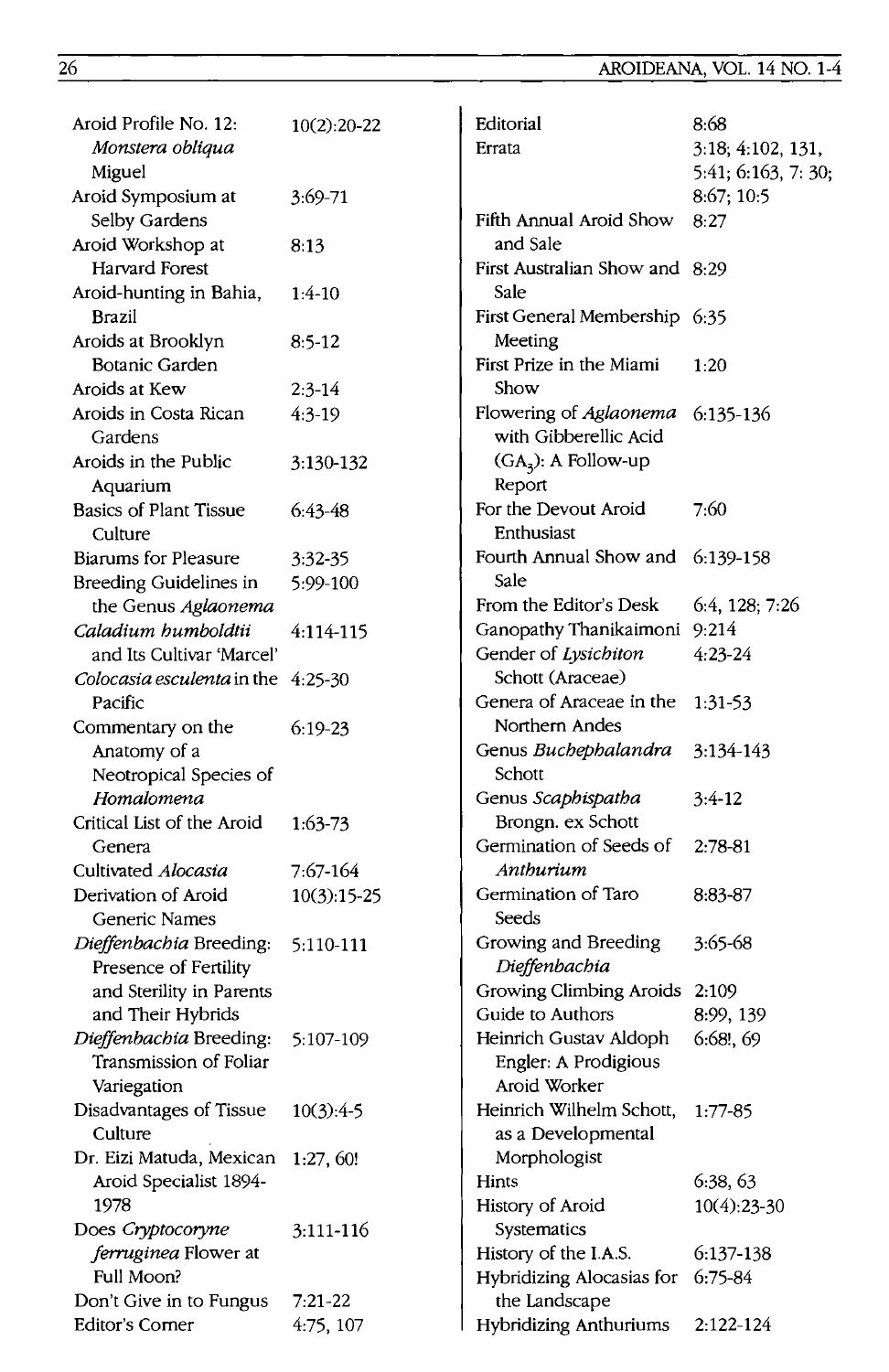# TITLES, 1991 27

| Importance of Ecology for                          | 3:49-54                       | New Caladium Species                                              | 7:5           |
|----------------------------------------------------|-------------------------------|-------------------------------------------------------------------|---------------|
| Generic and Specific                               |                               | from Colombia                                                     |               |
| Differentiation in the                             |                               | New Chlorospatha                                                  | 8:49-53       |
| Araceae-Aroideae                                   |                               | Species from Colombia                                             |               |
| Importance of Labeling<br>Living Plants            | $7:27-30$                     | New Collection of the<br>Rare Alloschemone                        | 8:80-82       |
| In Memorium: Dr. Hiroshi<br>Hara (1911-1986)       | $10(4):16-17$                 | occidentalis (Poeppig)<br>Engl. & K. Krause                       |               |
| In the Forests of Costa<br>Rica                    | 3:39-48                       | New Dracontium from<br>Mato Grosso, Brazil                        | 4:87-90       |
| Instructions to Authors                            | 10(2):31, (3):31,<br>10(4):31 | New Homalomena<br>Species (Araceae) from<br>Colombia              | 7:36-41       |
| Introductory Remarks                               | 1:3                           | New Members for 1983                                              | 6:62, 163     |
| Jasarum steyermarkii                               | 8:55-63                       | New Name for the Dwarf                                            |               |
| Bunting, an Aquatic                                |                               | Purple Anthurium                                                  | 3:55          |
| Aroid from Guyana                                  |                               | New Name for                                                      | 6:71          |
| Highland                                           |                               | Xanthosoma lindenii                                               |               |
| Letter to the Editor                               | 6:61                          | New Pedate-Leaved                                                 |               |
| Letters                                            | 6:61, 161; 7:58               | Species of                                                        | $2:82-95$     |
| Los Angeles Spring Plant                           | 6:53                          | <i>Philodendron</i> from                                          |               |
| and Flower Show                                    |                               | Bahia, Brazil                                                     |               |
| Mark Douglas Moffler                               | 9:2                           | New Species and                                                   | $8:15-25$     |
| Message from the<br>President of the Society       | 5:35-36                       | Changing Concepts in<br>Amorphophallus                            |               |
| Metropolitan Miami<br>Flower Show Aroid<br>Exhibit | $6:49-52$                     | New Species of Arisaema<br>(Araceae) from India<br>with a Note on | $10(4):18-21$ |
| Morphological Variation                            | $10(2):4-16$                  | Variation and Evolution<br>of Staminate Flowers                   |               |
| in Aroids                                          |                               | New Species of Arum L.                                            |               |
| My Experiences with<br>Arisaemas                   | 8:37-41                       | from Crete                                                        | $10:6 - 8$    |
|                                                    |                               | New Species of                                                    | 3:118-119     |
| Native South Florida<br>Aroids                     | 3:103-105                     | Cryptocoryne from<br>Sumatra                                      |               |
| Naturalized Aroids                                 | 8:45-46                       | New Species of                                                    | $6:39-41$     |
| New Aglaonemas of<br>Thailand                      | 7:43-52                       | Ornamental<br>Philodendron                                        |               |
| New Anthurium from                                 | 1:54-57; 2:30-32              | (Araceae)                                                         |               |
| Panama                                             |                               | New Species of                                                    | 4:20-22       |
| New Aridarum Species                               | 4:57-63                       | Philodendron from                                                 |               |
| from Boreno                                        |                               | Trinidad                                                          |               |
| New Book on African                                | 8:28                          | New Species of                                                    | 4:64-67       |
| Araceae                                            |                               | Theriophonum Blume<br>(Araceae) from India                        |               |
| New Book on                                        | 8:98                          |                                                                   |               |
| Cryptocoryne                                       |                               | New Species of Ulearum<br>from Brazil                             | 3:101-102     |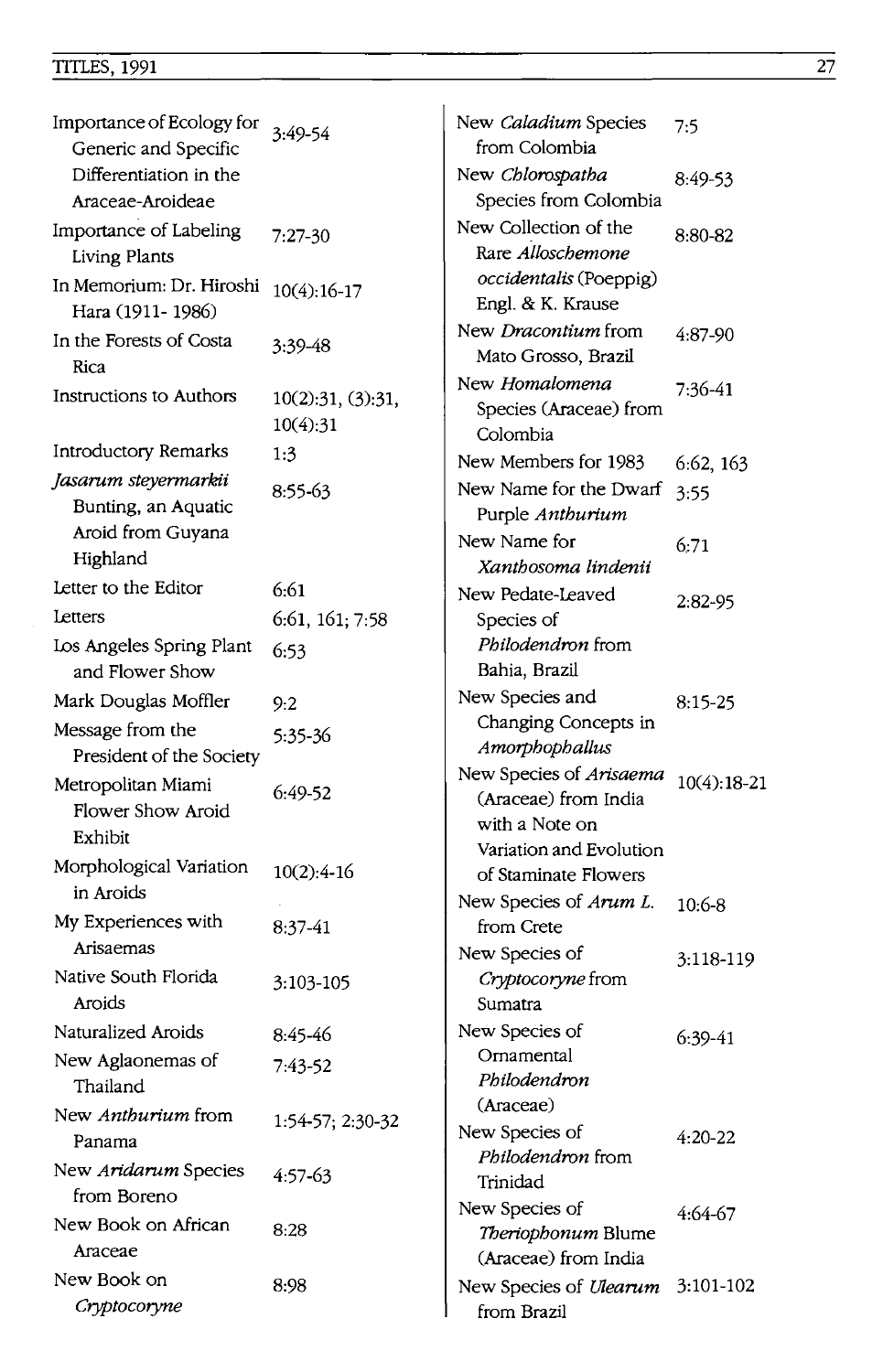| New Species of<br><i>Xanthosoma</i> from<br>Ecuador | $1:24-25$           | Portfolio of Photographs<br>from the Collection of<br>Roberto Burle-Marx, | 4:93-101    |
|-----------------------------------------------------|---------------------|---------------------------------------------------------------------------|-------------|
| New Subspecies of                                   | $10(4):14-16$       | Rio de Janeiro, Brazil                                                    |             |
| <i>Biarum davisii</i> Turill<br>from Turkey         |                     | Potting Media for                                                         | 1:58-59     |
| New Typhonium Species                               | $10(2):27-29$       | Epiphytic Aroids                                                          |             |
| from Thailand                                       |                     | President's Profile                                                       | 6:3         |
| New Xanthosoma                                      | 8:112-117           | Problem of Names for                                                      | 5:103-107   |
| Species from Para,                                  |                     | Araceae: A Proposasl                                                      |             |
| Brazil                                              |                     | for Hybrids and                                                           |             |
| Newsmakers                                          | 6:29, 57, 161; 7:60 | Cultivars                                                                 |             |
| North American Species                              | $7:15-17$           | Producing Dieffenbachia                                                   | 3:94-95     |
| of Arisaema                                         |                     | from Seed                                                                 |             |
| (Araceae) - "Jack-in-                               |                     | Production of Seed by                                                     | 4:116-117   |
| the-Pulpit"                                         |                     | Taro, Colocasia                                                           |             |
| Notes on a New Genus                                | 7:53                | esculenta                                                                 |             |
| Pentastemona                                        |                     | Professor Dr. Kurt Krause: 2:26, 27!                                      |             |
| Notes on Aroid Papers                               | 7:63                | 1883-1963                                                                 |             |
| Notes on Some Aroids                                | $2:67 - 77$         | Propagation of Alocasias                                                  | 5:101-102   |
| Along the Rio Negro,                                |                     | Propagation of                                                            | 4:91-92     |
| Brazil                                              |                     | Anthurium Cuttings                                                        |             |
| Notice                                              | 8:25                | Propagation of                                                            | 5:8-10      |
| On Coping with Monsters 3:56-57                     |                     | Caladiums, Alocasias                                                      |             |
| On the Names of Aroids                              | $1:11-12$           | and Similar Genera                                                        |             |
| On Two Aroids Described 3:19-23                     |                     | Protection of Developing                                                  | $2:52-61$   |
| in Russell's Natural                                |                     | Seeds in Neotropical                                                      |             |
| History of Aleppo                                   |                     | Araceae                                                                   |             |
| (1794)                                              | 3:75-85             | Pseudohydrosme                                                            | 4:31-37     |
| On Two Nephthytis<br>Species from Gabon             |                     | gabunensis Engl.                                                          |             |
| and Ghana                                           |                     | Qualitative Observations                                                  | $3:13 - 18$ |
| One New Name and Five 8:73-79                       |                     | on Tropical Aroid Cold                                                    |             |
| New Combinations in                                 |                     | Tolerance                                                                 |             |
| Araceae                                             |                     | Queries                                                                   | 5:102; 6:37 |
| Origin of Anthurium                                 | 6:133-134           |                                                                           | 10:23;100   |
| leuconeurum                                         |                     | Recent Aroid Literature                                                   | $7:23-25$   |
| Ornamental and Edible                               | 6:129-132           | Rediscovery of a Rare                                                     | 7:13        |
| Aroids of Peninsular                                |                     | Monstera                                                                  |             |
| Malaysia                                            |                     | Rediscovery of                                                            | 4:109-133   |
| Packing and Shipping                                | 4:68-69             | Amorphophallus                                                            |             |
| Aroids                                              |                     | staudtii(Engl.) N. E. Br.                                                 |             |
| Panama West                                         | 5:116-121           | in the Tai National                                                       |             |
| Philodendron frits-wentii                           | - 1:13              | Park, Ivory Coast                                                         |             |
| Rediscovered                                        |                     | Registration of                                                           | 7:55        |
| Phytochemistry and                                  | $10(2):17-19$       | Anthurium Cultivars                                                       |             |
| Chemotaxonomy of                                    |                     | Remarkable Shooting                                                       | $6:9-11$    |
| the Araceae                                         |                     | Idioblasts                                                                |             |
| Picture Contest                                     | 8:3                 | Review: The Araceae                                                       | 10:9        |
| Pistia stratiotes 'Growoff'                         | 6:159-160           | Treatment in the Flora                                                    |             |
| Plant Collectors and                                | 8:47                | of Tropical East Africa                                                   |             |
| <b>Breeding</b>                                     |                     | Round Robins                                                              | 6.58        |

| New Species of<br>Xanthosoma from<br>Ecuador  | $1:24-25$           | Portfolio of Photographs<br>from the Collection of<br>Roberto Burle-Marx, | 4:93-101              |
|-----------------------------------------------|---------------------|---------------------------------------------------------------------------|-----------------------|
| New Subspecies of                             | $10(4):14-16$       | Rio de Janeiro, Brazil                                                    |                       |
| Biarum davisii Turill                         |                     | Potting Media for                                                         | 1:58-59               |
| from Turkey                                   |                     | Epiphytic Aroids                                                          |                       |
| New Typhonium Species 10(2):27-29             |                     | President's Profile                                                       | 6:3                   |
| from Thailand                                 |                     | Problem of Names for                                                      | 5:103-107             |
| New <i>Xanthosoma</i>                         | 8:112-117           | Araceae: A Proposasl                                                      |                       |
| Species from Para,                            |                     | for Hybrids and                                                           |                       |
| Brazil                                        |                     | Cultivars                                                                 |                       |
| Newsmakers                                    | 6:29, 57, 161; 7:60 | Producing Dieffenbachia 3:94-95                                           |                       |
| North American Species                        | $7:15-17$           | from Seed                                                                 |                       |
| of Arisaema                                   |                     | Production of Seed by                                                     | 4:116-117             |
| (Araceae)-"Jack-in-                           |                     | Taro, Colocasia                                                           |                       |
| the-Pulpit"<br>Notes on a New Genus           |                     | esculenta                                                                 |                       |
| Pentastemona                                  | 7:53                | Professor Dr. Kurt Krause: 2:26, 27!                                      |                       |
| Notes on Aroid Papers                         | 7:63                | 1883-1963                                                                 |                       |
| Notes on Some Aroids                          | $2:67 - 77$         | Propagation of Alocasias 5:101-102                                        |                       |
| Along the Rio Negro,                          |                     | Propagation of                                                            | 4:91-92               |
| Brazil                                        |                     | Anthurium Cuttings                                                        |                       |
| Notice                                        | 8:25                | Propagation of                                                            | $5:8-10$              |
| On Coping with Monsters 3:56-57               |                     | Caladiums, Alocasias                                                      |                       |
| On the Names of Aroids                        | $1:11-12$           | and Similar Genera                                                        |                       |
| On Two Aroids Described 3:19-23               |                     | Protection of Developing 2:52-61                                          |                       |
| in Russell's Natural                          |                     | Seeds in Neotropical                                                      |                       |
| History of Aleppo                             |                     | Araceae                                                                   |                       |
| (1794)                                        |                     |                                                                           |                       |
| On Two Nephthytis                             | 3:75-85             | Pseudohydrosme<br>gabunensis Engl.                                        | $4:31-37$             |
| Species from Gabon                            |                     | Qualitative Observations                                                  |                       |
| and Ghana                                     |                     |                                                                           | $3:13 - 18$           |
| One New Name and Five 8:73-79                 |                     | on Tropical Aroid Cold<br>Tolerance                                       |                       |
| New Combinations in                           |                     |                                                                           |                       |
| Araceae                                       |                     | Queries                                                                   | 5:102; 6:31, 57, 160; |
| Origin of Anthurium                           | 6:133-134           |                                                                           | 10:23; 10(2): 19      |
| leuconeurum                                   |                     | Recent Aroid Literature                                                   | $7:23-25$             |
| Ornamental and Edible                         | 6:129-132           | Rediscovery of a Rare                                                     | 7:13                  |
| Aroids of Peninsular                          |                     | Monstera                                                                  |                       |
| Malaysia                                      |                     | Rediscovery of                                                            | 4:109-133             |
| Packing and Shipping                          | 4:68-69             | Amorphophallus                                                            |                       |
| Aroids                                        |                     | staudtii(Engl.) N. E. Br.<br>in the Tai National                          |                       |
| Panama West<br>Philodendron frits-wentii 1:13 | 5:116-121           | Park, Ivory Coast                                                         |                       |
| Rediscovered                                  |                     |                                                                           |                       |
| Phytochemistry and                            | $10(2):17-19$       | Registration of<br>Anthurium Cultivars                                    | 7:55                  |
| Chemotaxonomy of                              |                     | Remarkable Shooting                                                       | $6:9-11$              |
| the Araceae                                   |                     | Idioblasts                                                                |                       |
| Picture Contest                               | 8:3                 | Review: The Araceae                                                       |                       |
| Pistia stratiotes 'Growoff'                   | 6:159-160           | Treatment in the Flora                                                    | 10:9                  |
| Plant Collectors and                          | 8:47                | of Tropical East Africa                                                   |                       |
| <b>Breeding</b>                               |                     | Round Robins                                                              | 6:58                  |
|                                               |                     |                                                                           |                       |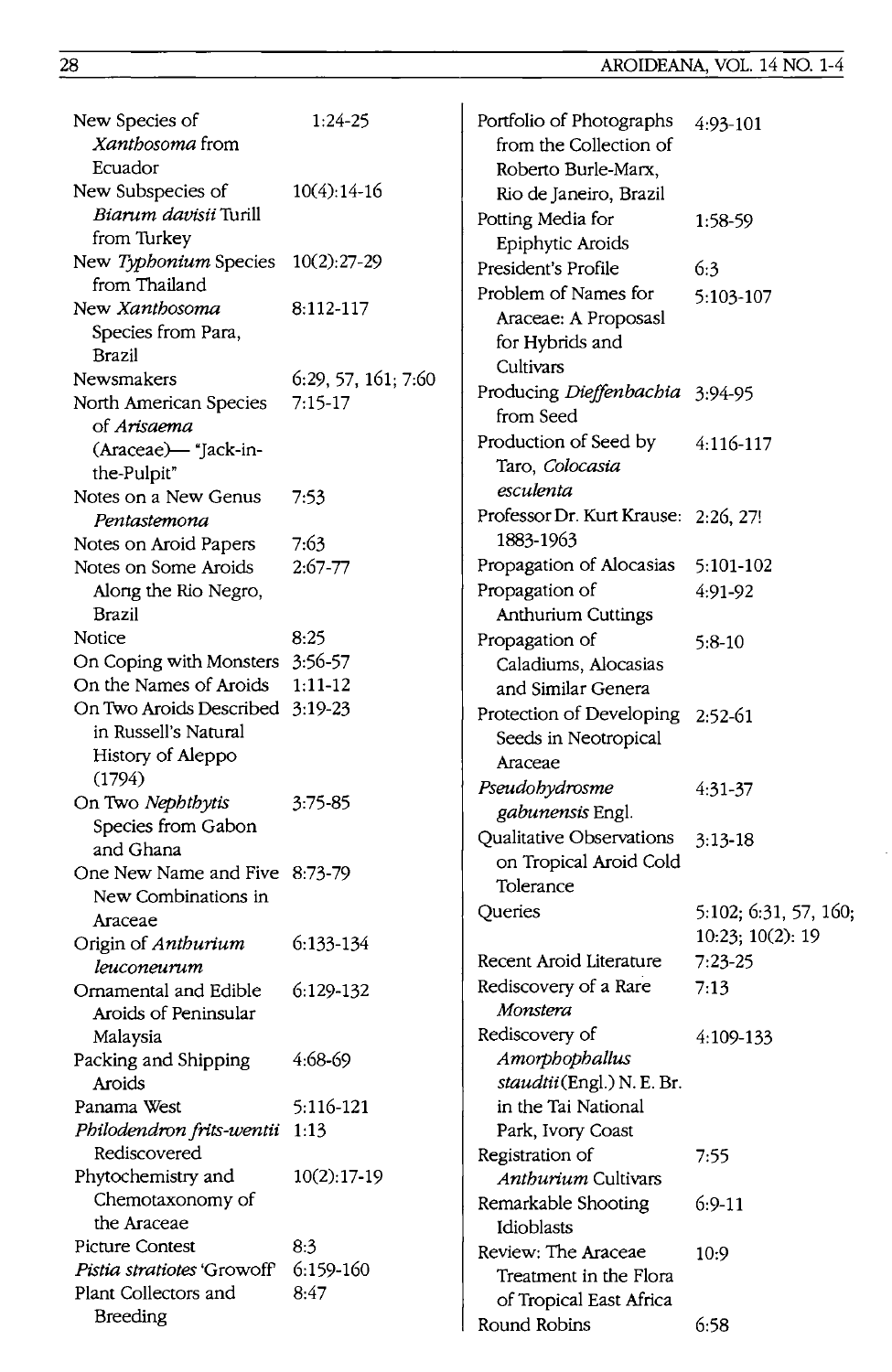| Samuel Buchet 1875-<br>1956                                         | 3:60, 61!               | Tentative Check List of<br>Anthurium Hybrids | 10:24-25      |
|---------------------------------------------------------------------|-------------------------|----------------------------------------------|---------------|
| Schott, Heinrich Wilhelm, 2:125!<br>1794-1865                       |                         | Tentative Keys for the<br>Identification of  | 3:24-31       |
| Search for the Natural<br>Habitat of the Pink<br>Petioled Aglaonema | 5:89-94                 | Species in Biarum and<br>Eminium, with Notes |               |
| Second Collection of<br>Pedicellarum (Araceae)                      | 7:57                    | on Some Taxa Included<br>in Biarum           |               |
| Sectional Groupings of                                              | $6:85-123$              | Testing a Low Cost Fog-<br>Mist System       | $10(3):29-30$ |
| Anthurium (Araceae)<br>Seed Dispersal of                            | 8:70-71                 | Third Annual Aroid Show                      | $6:13-18$     |
| Amorphophallus<br>paeoniifolius by Birds                            |                         | and Sale<br>Tissue Culture and               | $10(3):26-28$ |
| of Paradise in Papua<br>New Guinea                                  |                         | Micropropagantion of<br>Amorphophallus       |               |
| Seeds of <i>Chlorospatha</i><br>longipoda (K. Krause)               | 8:72                    | paeoniifolius (Dennst.)                      |               |
| M. Madison                                                          |                         | Nicolson                                     |               |
| Series of Illustrations from $4:118-128$ ; 5:26-28,                 |                         | Tour of Selby Botanical                      | 6:55-56       |
| Sodiro, Anturios                                                    | 5:60                    | Gardens                                      |               |
| Ecuatorianos                                                        |                         | Tracking Down the                            | $6:5-9$       |
| <b>Short Communications</b>                                         | 3:3, 54, 85, 126; 4: 70 | Elusive Philodendron                         |               |
| Somatic Chromosome                                                  | $5:3-7$                 | 'Santa Leopoldina'                           |               |
| Numbers in Anubias                                                  |                         | Trade in Endangered                          | $6:83-84$     |
| Schott                                                              |                         | Species                                      |               |
| Standardization of                                                  | $2:15-25$               | Translation of Engler's                      | 5:67-88       |
| Anthurium                                                           |                         | Classification of                            |               |
| Descriptions                                                        |                         | Araceae with Updating                        |               |
| Still Wondering About                                               | 10(3):6                 | Two Botanic Gardens in                       |               |
| Tissue Culture                                                      |                         | Brisbane, Australia and                      | $10(4):4-13$  |
| Stimulation of Flowering                                            | $6:71-72$               | Their Aroids                                 |               |
| in Aglaonema with                                                   |                         |                                              |               |
| Gibberellic Acid (GA <sub>3</sub> )                                 |                         | Two New Aridarum                             | 2:110-121     |
| Stimulation of Flowering                                            | 3:96-97                 | Species and One New                          |               |
| in Dieffenbachia                                                    |                         | Variety from Sarawak                         |               |
| Strategies on the Breeding 5:11-12                                  |                         | Uses of Araceae in African                   | $3:62-64$     |
| of Anthuriums                                                       |                         | Folklore and                                 |               |
| Study of Old World                                                  | 5:13-25                 | <b>Traditional Medicine</b>                  |               |
| Aroids                                                              |                         | What is <i>Gonatanthus</i> (?)               | $10(2):23-25$ |
| Syngonium oduberi                                                   | 3:128-129               | ornatus Schott                               |               |
| (Araceae): A New                                                    |                         | What's in a Name?                            | $6:27-28$     |
| species from the Osa                                                |                         | Wild Taro and the                            | 10:9-13       |
| Peninsula of Costa Rica                                             |                         | Context of Cultivation                       |               |
| Taxonomy of <i>Anthurium</i> 3:86-92<br>scandens (Araceae)          |                         | Year Ahead                                   | 6:3           |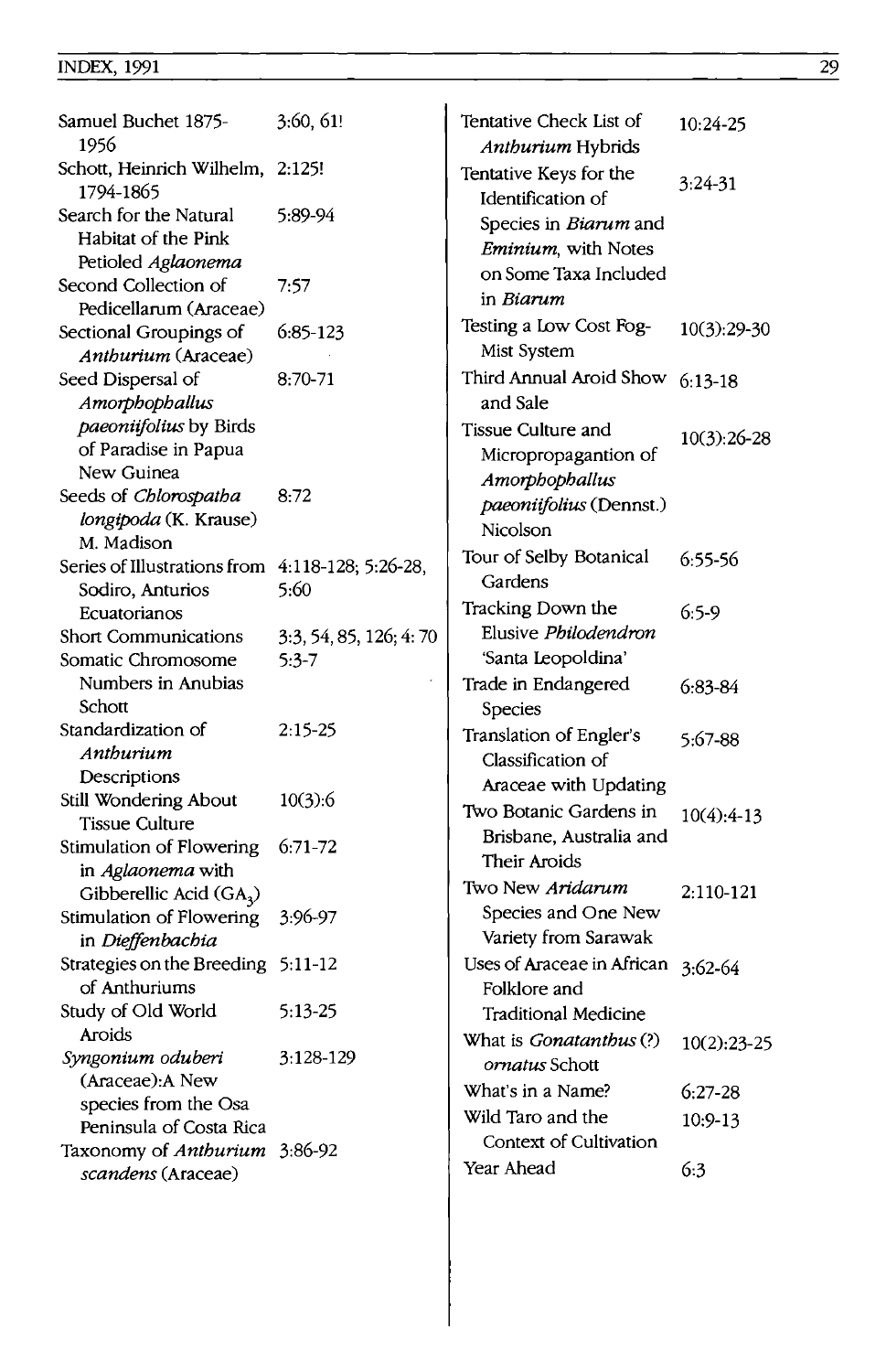5:100: 6:72

3:123

5:89 3:126; 7:50

5:95!

 $7:49$ 

 $6:72$ 

 $3:16$ 

5:100

 $6:72$ 

 $11!$ 

51

3:123

3:123; 6:52

5:100; 6:72

3:126; 5:20!

3:123; 5:99

3:16, 125, 130; 5:100

3:126; 7:49, 51

7:49, 50, 51

3:123, 126; 6:141;

4:70; 5:100; 6:72,

151!; 7:9, 10, 11!

1:78: 3:126: 5:100

5:100; 6:63!, 72

6:141, 148!

6:141syn

 $6:52$ 

 $8:27$ 

5:93

5:89

'Pink Goddess'

pygmeum Hassk.

7:9, 10, 11!

3:16, 123

3:16, 123; 5:100;

5:90, 91, 99, 100;

 $3:126$ ; 5:100; 6:15,

5:100; 6:72; 7:9, 10,

5:95!; 7:42!, 49, 50,

128!; 7:50; 8:27

5:18!, 89, 90

6:71, 72, 135

 $10(2):19(3):16$  $(4):8, 11, 23$ 

3:123, 126; 4:73!, 74;

#### **INDEX OF BOTANICAL NAMES:** Abutilon [Malvaceae]  $8:47$ Aceras anthropophorum  $10:7$ 'Abidjan' [Orchidaceae] X 'Abidian' 'Alumina' Acoraceae  $10(4):28$ Acoreae 1:64, 66; 5:72; brevispathum (Engl.)  $10(4):27$ Engl. 'Brown's Pride' Acoroideae  $1:64:10(4):28$  $1:66; 2:12; 3:71;$ 'Cassandra' Acorus L. commutatum Schott  $5:14, 72; 8:11;$  $10(2):7$ ,  $10(2):15$ , var. elegans (Engl.) 17, 18, (3):11, 14, Nicolson 16, (4):28, 10(4):29 var. picturatum Jervis calamus L. 3:99: 8:7, 13: var. picturatum 10(2):4, 17, 18, 'Treubii'  $(3):11-14, 14!$ 'Pseudobracteatum' var. americanus (Raf.)  $10(3):12$ 'Treubii' Wulff var. angustatus Bess.  $10(3):12$ "Tricolor" var. calamus  $10(3):12$ var. pusillus Engl.  $10(3):12$ costatum N. E. Br. var. vulgaris L.  $10(3):12$ syn  $10(2):17(3):11,13$ gramineus Sol. crispum (Pitcher & W. gramineus 'Variegatus'  $3:16$ Manda) Nicolson beeri Berry  $10(3):11$ 'Chartreuse Halo' variegatus L. 10(3):1!, 14!, 32! Aechmea [Bromeliaceae]  $2:69!$ 'Ernesto's Favorite' Afrorbaphidophora Engl.  $1:65$ syn;  $10(3):16$ Afrotrilepis (Eriospora)  $4.110$ 'Fransher' pilosa [Cyperaceae] 'lorio' Aglaodorum Schott  $1.69; 5:79; 10(2):5$ 'Manila'  $(3):16$ X 'Manila' Aglaomorpha coronans  $10(3):5$ [Polypodiaceae] marantifolium Blume coronans cv. Porter  $10(3):5$ 'Tricolor' 'metallica' meyeniana  $10(3):5$ modestum Schott ex [Polypodiaceae] Engl. meyeniana cv. Roberts  $10(3):5$ nitidum (Jack) Kunth meyeniana cv. Santa  $10(3):5$ nitidum f. curtisii (N. E. Rosa Br.) Nicolson Aglaonema Schott  $1:69; 2:11, 100; 3:15,$ nitidum 'Curtisii' 18, 120-126, 121!, 3:122!, 124!, 125!; panayensis sp. nov. 4:38, 70, 71, 88; philippense Engl. 5:14, 5:18!, 79, 89, 99, 100; 6:52, 71, 72, pictum (Roxb.) Kunth var. tricolor N. E. Br. ex 3:123 83; 6:129, 6:135, 135!, 136, 136!; 7:9, Engl. 10, 43-52, 44!, 7:45!, 'Tricolor'

46!, 47!, 48!; 8:8, 9,  $69; 10(2):7$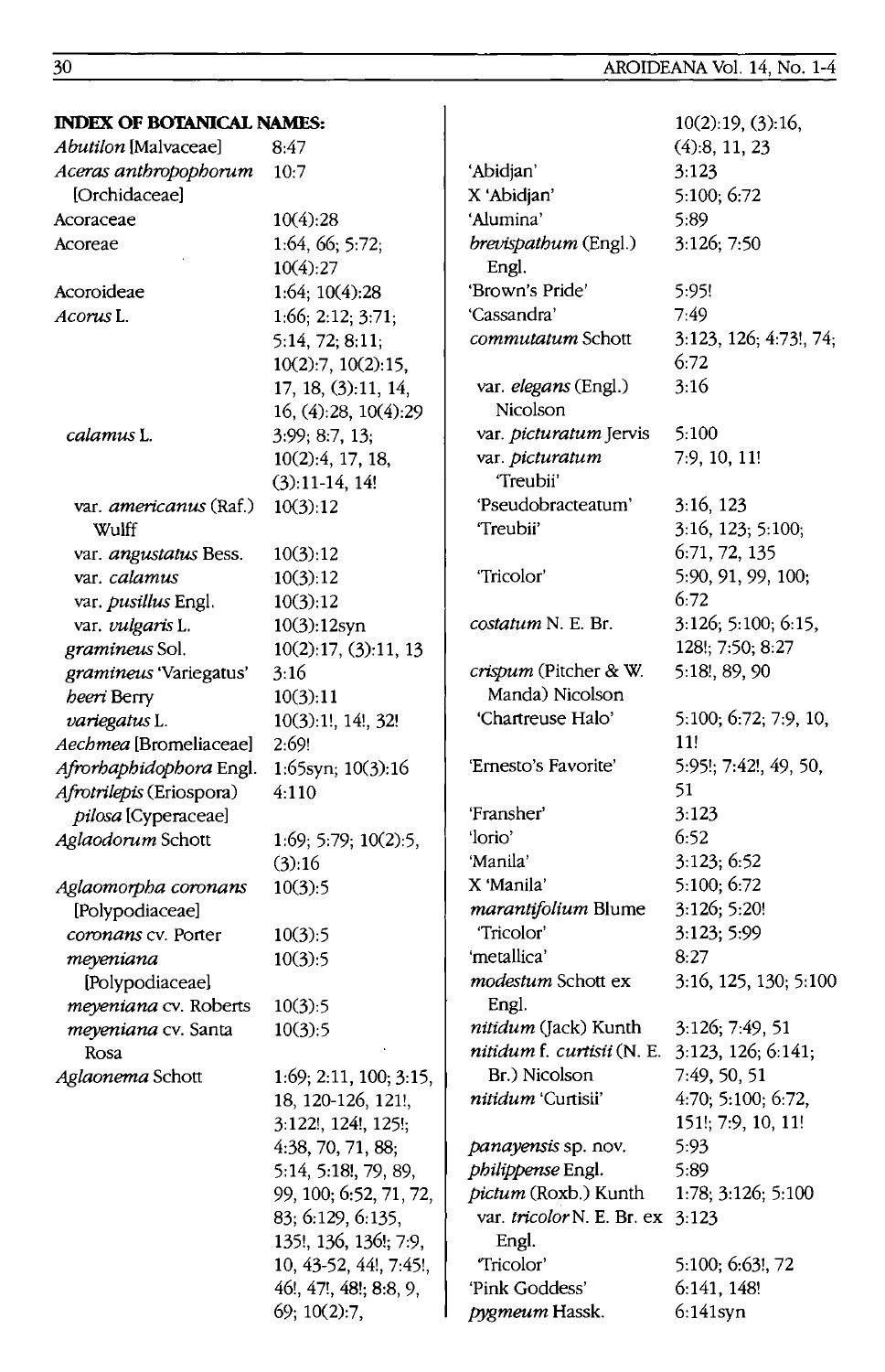$\frac{1}{2}$ 

| rotundum N. E. Br.                                | 3:126; 5:100; 6:72;<br>10(2):19 | X <i>amazonica</i> André    | $2:47, 48!$ ; 5:102;<br>6:146!; 7:100, 139, |
|---------------------------------------------------|---------------------------------|-----------------------------|---------------------------------------------|
| rotundum                                          | 6:15                            |                             | 139!, 140, 145, 147                         |
| siamense Engl.                                    | 6:143!                          | X amazonica 'Bowes'         | 7:139!, 140                                 |
| 'Silver Queen'                                    | 3:123; 6:52; 8:10!              | X amazonica 'Green          | 7:158syn                                    |
| simplex Blume                                     | 3:126                           | Goddess'                    |                                             |
| 'Snow Queen'                                      | 3:123                           | X <i>amazonica</i> 'Green   | 5:104                                       |
| treubii Engl.                                     | 3:123                           | Velvet'                     |                                             |
| vittatum Ridley ex Engl.                          | 3:126                           | X amazonica 'Joan's         | 5:106                                       |
| Aglaonemateae                                     | 1:69; 5:79                      | Pride'                      |                                             |
| Alisma [Alismataceae]                             | 4:24                            | X amazonica                 | 7:140                                       |
| Alismataceae                                      | 3:132; 4:24                     | 'Magnifica'                 |                                             |
| <i>Alloschemone</i> Schott                        | 1:65syn; 2:73, 77;              | X amazonica 'Randall'       | 7:140, 159                                  |
|                                                   | 8:80; 10(3):16                  | angustiloba Engl. & K.      | 7:106!, 107, 110                            |
| occidentalis (Poeppig)                            | 2:73, 73!; 8:80, 81!,           | Krause                      |                                             |
| Engl. & K. Krause                                 | 82!                             | antiquorum (Hort.)          | 7:158                                       |
| Alnus fruticosa Rupr.                             | 8:105                           | argyroneura K. Koch         | 7:158syn                                    |
| [Betulaceae]                                      |                                 | X argyraea Hort. ex         | 7:140, 140!, 141,                           |
| birsuta (Spach) Turz. ex                          |                                 | Sander                      | 145, 148, 152                               |
| Rupr. [Betulaceae]                                |                                 | arifolia H. Hallier         | 7:75!, 76                                   |
| Alocasia (Schott) Don                             | 1:24, 70; 2:35, 36,             | 'ariozavica'                | 7:94syn, 158                                |
|                                                   | 62, 100; 3:15, 18, 85,          | atropurpurea Engl.          | 7:125syn, 158                               |
|                                                   | 93; 4:7; 5:8, 9, 13,            | atrorubens (Blume)          | 7:158syn                                    |
|                                                   | 14, 15, 16, 18!, 22!,           | Rafin.                      |                                             |
|                                                   | 5:23!, 82, 101, 103,            | augustiana L. Linden &      | 7:106!, 107, 156                            |
|                                                   | 104, 106; 6:15, 75,             | Rodigas                     |                                             |
|                                                   | 77, 78!, 80, 84, 129,           | 'Gold Dust'                 | 7:65!, 107, 107!                            |
|                                                   | 130, 131, 145!, 160;            | X bachi Hort. ex            | 7:141, 141!                                 |
|                                                   | 7:3!, 21, 69-162; 8:7,          | Rodigas                     |                                             |
|                                                   | 13, 69; 10:13, (2):5,           | bantamensis Koord.          | 7:133                                       |
|                                                   | 12, 17, 18, (3):6, 10,          | X bayeriana Hort.           | 7:141!, 142                                 |
|                                                   | 16, 21, 23; (4):8, 11,          | beccarii Engl.              | 2:44; 5:16; 7:81,                           |
|                                                   | 27                              |                             | 132!, 133, 159                              |
| sect. Alocasia                                    | 2:35, 38, 44                    | 'Argentea'                  | 7:133!, 134                                 |
| - sect. <i>Ensolenanthe</i>                       | 2:35, 38, 44                    | 'Black Mac'                 | 7:121syn, 158                               |
| (Schott) Engl.                                    |                                 | 'Blue Cuprea'               | 7:83syn, 85, 158                            |
| acuminata Schott                                  | 7:133                           | 'Blue Lady'                 | 7:87, 88!                                   |
| acuta (Engl.) H. Hallier                          | 7:158 syn                       | 'Blue Prince'               | 7:87, 88!                                   |
| var. angustipartita                               | 7:158 syn                       | 'Blue Shield'               | 7:81, 89, 90!, 112                          |
| Engl.                                             |                                 | 'Borneo Black'              | 7:158                                       |
| var. tigrina H. Hallier f.<br>aequiloba N. E. Br. | 7:158 syn                       | <i>borneoensis</i> Hort. ex | 7:76                                        |
| 'African Mask' (Hort.)                            | 7:21, 105, 106!                 | Gentil                      |                                             |
| alba Schott                                       | 7:94syn, 158                    | boryana (boryi) (See A.     |                                             |
|                                                   | 5:104; 7:87syn, 117,<br>121     | plumbea 'variegata')        |                                             |
| 'albo-violacea'                                   | 7:157                           | X brancaefolia Schott       | 7:158                                       |
| X alexandra regina Hort.                          | 7:139                           | var. angustipartita         | 7:158                                       |
| amabilis Hort. W. Bull                            | 7:113syn, 158                   | var. tigrina                | 7:158                                       |
| ex Hook. f.                                       |                                 | brisbanensis Domin          | 7:117syn, 158                               |
| 'Gigantea' (Hort.)                                | 7:113syn, 158                   | cadiereii Chantrier         | 6:77; 7:133!, 134,                          |
| 'amazonica'                                       | 6:52; 7:94syn                   |                             | 135, 149                                    |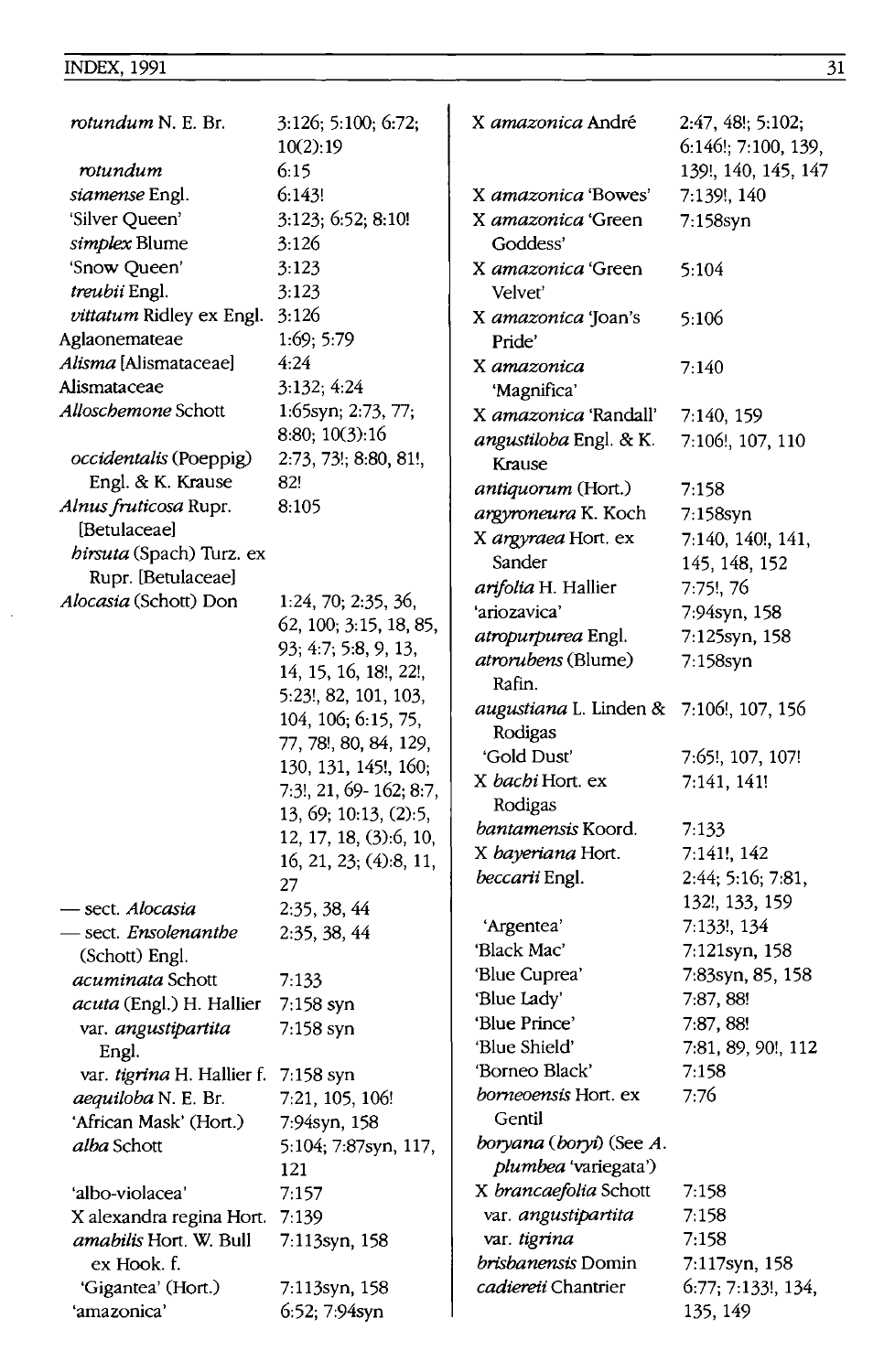| X 'Calidora'                                             | 6:75!, 76!, 77; 7:149,                      | <i>curtisii</i> N. E. Br.                              | 7:135                   |
|----------------------------------------------------------|---------------------------------------------|--------------------------------------------------------|-------------------------|
|                                                          | 149!                                        | cuspidata Engl.                                        | 7:135, 135!             |
| 'California'                                             | 6:74!, 75, 77;                              | dablii Engl.                                           | 7:107, 108!, 158        |
|                                                          | 7:78syn, 158                                | dallei                                                 | 7:107syn, 158           |
| 'Californicus Corrugata'                                 | 7:78syn, 158                                | decipiens Schott                                       | 7:135                   |
| 'canteriodes'                                            | 7:158 syn                                   | decumbens Buchet                                       | 7:135                   |
| 'Caribbean Sunset'                                       | 7:121syn, 158                               | 'de la Reine'                                          | 7:83 syn.               |
| celebica Koord.                                          | 7:134                                       | denudata Engl.                                         | 2:44; 6:130; 7:113,     |
| chantrieriana Rodigas                                    | 5:101; 6:53                                 |                                                        | 115, 135, 136!, 159     |
| X chantrierana Hort. ex 7:138, 142, 142!<br>Rev. Hortic. |                                             | denudatoides Engl. & K.<br>Krause                      | 7:107                   |
| X chelsonii Hort. Veitch                                 | 7:79, 142, 143, 143!,                       | desmetiana Hort.                                       | 7:157                   |
|                                                          | 159                                         | devansayana (L. Linden 7:107, 108!                     |                         |
| <i>cochinchinensis</i> Pierre<br>ex Engl. & K. Krause    | 7:113syn, 158                               | & Rodigas) Engl.<br>'diversifolia'                     | 7:89syn, 158            |
| 'colossea'                                               | 7:157                                       | dussii Hort. ex                                        | 7:158syn                |
| 'Columbo'                                                | 7:130syn, 158                               | Damman.                                                |                         |
| <i>commutata</i> Schott                                  | 7:158syn                                    | 'Elaine'                                               | 7:77, 77!               |
| 'congo'                                                  | 7:158syn                                    | eminens N. E. Br.                                      | 7:136                   |
| conspicua André                                          | 7:144                                       | erythraea K. Koch                                      | 7:158syn                |
| X conspicua André                                        | 7:143                                       | evrardii Gagnepain                                     | 7:137                   |
| cordifolia Cordem.                                       | 7:158syn                                    | fallax Schott                                          | 7:137syn, 158           |
| coriacea L. Linden                                       | 7:157                                       | 'False Sanderana'                                      | 7:94syn, 158            |
| 'Corrugata'                                              | 7:134syn, 158                               | 'Fantasy'                                              | 7:130, 130!, 158        |
| 'corrugated portei'                                      | 6:77                                        | fornicata (Roxb.) Schott                               | 7:137                   |
| X A. odora                                               | 6:77                                        | gageana Engl. & K.                                     | 7:78, 78!, 149, 158     |
| 'Corrugated'                                             | 6:77,81!                                    | Krause                                                 |                         |
| 'Corrugated' X A. portei                                 | 6:77,80!                                    | X 'Galahad'                                            | 7:141, 150, 151!, 152   |
| X 'Corrugated Odora'                                     | 6:77,124!                                   | gandavensis                                            | 7:158syn                |
| X 'Corrugated Portei'                                    | 6:77, 80!; 7:149, 150!                      | X gaulainii André                                      | 7:144                   |
| crassifolia Engl.                                        | 7:134, 134!, 135,                           | X gibba                                                | 7:144                   |
|                                                          | 149, 158                                    | X gibsonii Hort. ex                                    | 7:158syn                |
| crassinervia Engl.                                       | 7:135                                       | Gentil                                                 |                         |
| 'Cucilifera'                                             | 7:112syn, 158                               | 'gigantea'                                             | 7:157                   |
| cucullata (Lour.) Schott                                 | 2:38 des, 42!; 3:16;                        | 'Gigantea'                                             | 7:93, 158               |
|                                                          | 6:130, 141; 7:112,                          | gjellerupii Engl.                                      | 7:107, 109!             |
|                                                          | 113, 113!, 138, 158,                        | 'Golden Alocasia'                                      | 7:158syn                |
|                                                          | 159                                         | 'Golden Snow'                                          | 7:121syn, 158           |
| 'Cucullata'                                              | 6:77                                        | 'Golden Macrorrhiza'                                   | 7:121syn, 158           |
| culionensis Engl.                                        | 7:87, 88!, 115                              | grandis N. E. Br.                                      | 7:137                   |
| cuprea (K. Koch &<br>Bouché) K. Koch                     | 2:36!, 38des, 39!, 47,<br>49!; 4:71; 5:101; | <i>grata</i> Prain ex Engl. & K. 7:136!, 137<br>Krause |                         |
|                                                          | 6:12!, 52, 53, 138;                         | 'Green Cuprea'                                         | 5:104, 107; 7:87syn,    |
|                                                          | 7:76, 76!, 81, 85, 87,                      |                                                        | 158                     |
|                                                          | 94, 111, 138, 141,                          | 'Green Goddess'                                        | 5:104; 7:94syn, 158     |
|                                                          | 142, 146, 148, 159                          | 'Green Shield'                                         | 5:104, 107; 6:141;      |
| ʻalba'                                                   | 6:15                                        |                                                        | 7:68!, 76, 81, 87, 89!, |
| X A. longiloba Miq.                                      | 2:36!, 47syn, 49!, 50!                      |                                                        | 89, 112, 158; 8:27      |
| X A. <i>plumbea</i> van                                  | 7:148                                       | 'Green Velvet'                                         | 5:104; 7:87, 93         |
| Houtte                                                   |                                             | 'guttata'                                              | 7:78                    |
| 'Blackie'                                                | 7:77, 77!                                   | var. <i>imperialis</i> N. E. Br. 7:78, 78!, 79         |                         |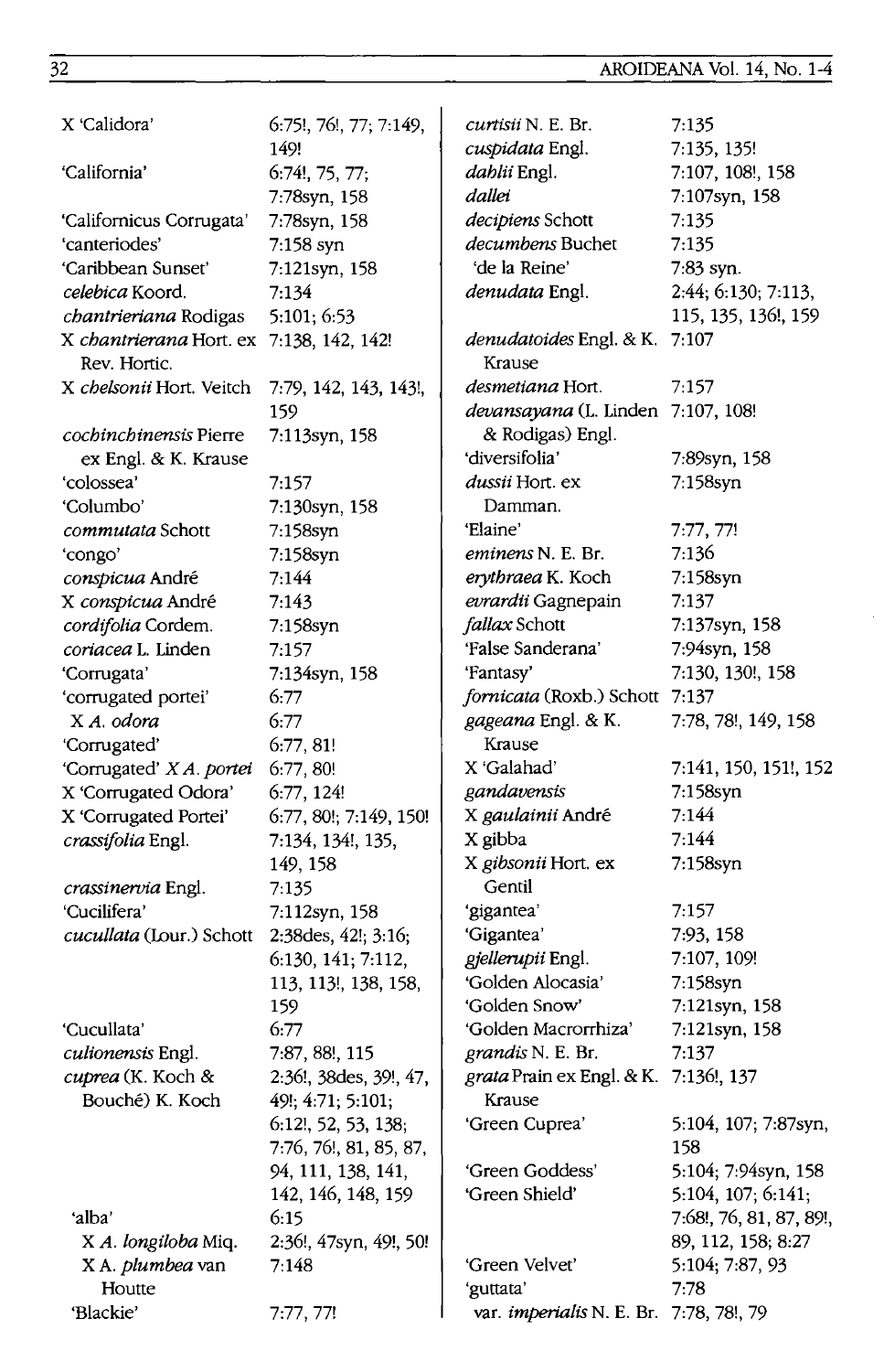#### **INDEX, 1991**

| <i>bainanensis</i> K. Krause           | 7:137, 137!            |                                                            | 6:130; 7:72, 87, 113,                         |
|----------------------------------------|------------------------|------------------------------------------------------------|-----------------------------------------------|
| 'Hawaii'                               | 7:97, 158syn           |                                                            | 114, 114!, 115, 128,                          |
| 'Hawaiian'                             | 7:158syn               |                                                            | 135, 136, 138, 140,                           |
| X 'Henderson's Pride'                  | 7:150, 151!            |                                                            | 142, 143, 144, 146,                           |
| <i>beteroneura</i> K. Koch             | 7:158syn               |                                                            | 148, 152, 158                                 |
| beterophylla (J. S. Presl)             | 7:87, 90!, 92, 93, 94, | 'Imperiale'                                                | 7:115, 115!                                   |
| Merr.                                  | 95, 98, 158, 159       | 'Java'                                                     | 7:114!, 115                                   |
| heterophylla Merr.                     | 2:44                   | 'Magnifica'                                                | 7:73, 115, 115!                               |
| 'Glauca'                               | 7:89, 91!              | 'Nancy's Delight'                                          | 7:114!, 115, 152                              |
| 'Hilo Beauty' Hort. ex<br>Graf         | 7:158syn               | 'Thailand'<br>X A. cuprea K. Koch & 2:36!, 47syn, 49!, 50! | 7:114!, 115                                   |
| bollrungii Engl.                       | 7:108, 109!, 123,      | Bouché                                                     |                                               |
|                                        | 153, 156               | X <i>A kortbalsii</i> Schott                               | 7:140                                         |
| X 'houtteana'                          | 7:144                  | X A. <i>putzeysii</i> N.E.Br                               |                                               |
| X 'hybrida'                            | 7:146, 158syn          | X lowica Hort.                                             | 7:141, 145, 145!                              |
| <i>illustris</i> Bull                  | 7:158syn               | lowii Hook.                                                | 2:44des, 44syn, 45!,                          |
| <i>imperialis</i> L. Linden            | 7:79, 80!, 99, 132     |                                                            | 47; 7:72, 79, 113,                            |
| indica (Roxb.) Schott                  |                        |                                                            | 115, 116!, 117, 128,                          |
| var. diversifolia Engl.                | 7:158syn               |                                                            | 138, 139, 145, 146                            |
| var. heterophylla                      | 7:158syn               | var. picta Hook. f.                                        | 7:117                                         |
| (Schott) Engl.                         |                        | var. veitchii                                              | 2:44; 7:117, 144, 159                         |
| var. <i>metallica</i> Schott           | 2:38syn; 7:125, 138,   | (Henderson) Engl.                                          |                                               |
|                                        | 158; 8:27              | 'Argentea'                                                 | 7:117, 119!                                   |
| metallica 'Variegata'                  | 7:125syn, 158          | 'Viridescens'                                              | 7:117, 119!                                   |
| <i>inornata</i> H. Hallier             | 7:137                  | 'Fleetwood Gigantea'                                       | 7:116!, 117                                   |
| X 'intermedia'                         | 7:144, 144!, 157       | 'Grandis'                                                  | 7:116!, 117, 139, 146                         |
| X 'Jean Merkel'                        | 7:144, 144!            | 'Navicular'                                                | 7:117, 118!                                   |
| jenningsii Veitch                      | 7:158syn               | 'Sinuata'                                                  | 7:117, 118!                                   |
| 'johnstonii' Hort.                     | 7:158syn               | 'Splendens'                                                | 7:117, 119!                                   |
| X kerchoveana Hort. L.                 | 7:145                  | 'Sri Lanka'                                                | 7:117, 119!                                   |
| Linden                                 |                        | X <i>luciani</i> Pucci                                     | 7:145, 145!                                   |
| korthalsii Schott                      | 2:51; 7:79, 80!, 132,  | X 'M. Martin Cahuzac'                                      | 7:140, 140!, 141,                             |
|                                        | 138, 140, 143,         |                                                            | 145, 164!                                     |
|                                        | 145,159                | 'Mackilling'                                               | 7:80!, 81                                     |
| X A. putzeysii N.E.Br.                 | 7:140, 148             | macrorrhizos (L.) Don                                      | 2:35, 44; 3:16; 5:14,                         |
| X 'Lancelot'                           | 7:152, 152!            |                                                            | 58; 6:32!, 130; 7:63,                         |
| lancifolia Engl.                       | 6:147!; 7:100, 108,    |                                                            | 79, 83, 108, 113,                             |
|                                        | 109!, 153, 156, 159    |                                                            | 117, 120!, 121, 125,                          |
| 'lasalliana'                           | 7:157                  |                                                            | 133, 134, 137, 138,                           |
| X lauterbachiana<br>(Engl.) Nicolson   | 7:159                  |                                                            | 147, 149, 158, 159;<br>8:44!, 46, 89-93, 90!; |
| lecomtei Engl.                         | 7:137                  |                                                            | 9:186; 10(2):5, 17;                           |
| 'LeGrande'                             | 7:89, 91!, 148         |                                                            | (4):11                                        |
| leoniae Hort. ex Engl. & 7:128syn, 158 |                        | var. brisbanensis                                          | 7:158                                         |
| K. Krause                              |                        | <i>variegata</i> Engl.                                     | 7:123, 123!                                   |
| X 'leopoldi' Hort.                     | 7:145                  | variegata K. Koch &                                        | $7:123$ syn                                   |
| liervalii Hort. ex                     | 7:89                   | Bouché                                                     |                                               |
| Herincq                                |                        | ʻAlba'                                                     | 7:120!, 121                                   |
| lindenii Rodig.                        | 7:158syn               | 'Caerulea'                                                 | 7:120!, 121                                   |
| lobata Raf.                            | 7:157                  | 'Lutea'                                                    | 7:120!, 121                                   |
| longiloba Miq.                         | 2:44des, 46!, 47;      | 'New Guinea Gold'                                          | 7:121, 122!, 158                              |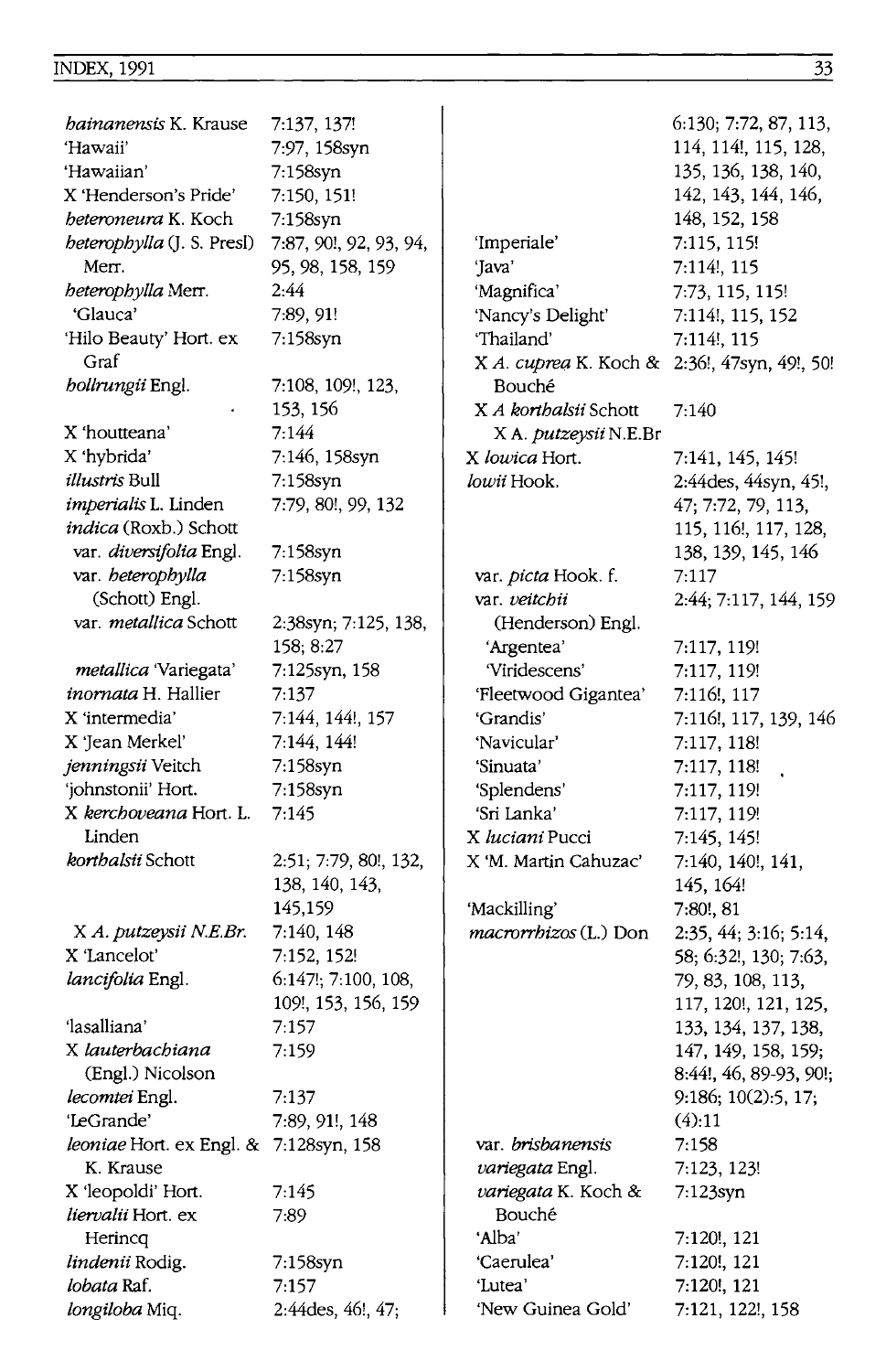| 'Nigra'                        | 7:121, 122, 122!,     | X 'Novodora'             | 6:77; 7:149, 149!     |
|--------------------------------|-----------------------|--------------------------|-----------------------|
|                                | 125, 158, 159         | X 'Novodora Green'       | 6:77                  |
| 'Papuan Pride'                 | 7:121                 | X 'Novodora Red'         | 6:77, 79!             |
| 'Rubra'                        | 7:117syn, 122, 159    | odora (Roxb.) K. Koch    | 2:38des, 43!, 47;     |
| 'Violacea'                     | 7:123, 159            |                          | 3:16; 6:74!, 75, 77,  |
| 'Variegata'                    | 7:121, 158            |                          | 1307:79, 118, 123,    |
| X A. portei Becc. &            | 7:123, 124!           |                          | 125, 134, 143, 148,   |
| Engl.                          |                       |                          | 149, 7:158, 159;      |
| magnifica Engl.                | 7:74, 110, 110!, 132  |                          | 10(2):5               |
| 'Gold Dust'                    | 7:159                 | X A. portei              | 6:77                  |
| 'Manila Pride'                 | 7:89, 91!             | <i>okinawensis</i> Taw.  | 7:137                 |
| manilensis Engl.               | 7:89, 92, 92!         | X 'Orchid Jungle'        | 7:146, 147, 148!, 158 |
| maquilingensis Merr.           | 2:44; 7:127syn, 128,  | ovalifolia Ridley        | 7:138                 |
|                                | 158, 159              | pallida K. Koch &        | 7:159syn              |
| marchalii Engl.                | 7:158syn              | Bouché                   |                       |
| margaritae L. Linden &         | 7:137, 137!           | pedata Rafin.            | 7:159syn              |
| Rodigas                        |                       | peekelii Engl. & K.      | 7:111, 111!           |
| marginata N. E. Br.            | 7:123syn, 158         | Krause                   |                       |
| X 'Mauro' Hort.                | 7:146, 146!           | peltata M. Hotta         | 7:81                  |
| maximiliana (Hort.)            | 7:92!, 93, 159        | var. <i>muluensis</i> M. | 7:81                  |
| Moller                         |                       | Hotta                    |                       |
| 'maxkowskii'                   | 5:104; 7:94, 158syn   | pentaphylla (L.) Rafin.  | 7:159syn              |
| 'Meggorhiza'                   | 7:117syn, 159         | perakensis Hemsley       | 7:133, 159syn         |
| X 'Melissa Ann'                | 7:150, 151!           | 'Philippine Slim'        | $7:87$ syn            |
| merrillii Engl. & K.           | 7:159syn              | 'Philippinensis' Hort.   | 7:94syn, 159          |
| Krause                         |                       | X 'Pixie'                | 7:152, 152!           |
| <i>metallica</i> Hook. f.      | 7.76syn, 138, 159     | plumbea van Houtte       | 2:38des, 40!, 47;     |
| variegata                      | $7:125$ syn           |                          | 3:16; 6:130; 7:121,   |
| <i>micholitziana</i> Sander &  | 2:37!, 38des; 5:103;  |                          | 124!, 125, 138, 145,  |
| Sander                         | 7:93, 94, 94!, 158    |                          | 148, 158              |
| var. 'maxkowskii'              | 5:104; 7:94, 159      | 'Nigra'                  | 7:124!, 125, 158      |
| 'Florida'                      | 7:94, 94!             | 'Rubra'                  | 7:125, 126!, 159      |
| 'Gigantea'                     | 7:93, 94, 95!         | variegata (K. Koch &     | 7:125, 126!, 158, 159 |
| 'Green Velvet'                 | 5:107; 7:93, 94, 95!, | Bouché) Engl.            |                       |
|                                | 158, 159              | porphyroneura H.         | 5:16; 7:81, 82!,      |
| X A. cuprea (K. Koch & 7:94syn |                       | Hallier                  | 83syn                 |
| Bouché) K. Koch                |                       | portei Becc. & Engl.     | 6:77, 79!; 7:123,     |
| micholitzii Sander & fil.      | 7:159syn              |                          | 126!, 127, 149, 158,  |
| montana (Roxb.) Schott 7:137   |                       |                          | 159; 10(2):5          |
| X mortefontanensis             | 7:139, 140            | 'Hawaii'                 | 7:126!, 127, 158      |
| André                          |                       | X 'Portora'              | 6:77, 81!, 141, 146!; |
| navicularis K. Koch &          | 7:137, 158            |                          | 7:149, 150!           |
| Bouché                         |                       | princeps Bull            | 7:81, 82!, 148        |
| 'New Guinea'                   | 7:108syn, 159         | 'Pseudosanderiana'       | 7:93, 94, 95, 96!,    |
| Black'                         | 7:121syn, 159         | Hort.                    | 158, 159              |
| Red Stem'                      | $7:122$ syn           | puber (Hassk.) Schott    | 7:83, 127, 127!, 128, |
| 'Night Scented Lilly'          | 7:125syn              |                          | 158, 159              |
| neoguineensis Hort. ex         | 7:159syn              | X pucciana André         | 7:140, 145, 148       |
| Vilmorin's Blumeng.            |                       | 'pumila'                 | 7:82!, 83             |
| 'nigrescens'                   | 7:121syn              | putii Gagnepain          | 7:138                 |
| 'nobilis' Hort.                | 7:159syn              | putzeysii N. E. Br.      | 7:83, 127!, 128, 140, |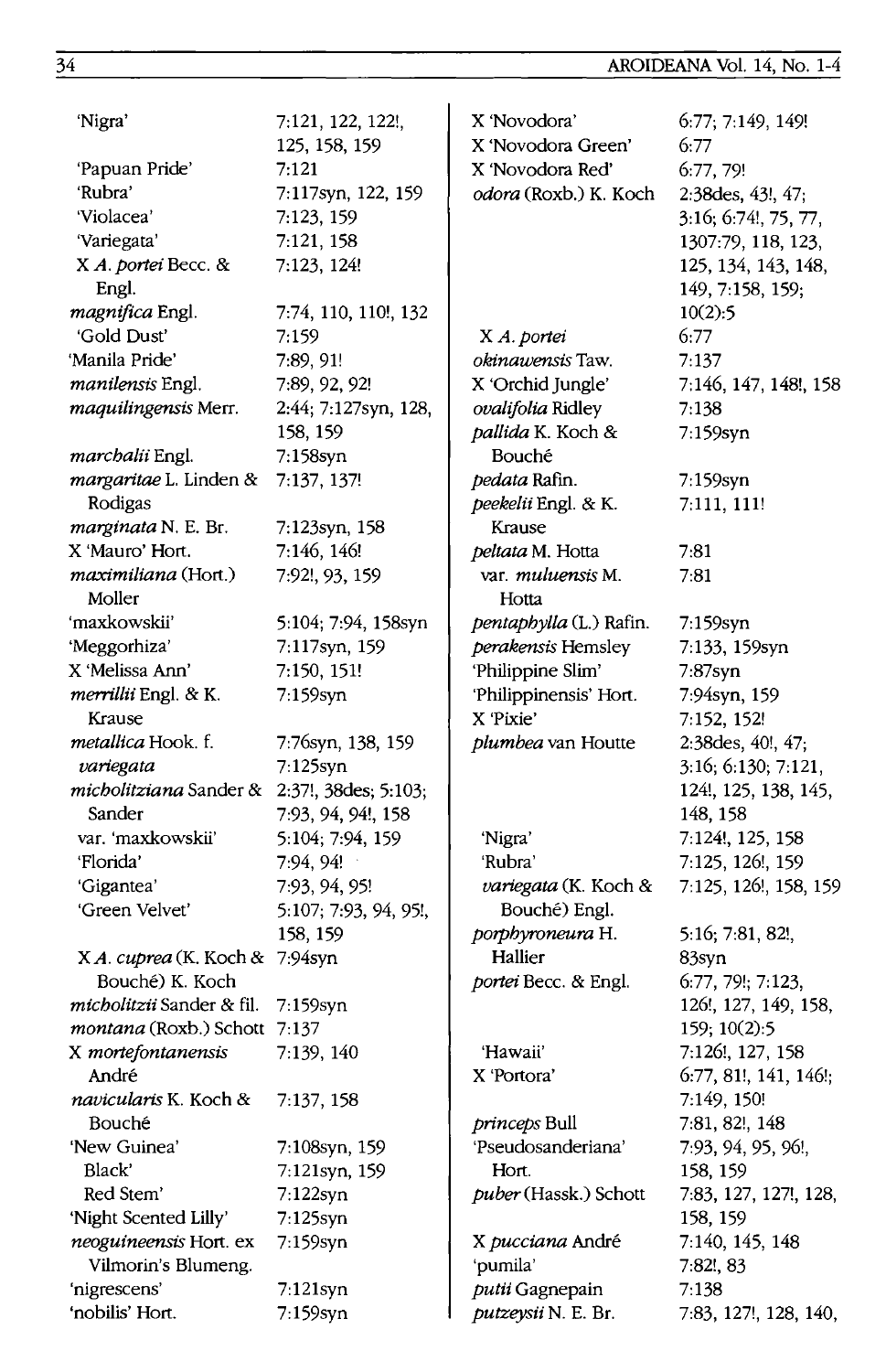$\sim$ 

|                                | 141, 143, 145, 146,                           | X sedenii Hort. ex                        | 2:47, 50!; 7:146, 147, |
|--------------------------------|-----------------------------------------------|-------------------------------------------|------------------------|
|                                | 158, 159                                      | Veitch                                    | 147!                   |
| 'Quilted Dream' Hort.          | 6:53; 7:78, 96!, 97,                          | 'Silver Duke'                             | 7:86, 130, 131!, 159   |
|                                | 99, 158; 10(3):8, 9!                          | 'Shadow'                                  | 7:131, 131!            |
| 'Randallii'                    | 7:140syn, 159                                 | 'Vein'                                    | 5:104; 7:94syn, 159    |
| rapiformis Schott              | 7:157                                         | singaporensis Linden                      | 7:135syn, 159          |
| 'Red Stem'                     | 7:122syn, 125, 159                            | <i>sinuata</i> N. E. Br.                  | 7:102, 103!, 132       |
| regia M.Hotta                  | 7:159syn                                      | spectabilis Hort. ex                      | 7:159syn               |
| regina N. E. Br.               | 7:83, 84!, 85, 146,                           | Moller                                    |                        |
|                                | 159                                           | X spectabilis Hort. ex                    | 7:142syn, 143          |
| reginae André                  | 7:159syn                                      | Engl. & K. Krause                         |                        |
| regnieri L. Linden             | 7:127syn, 159                                 | splendens Hort. Linden                    | 7:147syn, 159          |
| 'Reticulata' Hort.             | 7:97, 97!; 10(3):7                            | X splendida Hort.                         | 7:143, 147, 159        |
| reversa N. E. Br.              | 5:22!; 7:81, 83, 84!,<br>85, 99, 132, 158;    | 'Spotted Papua' Hort. ex 7:159syn<br>Graf |                        |
|                                | 10(3):6                                       | X subodora Engl. & K.                     | 7:141, 143, 148        |
| X rex Hort. ex André           | 7.146                                         | Krause                                    |                        |
| <i>ringens</i> (Schott) Rafin. | 7:159syn                                      | 'Superba' Hort.                           | 7:93syn, 159           |
| robusta M. Hotta               | 7:85, 86                                      | taliban Elmer ex Merr.                    | 7:117syn, 159          |
| X rodigasiana Hort. ex         | 7:146                                         | ternata (Schott) Rafin.                   | 7:159syn               |
| André                          |                                               | <i>thibautiana</i> Masters                | 7:79syn, 145, 159      |
| roezlii Hort. ex Gard.         | 7:159syn                                      | "Tigrina"                                 | 7:104syn, 159          |
| Chron.                         |                                               | Superba'                                  | 7:98, 103, 103!        |
| 'Royale'                       | 7:98, 98!, 152                                | tonkinensis Engl.                         | 7:123syn, 159          |
| <i>rubra</i> Engl.(See A.      |                                               | triphylla (L.) Rafin.                     | 7:159syn               |
| macrorrhizos                   |                                               | X 'uhinkii' Hort.                         | 7:148syn, 148!, 159    |
| 'Rubra')                       |                                               | undipes K. Koch &                         | 7:159syn               |
| <i>rugosa</i> Schott           | 7:112syn, 159                                 | Bouché                                    |                        |
| 'Samar'                        | 7:99, 100                                     | urdanetensis Elmer                        | 7:103                  |
| Blue'                          | 7:99, 99!                                     | vanhoutteana Hort. ex                     | 7:144, 155!, 157       |
| Lance'                         | 7:99, 100!                                    | Gentil                                    |                        |
| Minutissima'                   | 7:100                                         | 'Variegata aureum'                        | $7:121$ syn            |
| Prince'                        | 7:99, 100!                                    | variegata K. Koch &                       | 6:130; 7:123syn, 159   |
| sanderi                        | 7:100syn                                      | Bouché                                    |                        |
| sanderiana W. Bull             | 2:44des, 47; 6:82!,<br>83, 84, 141; 7:94, 95, | variegatum K Koch &<br>Bouché             | 7:125syn               |
|                                | 100-101des, 100syn,                           | veitchii Schott                           | 7:159syn               |
|                                | 100!, 104, 138,                               | villeneuvii L. Linden &                   | 7:21, 85, 86, 88!, 99  |
|                                | 7:139, 140, 142, 144,                         | Rodigas                                   |                        |
|                                | 145, 147, 159                                 | violacea Engl.                            | 7:123syn, 159          |
| var. gandavensis               | 7:101, 158                                    | virginica Rafin.                          | 7:159syn               |
| Ghent                          |                                               | <i>vulcanica</i> Elmer ex                 | 7:159syn               |
| 'Nobilis'                      | 7:101, 101!, 159                              | Merr.                                     |                        |
| 'Van Houtte'                   | 7:101, 102!                                   | warburgii Engl.                           | 7:89syn, 159           |
| X A. cuprea K. Koch            | 7:141, 141!, 142                              | 'warteliana'                              | 7:157                  |
| X A. lowii Hook                | 2:47, 48!                                     | watsoniana Sander                         | 2:36!, 38des, 41!, 47, |
| f. variegata                   | 6:15                                          |                                           | 51; 5:102;             |
| sarawakensis M. Hotta          | 7:85                                          |                                           | 6:152!7:128, 129!,     |
| 'Sarian'                       | 7:102, 102!                                   |                                           | 129; 8:27              |
| scabriuscula N. E. Br.         | 7:84!, 85, 86                                 | 'Caerulea'                                | 7:129, 129!            |
| schlechteri Engl.              | 7:111, 111!                                   | wavriniana Masters                        | 2:62syn; 7:155, 159    |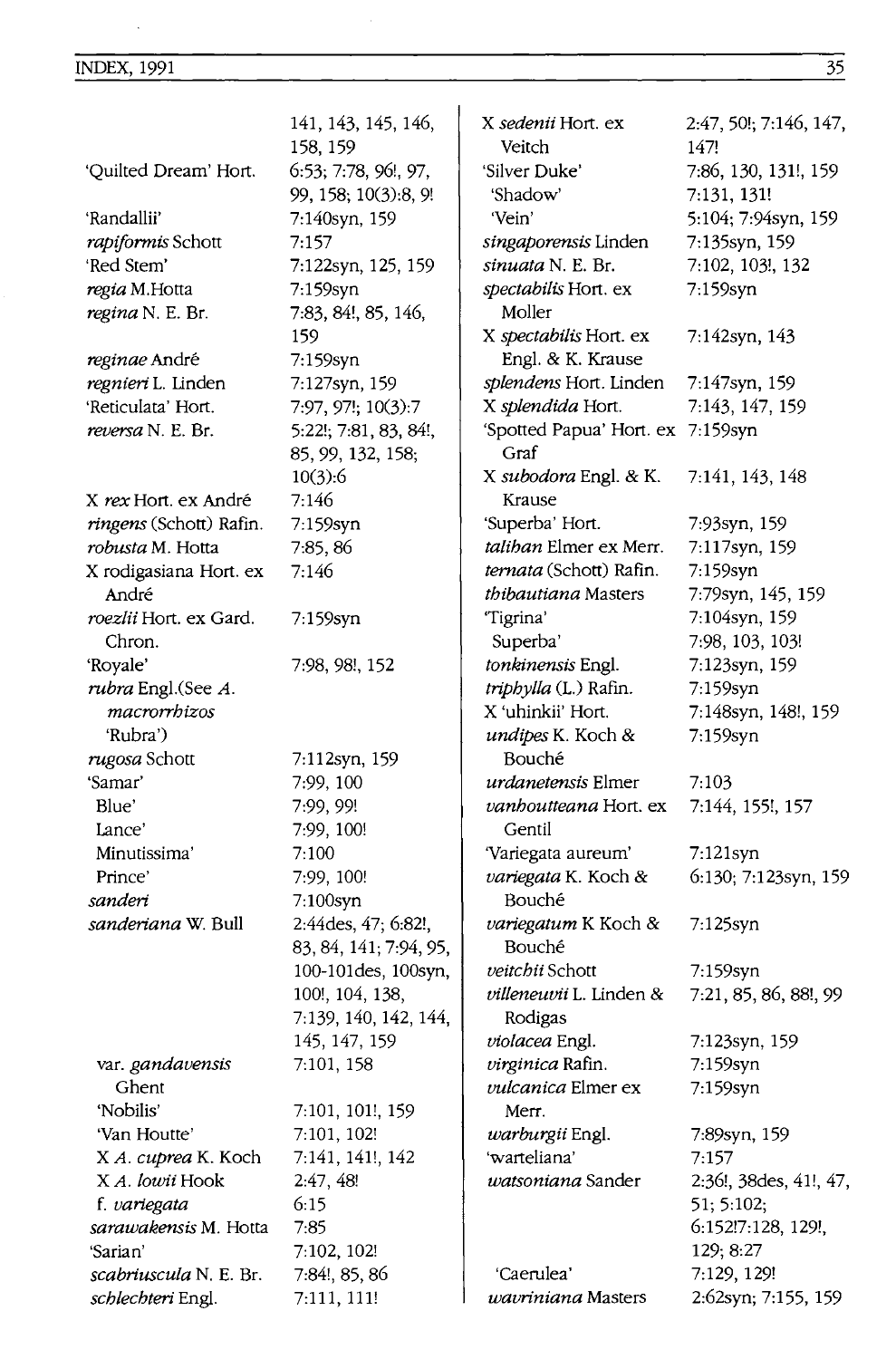| wentii Engl. & K. Krause 7:111, 112!; 8:27 |                       | coudercii (Bogner)                         | 8:75, 77!               |
|--------------------------------------------|-----------------------|--------------------------------------------|-------------------------|
| <i>wenzelii</i> Merr.                      | 7:93, 104!, 104       | Bogner                                     |                         |
| 'whinkii' Hort                             | 7:148syn, 159         | decus-silvae Backer &                      | 4:44                    |
| 'White Fantasy'                            | 7:130syn, 159         | Alderw.                                    |                         |
| zebrina K. Koch &                          | 2:33!, 44des; 6:53,   | dracontioides (Engl.) N. 8:16              |                         |
| Veitch                                     | 73! (See              | E. Br.                                     |                         |
|                                            | Cyrtosperma           | echinatus Bogner &                         | 8:16, 17!, 19des        |
|                                            | johnstonii) 82!, 83,  | Mayo                                       |                         |
|                                            | 84, 141; 163; 7:93,   | eichleri (Engl.) Hook. f.                  | 4:111; 8:16, 20!, 22!   |
|                                            | 98, 103syn, 104,      | galbra Bailey<br>goetzei (Engl.) N. E. Br. | 5:14, 18!               |
|                                            | 105!, 110; 159; 8:27  |                                            | 4:111                   |
| $XA$ . Tigrina'                            | $7:93$ syn            | hohenackeri (Schott)<br>Engl. & Gehrm.     | 8:23, 24!               |
| Alocasiinae                                | 1:70; 5:82            | johnsonii N. E. Br.                        | 4:109                   |
| Alocasiophyllum Engl.                      | 10(3):16              | kerrii N. E. Br.                           | 8:16, 18!, 19           |
| kamerunianum Engl.                         | 8:73                  | konjac K. Koch                             | 7:6!, 7, 8; 10:23!, 24, |
| Amauriella Rendle                          | 1:65syn; 10(3):15,    |                                            | (3):10                  |
|                                            | 16                    | leonensis Lem.                             | 8:2                     |
| <i>Ambrosina</i> Bassi                     | 1:71; 10(3):15, 16    | maculatus N. E. Br.                        | 1:68!; 3:56; 4:36, 44   |
| Ambrosina L.                               | 3:50; 5:86            | margaritiferus Kunth                       | 10(2):11                |
| Ambrosineae                                | 10(4):29              | mysorensis Barnes & C.                     | 8:23, 24!; 10(2):11     |
| Ambrosininae                               | 1:71; 5:86            | Fischer                                    |                         |
| Amorphophalleae Engl.                      | 5:76; 8:15syn         | napalensis (Wallich)                       | $8:14!$ , 19            |
| Amorphophallus Blume                       | 1:67, 81; 2:8, 100;   | Bogner & Mayo                              |                         |
| ex Decne.                                  | 3:93; 4:43, 68, 102,  | paeoniifolius (Dennst.)                    | 5:102; 6:141, 151!;     |
|                                            | 109, 111, 129; 5:13,  | Nicolson                                   | 7:8!, 41!; 8:70, 71,    |
|                                            | 14, 15, 20!, 76;      |                                            | 71!, 91, 92, 93;        |
|                                            | 6:129, 130, 131, 160; |                                            | 10(2):4, 16!, (3):17,   |
|                                            | 7:7, 8; 8:15, 16, 21, |                                            | 25!, 26-28              |
|                                            | 23, 25, 58, 70, 73,   | var. <i>hortensis</i>                      | 10(3):28                |
|                                            | 75, 78; 10:23, (2):4, | pendulus Bogner &                          | 8:16, 18!, 19des, 20!,  |
|                                            | 5, 7, 11, 18, (3):16, | Mayo                                       | 21                      |
|                                            | 20, 22-24, 28, (4):8, | <i>prainii</i> Hook. f.                    | 3:56; 6:130             |
|                                            | 11, 27                | rivieri Durieu                             | 3:56, 57!; 7:7syn, 8;   |
| - subgenus Leiophallus                     | 7:7                   |                                            | 10:23, 24               |
| - subgenus                                 | 10(2):11              | staudtii (Engl.) N. E. Br.                 | 4:109-111des, 112!,     |
| Metandrium                                 |                       |                                            | 113!                    |
| - sect. Raphiophallus                      | 8:25                  | sumawongii (Bogner)<br>Bogner & Mayo       | 8:14!, 16!, 19, 23      |
| (Schott) Engl.                             |                       |                                            |                         |
| - sect. Synantherias                       | 8:25                  | <i>sylvaticus</i> (Roxb.)<br>Kunth         | 8:23                    |
| (Schott) Engl.                             |                       | titanum (Becc.) Becc.                      | 3:56, 107; 4:43, 44,    |
| aphyllus (Hook.) Hutch.                    | 8:1!, 16, 22!         | ex Arcang.                                 | 45!-53!, 47, 52, 102;   |
| brooksii Alderw.                           | 4:43, 43!, 44!, 44    |                                            | 5:16, 102; 6:56!;       |
| bulbifer (Roxb.) Blume                     | 7:35!, 52!, 64!;      |                                            | 10(3):28                |
|                                            | 10(2):7               | variabilis Blume                           | 6:130                   |
| campanulatus (Roxb.)                       | 5:102; 6:130;         | (Ridley)                                   |                         |
| Blume                                      | 8:70syn; 10(3):17,    | Amydrium Schott                            | 1:65, 67; 5:14, 16,     |
|                                            | 26syn                 |                                            | 17, 73; 10(2):20;       |
| cirrifer Stapf                             | 10(2):11              |                                            | 10(3):17, 19            |
| corrugatus N. E. Br.                       | 8:16                  | humile Schott                              | 1:66!; 10(2):9!         |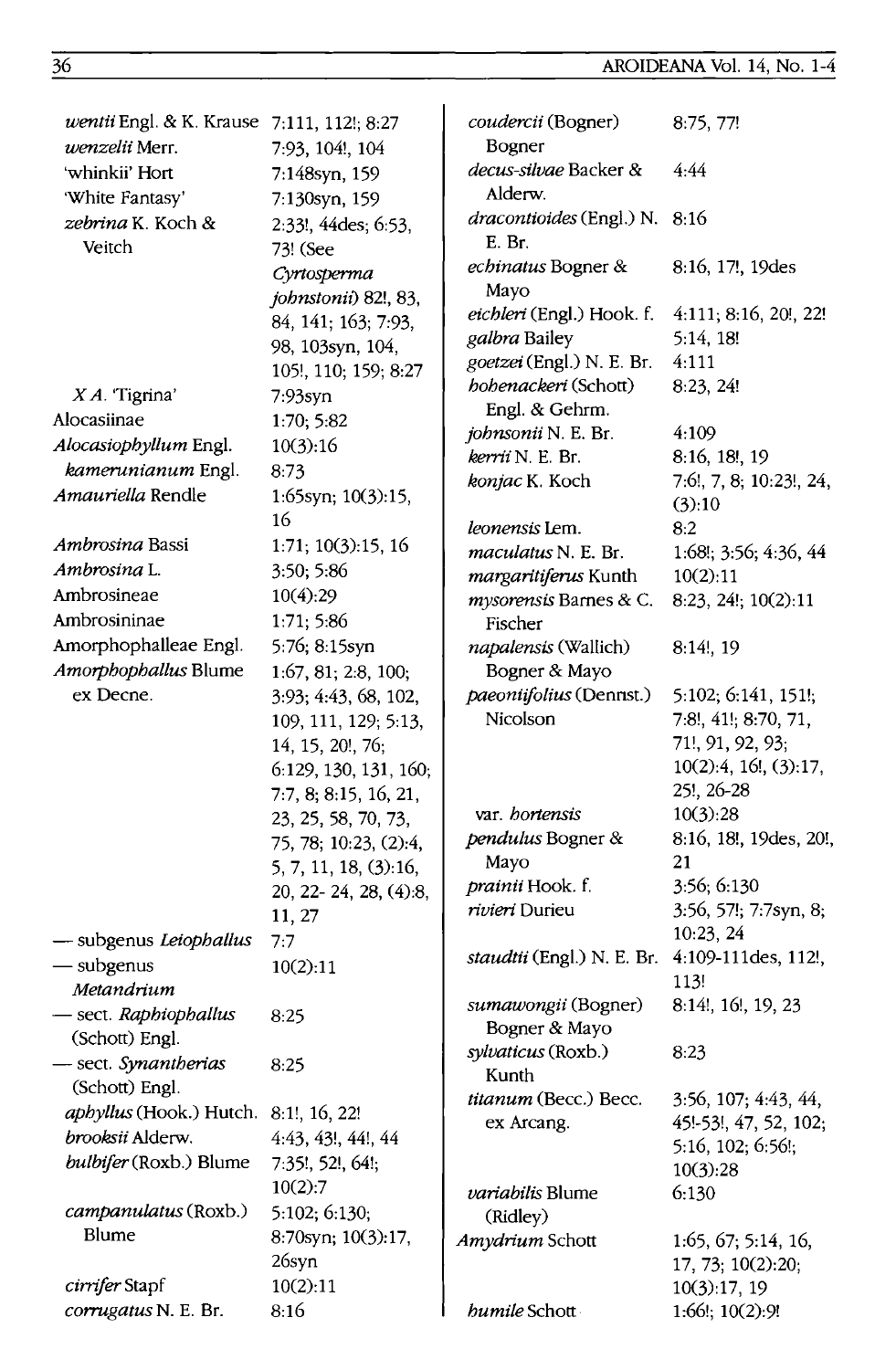| magnificum (Engl.)<br>Nicolson                 | 5:14, 19!                                   |                                         | 90!, 92, 97, 101, 104!,<br>109, 115!, 134, 135, |
|------------------------------------------------|---------------------------------------------|-----------------------------------------|-------------------------------------------------|
| medium (Zoll. &                                | 5:16, 22!                                   |                                         | 141!, 142!, 144!,                               |
| Moritzi) Nicolson                              |                                             |                                         | 149!- 152!, 160; 7:23,                          |
| Anadendrum Schott                              | 1:64, 66; 5:68, 71;                         |                                         | 24, 27, 55, 59!; 8:8,                           |
|                                                | 7:57; 10(2):10,                             |                                         | 13, 25, 27, 103!, 118,                          |
|                                                | (3):17                                      |                                         | 120, 137; 9:3; 10:13,                           |
| microstachyum (Vriese                          | 1:63!                                       |                                         | 14, 15, 16, 17, 18,                             |
| & Miq.) Backer &<br>Alderw.                    |                                             |                                         | 19, 28!; 10(2):5, 7, 8,                         |
| Anaphyllopsis A. Hay                           | 10(3):17                                    |                                         | 10, 12, 14, (3):17,                             |
| americana (Engl.) A.                           | 10(2):1!, 9!, 32!                           |                                         | (4):11, 23, 27                                  |
| Hay                                            |                                             | - sect. <i>Belolonchium</i>             | 6:86, 87, 88, 93, 105,                          |
| Anaphyllum Schott                              | 1:67; 5:75; 10(2):7,                        | Schott                                  | 111, 114; 9:32, 44,                             |
|                                                | (3):17                                      |                                         | 57, 186-192                                     |
| Anchomanes Schott                              | 1:67, 81; 3:62; 4:31,                       | - sect. <i>Calomystrium</i>             | 2:102, 105!; 5:40;                              |
|                                                | 36; 5:16, 76; 8:11,                         | Schott emend Engl.                      | 6:87, 88, 92, 101,                              |
|                                                | 15; 10(3):17, 25                            |                                         | 105, 109, 111, 114;                             |
| <i>abbreviatus</i> Engl.                       | 2:1!                                        |                                         | 9:44, 46, 49, 188,                              |
| difformis (Blume) Engl.                        | 1:68!, 79, 81, 82!, 83!;                    |                                         | 189, 190, 191, 192                              |
|                                                | 3:62!, 64; 4:36, 37!;                       | sect. Cardiolonchium                    | 6:88, 93, 101, 105,                             |
|                                                | 5:16, 23!, 25!                              | Schott                                  | 111, 114, 117, 121,                             |
| dubius Schott                                  | 1:79, 81                                    |                                         | 134; 9:187                                      |
| nigritianus Rendle                             | 4:36, 37!                                   | – sect. <i>Chamaerepium</i>             | 6:87, 88, 98, 109                               |
| welwitschii Rendle                             | 2:9; 3:62                                   | Schott                                  |                                                 |
| Andromycia A. Rich.                            | 1:65syn; 10(3):17                           | — sect. <i>Dactylophyllium</i>          |                                                 |
| Andropogon L.                                  | 4:24                                        | Engl.                                   | 6:85, 119, 121; 9:59,                           |
| [Gramineae]                                    |                                             |                                         | 187, 188, 189, 190,<br>9:191                    |
| Anepsias Schott<br><i>moritzianus</i> (Schott) | 1:65syn; 10(3):17<br>9:167                  | - sect. Digitinervium                   |                                                 |
| Schott                                         |                                             | Sodiro                                  | 6:86, 105, 111; 9:191                           |
| Anthoclusia [Diptera]                          | 8:93                                        |                                         |                                                 |
| Anthurieae                                     | 1:66; 5:72; 6:123                           | - sect. <i>Episeiostenium</i><br>Schott | 6:85, 105                                       |
| Anthurium Schott                               | 1:9, 10!, 21, 22, 27,                       |                                         |                                                 |
|                                                | 32, 33, 34, 36,                             | - sect. Gymnopodium                     | 6:88, 90                                        |
|                                                | 37des, 46, 54, 58,                          | Engl.                                   |                                                 |
|                                                | 66, 74, 76; 2:8, 9, 11,                     | - sect. Leptanthurium                   | 6:87, 97; 9:189                                 |
|                                                | 15-25 des, 32, 53, 54,                      | Schott                                  |                                                 |
|                                                | 55, 60, 68, 78, 79,                         | - sect. Oxycarpium                      | 6:87, 97; 9:16, 187                             |
|                                                | 95, 99, 100, 101,                           | Schott                                  |                                                 |
|                                                | 102, 104!, 106!, 122;                       | sect. Pachyneurium                      | 2:28, 32, 100, 102;                             |
|                                                | 3:9, 15, 16, 41, 42,                        | Schott                                  | 5:37, 38, 40, 41;                               |
|                                                | 43, 47, 48, 54, 55,<br>70, 85, 86, 93, 127, |                                         | 6:86, 92, 93, 97, 105;                          |
|                                                | 133, 143; 4:3, 4, 5!, 7,                    |                                         | 9:4, 14, 33, 39, 187,                           |
|                                                | 14!, 15!, 16, 54, 56,                       |                                         | 188, 189, 190, 191,                             |
|                                                | 69, 77, 86, 91, 108;                        |                                         | 192                                             |
|                                                | 5:11, 37, 38, 39, 40,                       | sect. Polyneurium                       | 6:88, 101, 111; 9:52,                           |
|                                                | 52, 54, 57, 59, 72,                         | Engl.                                   | 191                                             |
|                                                | 103, 114, 118; 6:31,                        | - sect. <i>Polyphyllium</i>             | 6:87, 97, 123                                   |
|                                                | 54!, 55!, 61, 85, 89!,                      | Engl.                                   |                                                 |
|                                                |                                             |                                         |                                                 |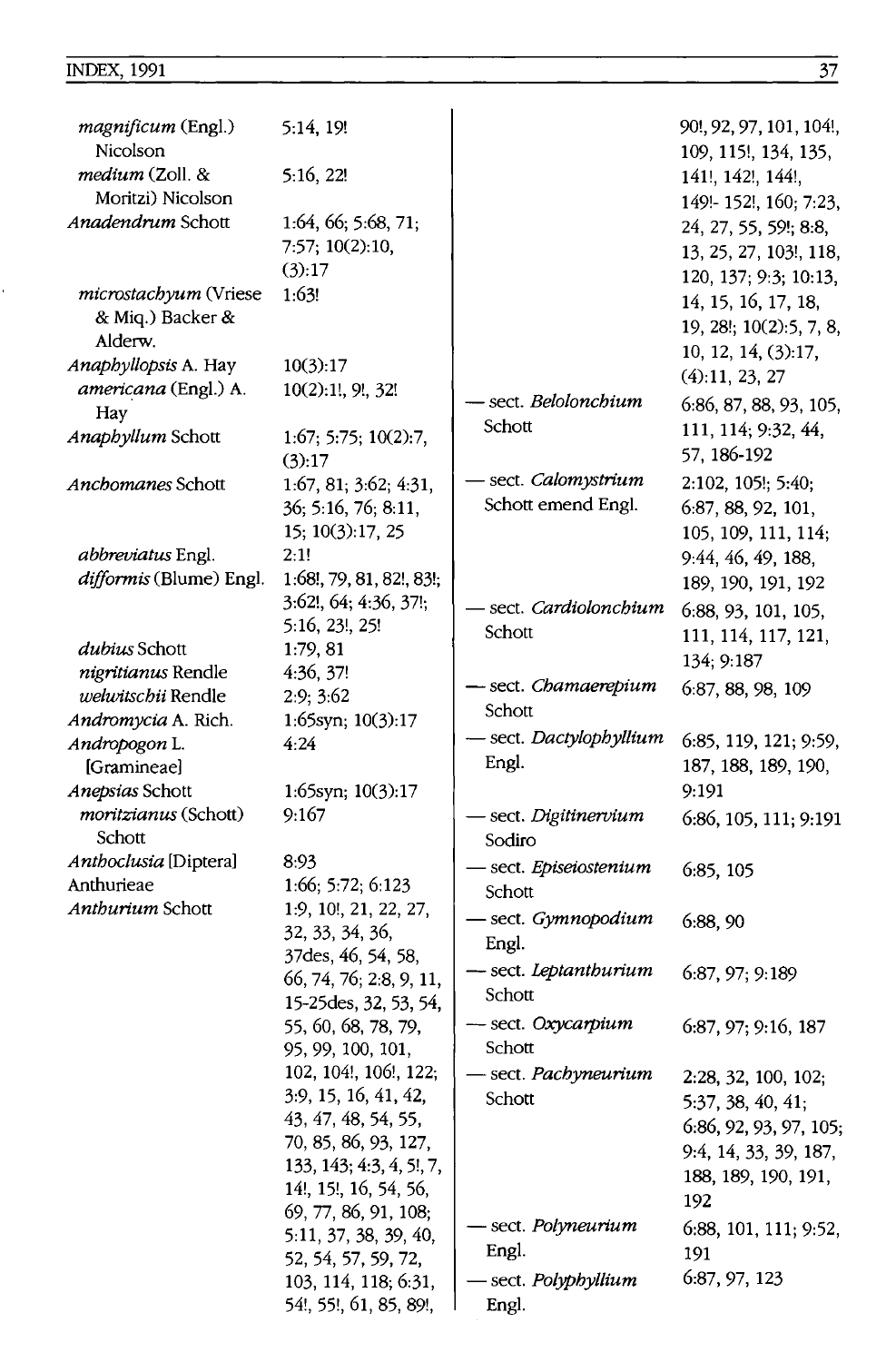38 AROIDEANA Vol. 14, No. 1-4

| - sect.<br>Porphyrochitonium | 5:114; 6:86, 90-92,<br>101, 111; 8:118, 120,    | X A. amnicola<br>Dressler        | 4:84!                |
|------------------------------|-------------------------------------------------|----------------------------------|----------------------|
| Schott                       | 121, 123, 126, 131,                             | 'Candy Stripe'                   | 7:54                 |
|                              | 132, 136; 9:7, 14, 27,                          | 'Caribbean Pink'                 | 10:15                |
|                              | 30, 33, 56, 186, 188,                           | 'Chameleon'                      | 4.82; 7:54           |
|                              | 189, 191, 192                                   | 'DeWeese'                        | 7:54, 55             |
| - sect. <i>Schizoplacium</i> | 6:85, 119, 134; 9:27,                           | 'Diamond Jubilee'                | 7:54                 |
| Schott                       | 190                                             | 'Hawaiian Butterfly'             | 4:83!, 85; 7:54      |
| - sect. Semaeophyllium       | 6:85, 93, 105, 111,                             | 'Hidden Treasure'                | 4:80!, 85, 86; 7:54; |
| Schott                       | 114, 117; 9:191, 192                            |                                  | 8:9                  |
| – sect. <i>Tetraspermium</i> | 2:126; 3:87; 6:86, 88,                          | 'Kanda'                          | 7:54                 |
| Schott                       | 90, 93, 97, 123;                                | 'Kansako'                        | 4:81; 7:54, 55       |
|                              | 9:191, 192                                      | 'Kaumana'                        | 4:81, 7:54, 55       |
| - sect. Urospadix Engl.      | 2:126; 6:87, 91, 101,                           | 'Kozohara'                       | 4:78; 7:54, 55       |
|                              | 109; 8:123; 9:193                               | 'Lady Jane'                      | 10:15                |
| sect. Xialophyllium          | 6:87, 97, 98, 8:118,                            | 'Madame Butterfly'               | 4:85; 7:54           |
| Schott                       | 123; 9:14, 186, 187,                            | 'Manoa Mist'                     | $4:79$ ; 7.54        |
|                              | 9:192                                           | 'Marbled Form'                   | 4:78, 84!            |
| <i>acrobates</i> Sodiro      | 9:5, 6!, 186                                    | 'Marian Seefurth'                | 4:82; 7:54           |
| <i>acutangulum</i> Engl.     | 2:107; 3:87                                     | 'Maui Pink'                      | $7:54$ syn           |
| cf. acutangulum Engl.        | 5:58                                            | 'Mauna Kea'                      | 4:85, 86; 7:54       |
| acutifolium Engl.            | 2:107                                           | 'Miyake'                         | 7:54                 |
| affine Schott                | 1:7, 7!, 9; 2:85, 107;                          | 'Nitta'                          | 4:81; 7:54, 55       |
|                              | 6:93                                            | 'Ozaki'                          | 4:78, 79!, 7:54, 55  |
| agoyanense Sodiro            | 5:38, 44!                                       | 'Paradise Pink'                  | 7:54                 |
| X 'album' Hort.              | 10:24                                           | 'Splish Splash'                  | 7:54, 55             |
| alienatum Schott             | 6:105, 106!, 108!                               | 'Suehiro'                        | 7:54                 |
| X 'Allendorfii' Rössing      | 10:24                                           | 'Sunburst'                       | 7:54                 |
| X 'amabile' Hort.            | 10:24                                           | 'Trinidad'                       | 4:78, 82, 85; 7:54;  |
| amethystinum Croat &         | 2:107                                           |                                  | 10:15                |
| R. A. Baker                  |                                                 | 'Uniwai'                         | 4:82; 7:54           |
| <i>amnicola</i> Dressler     | 2:107; 3:55; 4:78, 85;<br>5:116, 117, 118, 121; | X andromeda<br>Bannochie         | 10:25                |
|                              | 6:92, 111; 10:15, 16                            | angelorum Bunting                | 9:7, 56, 186         |
| amoenum Kunth &<br>Bouché    | 9:5, 6!, 7, 186                                 | angustilaminatum<br>Engl.        | 2:107                |
| X 'andegavense' Hort.        | 10:24                                           | angustisectum Engl.              | 6:119                |
| andicola Liebm.              | 2:107                                           | angustispadix Croat &            | 2:107                |
| <i>andraeanum</i> André      | 1:31, 87; 2:53, 107,                            | R. A. Baker                      |                      |
|                              | 122; 3:58-60des, 59!,                           | X 'Anitas' Hort.                 | 10:25                |
|                              | 87, 106; 4:3, 77, 78,                           | annulatum Sodiro                 | 4:119!               |
|                              | 85, 86, 5:40, 114;                              | antioquiense Engl.               | 3:55; 6:63, 92, 111; |
|                              | 6:27, 49, 52, 92, 111;                          |                                  | 8:27; 10:25          |
|                              | 7:24, 58; 10:14, 14!,                           | <i>antonioanum</i> Croat         | 6:115!               |
|                              | 15, 16, 24, 253,                                | antrophyoides Killip             | 3:55; 10:25          |
|                              | (3):10                                          | apaporanaum R.                   | 9:7, 8!, 186         |
| 'Abe'                        | 7:54                                            | Schultes                         |                      |
| 'Anuenue'                    | $4.82, 83!$ ; 7:54                              | araliifolium Regel               | 4:54-56, 55!, 56!    |
| 'Calypso'                    | 4:80!, 82, 85, 78;<br>7:54; 10:15               | X 'Archiducis Josephi'<br>Linden | 10:25                |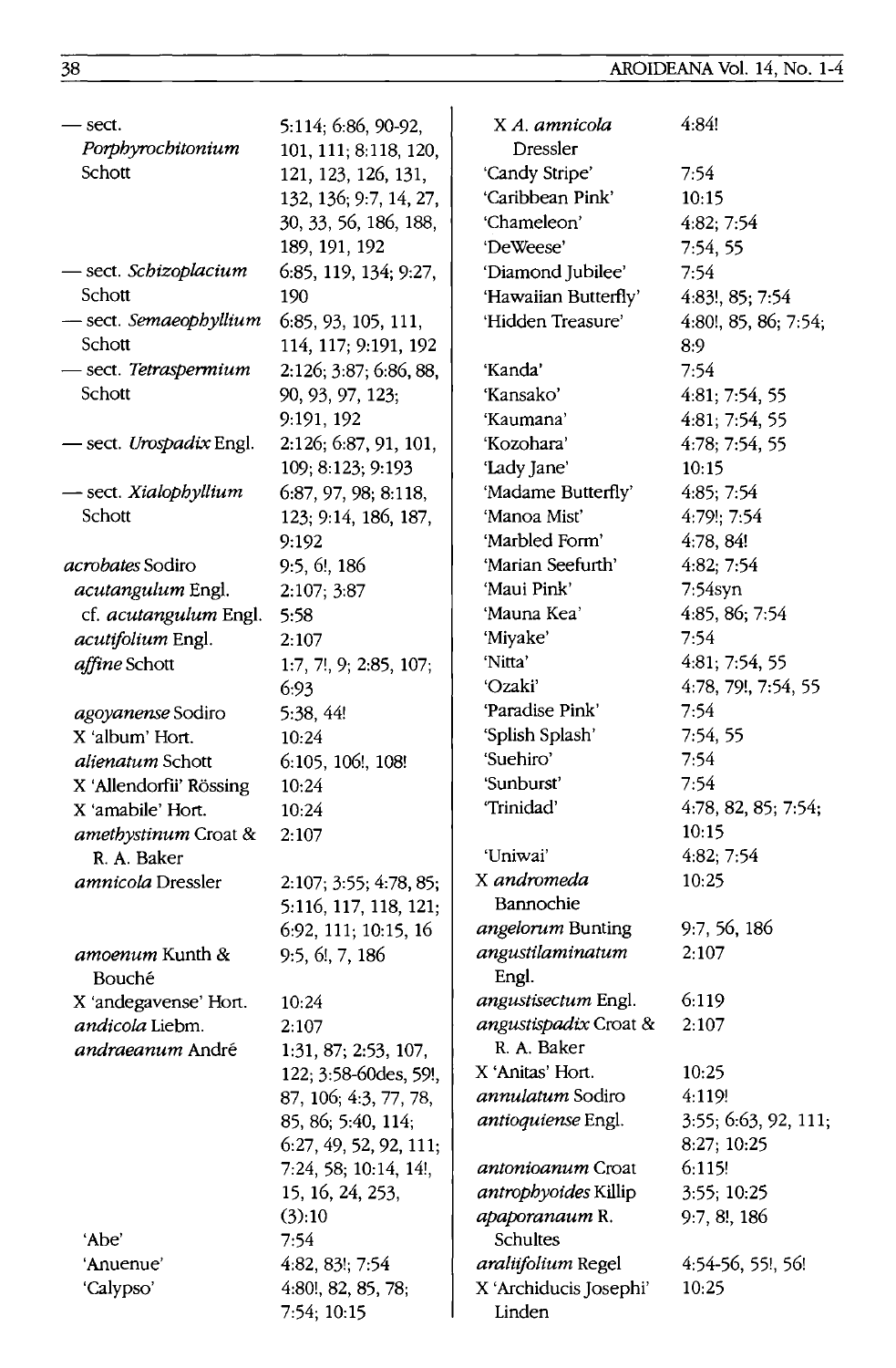| <i>arcuatum</i> (See A.                       |                         | brentberlinii (See A.                |                           |
|-----------------------------------------------|-------------------------|--------------------------------------|---------------------------|
| protensum ssp. arcua-                         |                         | pendulifolium N. E.                  |                           |
| tum Croat)                                    |                         | Br.                                  |                           |
| argyrostachyum Sodiro                         | 4:124!; 5:42!; 6:101,   | brevipedunculatum M.                 | 6:121                     |
|                                               | 102!                    | Madison                              |                           |
| aripoense N. E. Br.                           | 9:18,38                 | <i>bristanii</i> Croat               | 2:107                     |
| arisaemoides M.                               | 6:121, 121!             |                                      |                           |
| Madison                                       |                         | brownii Masters                      | 2:107; 6:114; 7:26;       |
|                                               |                         |                                      | 10:19                     |
| <i>armeniense</i> Croat                       | 2:107; 6:111            | <i>buchtienii</i> K. Krause          | 6:121                     |
| <i>aroense</i> Bunting                        | 9:186                   | buenaventurae Engl.                  | 2:54, 56!                 |
| atropurpureum                                 | 6:27                    | X 'bullatum' Hort.                   | 10:25                     |
| Schultes & Maguire                            |                         | X 'burfordiense' Hort.               | 10:25                     |
| X atropurpureum                               | 10:25                   | burgeri Croat & R. A.                | 2:107                     |
| Pynaert                                       |                         | Baker                                |                           |
| <i>aubletii</i> Kunth                         | 5:123!, 124             | calvariense (See A.                  |                           |
| <i>aureum</i> Engl.                           | 3:87                    | fragrantissimum                      |                           |
| austin-smithii Croat &                        | 2:107                   | Croat)                               |                           |
| R. A. Baker                                   |                         | camposii Sodiro                      | 5:61!                     |
| bakeri Hook. f.                               | 2:107, 124; 5:54, 58,   |                                      |                           |
|                                               | 112!; 6:91; 9:7, 18;    | <i>canasas</i> Croat                 | 2:30-32des, 31!, 107      |
|                                               | 10:18                   | caperatum Croat & R. A. 2:107; 6:101 |                           |
| barclayanum Engl.                             | 5:38                    | Baker                                |                           |
| <i>bellum</i> Schott                          | 2:11; 6:101             | caperatum X A. ravenii               | 6:101                     |
|                                               | 2:107                   | Croat & R. A. Baker                  |                           |
| <i>beltanium</i> Standley & L.                |                         | <i>caraboboense</i> Croat            | 9:14-16des, 15!, 187      |
| O. Williams                                   |                         | caripense Bunting                    | 9:15!, 16, 17!, 187       |
| bernardii Croat                               | 8:118, 119, 120-        | X 'carneum' Hort.                    | 10:25                     |
|                                               | 121des, 122!, 124,      | cartilagineum (Desf.)                | 9:16, 17!, 18, 46, 187    |
|                                               | 129, 8:131, 132, 9:7,   | Kunth                                |                           |
|                                               | 14, 27, 30, 186         | cataniapoense Croat                  | 9:18-20des, 19!, 187      |
| berriozabalense Matuda 2:107; 6:26!, 27, 133, |                         | caucanum Engl.                       | $4:13!$ , 16; 5:118, 6:98 |
|                                               | 134, 134!               | 'Caucanum Maximum'                   | 6:105                     |
| berryi Bunting                                | 9:186                   |                                      |                           |
| <i>betanianum</i> Croat                       | 9:6!, 8!, 9-11des, 10!, | cerrocampanense Croat                | 2:107; 6:105, 114,        |
|                                               | 186                     |                                      | 117; 7:25!                |
| <i>bicollectivum</i> Croat                    | 2:107; 6:91             | cerropelonense Matuda                | 2:107                     |
| X bicolor Crousse                             | 10:25                   | cerropirrense Croat                  | 2:107                     |
| <i>binotii</i> Linden                         | 6:101, 102!             | chamberlainii Masters                | 10:25                     |
| binervia (See A.                              |                         | chamulense Matuda                    | 2:107                     |
| bicollectivum Croat)                          |                         | chantrieri Hort. ex                  | 6:27                      |
| bogotense Schott                              | 6:114                   | Gentil                               |                           |
| bonplandii Bunting ssp.                       | 9:8!, 10!, 11, 14, 33,  | X 'Chantieri' Hort.                  | 10:25                     |
| bonplandii                                    | 187                     | X 'Chantiniaum'                      | 10:25                     |
| ssp. cuatrecasii Croat                        | 9:11-14des, 12!, 187    | Martinet                             |                           |
|                                               | 2:107; 6:98, 100!;      | X chelseiense N. E. Br               | 10:25                     |
| bredemeyeri Schott non                        |                         | chiapasense Standley                 | 2:107; 6:86; 9:38         |
| Engl.                                         | 8:118, 119, 121-        | chiapasense Standley X               | 6:93                      |
|                                               | 124des, 8:125!, 129,    | A. fosteri                           |                           |
|                                               | 132, 134, 136; 9:14,    | cinereopetiolatum Croat              | 2:107                     |
|                                               | 27, 33, 9:187           | circinnatum Croat                    | 2:107                     |
| var. elongata Engl.                           | 8:121, 124              | clarinervium Matuda                  |                           |
| var. lanceolata Engl.                         | 8:124                   |                                      | 1:17; 2:107; 3:15, 16;    |
| brenesii Croat & R. A.                        | 2:107                   |                                      | 5:11, 12; 6:26!, 27,      |
| Baker                                         |                         |                                      | 52, 105, 132!, 133,       |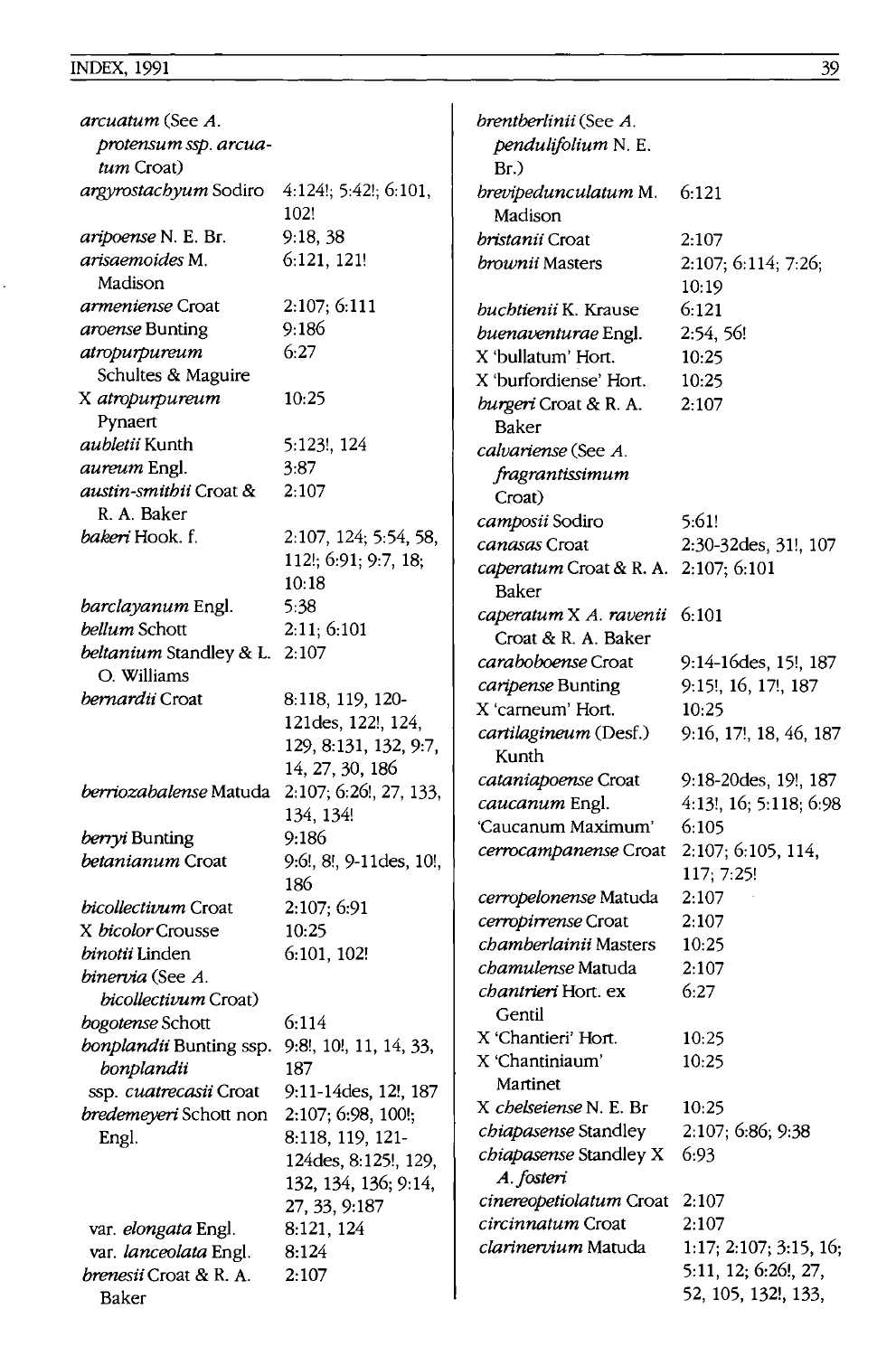|                                          | 134, 141, 151!;                    | X 'Cultorum' Birdsey                          | 3:59; 10:14          |
|------------------------------------------|------------------------------------|-----------------------------------------------|----------------------|
|                                          | 10:17!, 19                         | crystallinum Linden &                         | 1:17, 18, 19, 20,    |
| X Anthurium                              | 6:26!                              | André                                         | 17syn, 18!, 31, 56;  |
| berriozabalense                          |                                    |                                               | 5:11; 6:105, 107!,   |
| clavatum Croat & R. A.                   | 2:107                              |                                               | 117; 10:19, 24, 25   |
| Baker                                    |                                    | X forgetii N.E. Br.                           | 1:20                 |
| clavigerum Poeppig                       | 2:107; 4:6!, 7; 5:54,              | cubense Engl.                                 | 2:107; 6:93; 9:22,   |
|                                          | 58; 6:121; 9:20, 21!,              |                                               | 28!, 188<br>2:107    |
| X 'Clementinae' Smet                     | 187; 10:17                         | cucullispathum Croat<br>cundinamarcense Engl. |                      |
|                                          | 10:24, 25<br>5:54, 58; 6:64!, 95!, | cuneatissimum (Engl.)                         | 9:57,59<br>5:58      |
| clidemioides Standley                    | 97                                 | Croat                                         |                      |
| coclense Croat                           | 2:107                              | curvispadix Croat                             | 2:107                |
| <i>colonense</i> Croat                   | 2:107; 6:110!                      | cuspidatum Masters                            | 2:107; 5:58; 6:101   |
| <i>colonicum</i> K. Krause               | 2:107                              | cutucuense M. Madison                         | 6:121                |
| colorado-ritense (See A.                 |                                    | cymbispatha Sodiro                            | 4:124!               |
| cucullispathum                           |                                    | <i>davidsei</i> Croat                         | 9:22-25des, 26!, 188 |
| Croat)                                   |                                    | davidsoniae Standley                          | 6:97, 98!            |
| <i>comtum</i> Schott                     | 6:101, 103!                        | decurrens Poeppig                             | 1:59!; 6:97          |
| X 'conchiflorum' Hort.                   | 10:25                              | deflexum Engl.                                | 8:136                |
| concinnatum Schott                       | 2:107; 3:41!, 41;                  | dendrobates Sodiro                            | 4:130!               |
|                                          | 6:114                              | X <i>dentatum</i> André                       | 10:25                |
| concolor K. Krause                       | 2:107                              | X 'Desmetianum' Hort.                         | 10:25                |
| consobrinum Schott                       | 2:107; 5:58                        | X 'Devansayanum'                              | 10:25                |
| 'Cordatum'                               | 6:133, 134!                        | André                                         |                      |
| coriaceum (Graham)                       | 1:10; 10:16                        | dictyophyllum Sodiro                          | 4:123!               |
| Endl.                                    |                                    | digitatum (Jacq.) Schott                      | 9:25, 26!, 49, 188   |
| coripatense N. E. Br.                    | 5:40                               | X 'Docteur V.                                 | 10:25                |
| corrugatum Sodiro                        | 3:126, 127; 6:101;                 | Mercanton' Hort.                              |                      |
|                                          | 8:26!, 27                          | dolichostachyum Sodiro                        | 2:54, 107; 4:126!;   |
| costatum K. Koch &                       | 9:20, 21!, 23!, 187                |                                               | 6:114                |
| Bouché                                   |                                    | dolosum Schott                                | $3.89$ syn           |
| <i>cotobrusii</i> Croat & R. A.<br>Baker | 2:107                              | <i>dominicense</i> Schott                     | 2:107; 6:63<br>5:62! |
| crassifolium N. E. Br.                   | 6:105                              | draconopterum Sodiro<br>dressleri Croat       | 1:54-56des, 57!, 86; |
| crassinervium (Jacq.)                    | 2:107; 3:16; 6:93;                 |                                               | 2:107; 5:119, 120,   |
| Schott                                   | 7:26; 9:22, 23!, 26!,              |                                               | 121; 6:105, 106!;    |
|                                          | 9:44, 59, 187, 189,                |                                               | 8:47; 10:19, 25      |
|                                          | 192                                | X A. forgetii N.E. Br.                        | 1:12                 |
| crassipes Engl.                          | 6:101                              | X A. leucostachyum                            | 6:147!               |
| crassiradix Croat                        | 2:107; 6:91                        | Sodiro                                        |                      |
| crassivenium Engl.                       | 9:52, 187                          | X A. radicans K. Koch                         | 6:15                 |
| crenatum (L.) Kunth                      | 2:107; 6:93; 8:12!;                | & A. Haage                                    |                      |
|                                          | 10:16                              | duveri Croat                                  | 2:107                |
| 'crispimarginatum'                       | 6:50, 52                           | ecuadorense Engl.                             | 4:125!               |
| croatii M. Madison                       | 6:121, 122!                        | X 'Edwardii' Pynaert                          | 10:25                |
| X 'Crombezianum'                         | 10:25                              | effusilobum ined.                             | 2:107                |
| André                                    |                                    | elatius Sodiro                                | 4:121!               |
| 'cruciforme'                             | 8:27                               | elegans Engl.                                 | 4:19                 |
| 'cruciformis'                            | 6:141                              | eminens Schott                                | 2:77!; 6:121; 9:25,  |
| X cruentum André                         | 10:25                              |                                               | 29!, 188, 192        |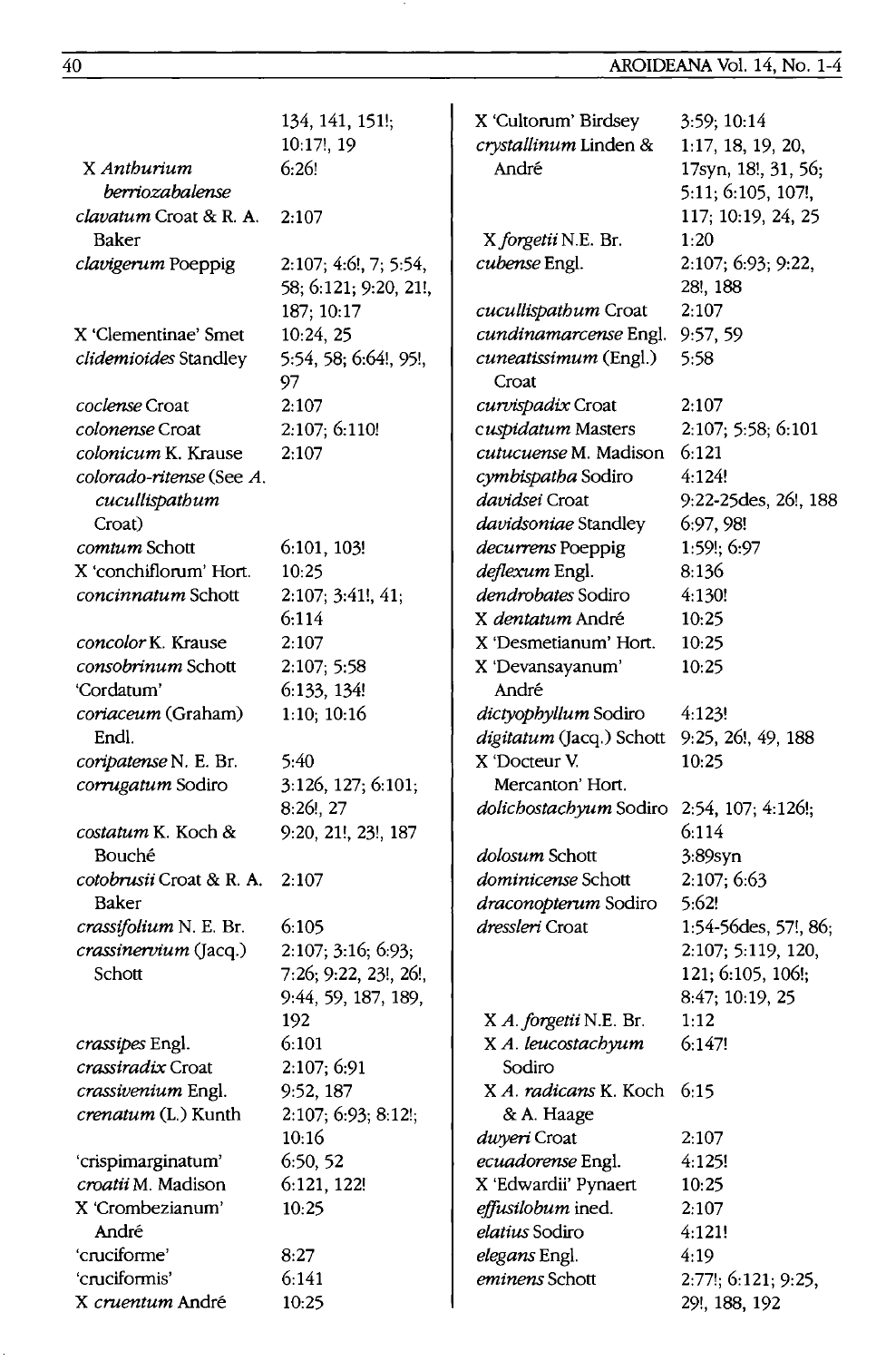ׇ֘֒

| englerianum Bunting        | 9:188                  |                             | 130!, 136; 9:14, 27,   |
|----------------------------|------------------------|-----------------------------|------------------------|
| ernestii Engl.             | 9:20                   |                             | 30, 188                |
| erskinei Mayo              | 2:7!                   | ginesii Croat               | 9:30des, 31!, 34!, 57, |
| erythrostachyum Croat      | 2:108                  |                             | 186, 188               |
| esmeraldense Sodiro        | 5:28!                  | gladijfolium Schott         | 10:18                  |
| expansum Gleason           | 6:119; 9:27, 31!, 44,  | globosum Croat              | 6:112!                 |
|                            | 188                    | gonzalezii Croat            | 8:118, 119, 121, 124,  |
| <i>exstipulatum</i> Sodiro | 4:123!                 |                             | 131-134 des, 133!;     |
| extipulatum (See A.        |                        |                             | 9:14, 33, 189          |
| exstipulatum Sodiro)       |                        | gracile (Rudge) Schott      | 1:74; 2:107, 123,      |
| <i>falcatum</i> Sodiro     | 6:117, 117!            |                             | 126, 127; 3:15, 16;    |
| fasciale Sodiro            | 5:26!                  |                             | 5:58; 6:96!, 97;       |
| fatoense K. Krause         | 2:107                  |                             | 9:186, 189; 10:18      |
| fendleri Schott            | 6:149!; 9:22, 27, 28!, | grande N. E. Br.            | 5:40                   |
|                            | 29!, 188               | grandifolium (Jacq.)        | 6:93                   |
| X 'Fernande Viger' Hort.   | 10:25                  | Kunth                       |                        |
| <i>fernandezii</i> Croat   | 8:118, 119, 121, 124-  | grexavium M. Madison        | 6:117                  |
|                            | 129des, 125!, 127!,    | X 'Grusonii' Rössing        |                        |
|                            | 128!129, 131, 132;     |                             | 10:24, 25              |
|                            | 9:14, 27, 30, 33, 188  | gualeanum Engl.             | 2:107; 4:130!, 131!;   |
| X 'ferrierense album'      | 10:25                  |                             | 5:39, 42!; 6:113!,     |
| X ferrierense Bergman      | 10:25                  |                             | 6:114                  |
| fissum K. Koch             | 5:96!                  | cf. <i>gualeanum</i> Sodiro | 2:53                   |
| flavolineatum Sodiro       | 5:61!                  | guanchezii Bunting          | 9:189                  |
| flexile Schott             | 2:107; 3:40!, 41;      | guayanum Bunting            | 9:11, 14, 33, 35!, 39, |
|                            | 5:58, 126!; 6:95!, 97  |                             | 189; 10:17             |
| ssp. muelleri (J. F.       | 3:40; 6:97             | guayaquilense Engl.         | 6:97                   |
| Macbr.) Croat & R. A.      |                        | guildingii Schott           | 2:107                  |
| Baker                      |                        | gymnopus Griseb.            | 6:90                   |
| folsomianum Croat          | 2:107; 6:111           | <i>hacumense</i> Engl.      | 2:107                  |
| forgetii N. E. Br.         | 1:12, 18!, 19, 20, 56; | <i>halmoorei</i> Croat      | 2:107                  |
|                            | 6:27, 105; 8:47;       | <i>bammelii</i> Croat       | 2:107                  |
|                            | 10:19, 25              | X 'Hardyanum' Martinet      | 10:25                  |
| formosum Schott            | 2:101!, 103!, 107;     | harrisii G. Don             | 2:107; 3:16; 6:101     |
|                            | 3:47, 48!; 4:16, 18!;  | X 'hastiferum' Hort.        | 10:25                  |
|                            | 5:54, 58; 6:111; 9:30, | bebetatum Croat             | 2:107                  |
|                            | 34!, 49, 188, 191      | belleborifolium Schott      | 2:107; 7:30!           |
| fragantissimum Croat       | 2:107                  | X 'hero' Br.                | 10:25                  |
| fraternum Schott           | 2:102                  | <i>boffmannii</i> Schott    | 2:107; 3:43, 45!; 4:3; |
| friedrichsthalii Schott    | 2:107; 3:42; 5:58;     |                             | 6:105, 111             |
|                            | 9:192                  | bookeri Kunth               | 3:14, 15, 16; 6:86,    |
| X 'Froebelli' Hort.        | 10:25                  |                             | 93; 9:33, 34!, 189     |
| funiferum Klotzsch &       | 8:124syn               | X A. crassinervium          | 3:16                   |
| Karsten                    |                        | (Jacq.) Schott              |                        |
| furcatum Sodiro            | 6:117                  | X bouletianum André         | 10:25                  |
| fusiforme Croat            | 2:107; 6:110!          | X 'Hrubyi' Br.              | 10:25                  |
| galeottii K. Koch          | 6:101; 10:25           | <i>buatlense</i> Matuda     | 2:107                  |
| X gandavense Pynaert       | 10:25                  | buegelii Schott             | 9:189syn               |
| garagaranum Standley       | 6:117                  | buequeense Bunting          |                        |
| gebrigeri Croat            | 8:118, 119, 121,       | buixtlense Matuda           | 9:189<br>2:107         |
|                            | 128!, 129-131des,      |                             |                        |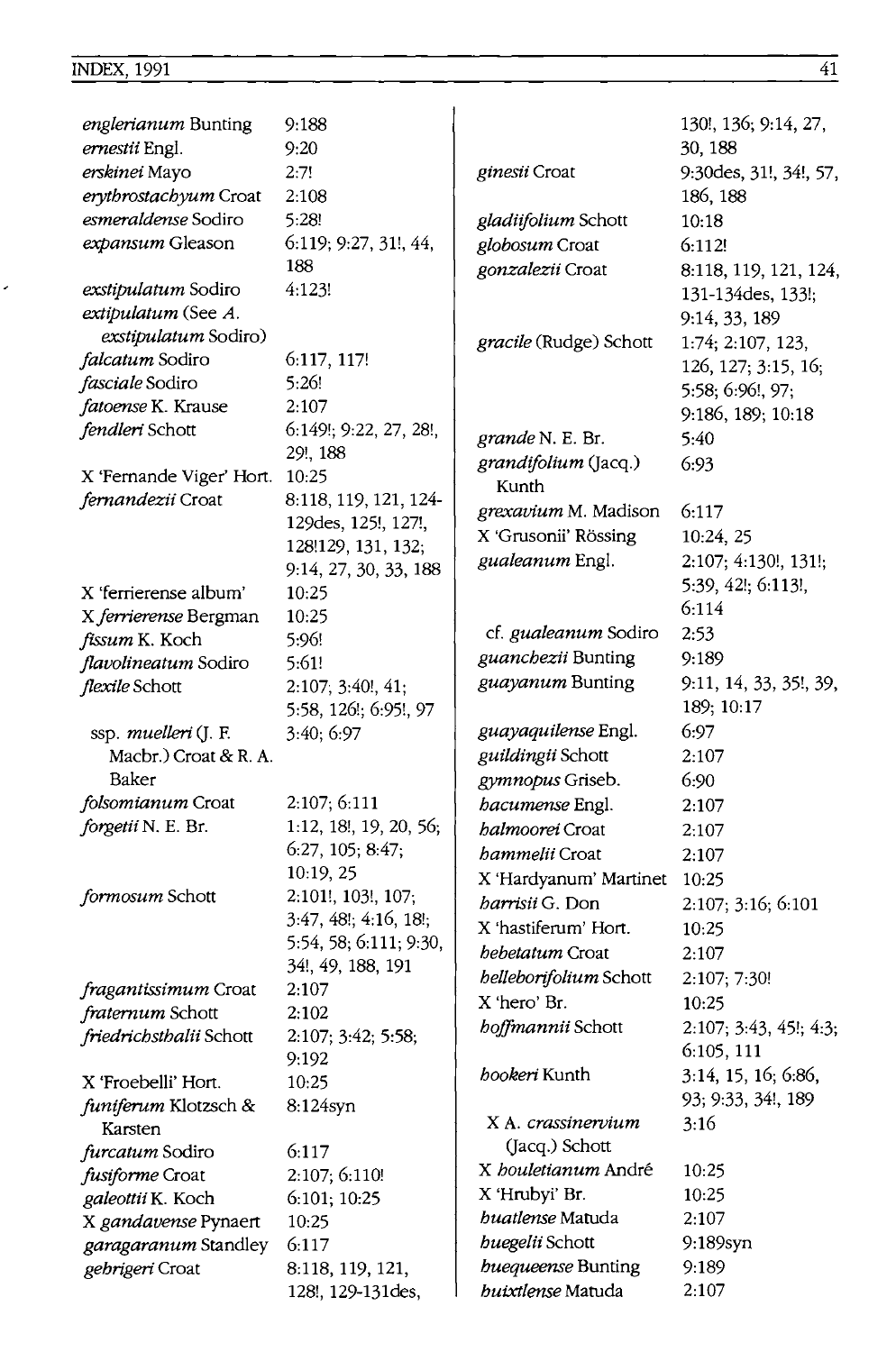# 42 AROIDEANA Vol. 14, No. 1-4

| bumboldtianum Kunth                | 9:33, 35!, 36, 37!189          | leucostachyum Sodiro                  | 2:107; 10:25                 |
|------------------------------------|--------------------------------|---------------------------------------|------------------------------|
| ssp. bumboldtianum                 |                                | <i>lezamae</i> Matuda                 | 2:107                        |
| ssp. viridispadix Croat            | 9:35!, 36des, 37!, 40!,<br>189 | <i>liesneri</i> Croat                 | 9:41!, 42!, 43-44des,<br>190 |
| bumile Schott                      | 9:7                            | lilacinum Bunting                     | 3:55; 5:116; 9:42!,          |
| <i>bumoense</i> Croat              | 9:36-39des, 40!, 189           |                                       | 44, 47!, 190                 |
| <i>butchisonii</i> Croat           | 2:107                          | <i>lilacinum</i> Dressler             | 1:86-87des, 87!,             |
| X 'hybridum' Hort.                 | 10:25                          |                                       | 3:55syn; 4:78; 5:116;        |
| bylaeum Sodiro                     | 2:107                          |                                       | 7:58; 10:16syn               |
| <i>idroboanum R. Schultes 2:75</i> |                                | lindenianum K. Koch & 2:107; 10:25    |                              |
| igarapeum Bunting                  | 9:189                          | Augustin                              |                              |
| incurvatum Engl.                   | 6:114                          | lingua Sodiro                         | 5:28!; 6:105                 |
| insigne Masters                    | 6:117                          | linguifolium Engl.                    | 5:38, 43!                    |
| interruptum Sodiro                 | 2:107; 5:58                    | lividispica Sodiro                    | 4:128!                       |
| X isarense André                   | 10:25                          | X 'loediense' Hort.                   | 10:25                        |
| <i>jefense</i> Croat               | 2:107                          | longicuspidatum Engl.                 | 8:124syn                     |
| jenmanii Engl.                     | 2:103!, 123!; 6:93!,           | longipeltatum Matuda                  | 2:107; 6:86                  |
|                                    | 93; 9:20, 39, 40!,             | longissimum Pittier ssp.              | 6:119, 119!; 9:27, 44,       |
|                                    | 9:188, 189; 10:17syn           | longissimum                           | 45!, 190, 192                |
| X 'Jessie B. Cox'                  | 1:12; 10:25                    | ssp. nirguense Bunting                | 9:44, 190                    |
| julianii Bunting                   | 9:1!, 39, 40!, 41!, 54,        | loretense Croat                       | 9:20                         |
|                                    | 189, 215                       | X 'Louisae' Pynaert                   | 10:25                        |
| cf. julianii Bunting               | 9:41!                          | lowii of Exotica                      | $4:54$ syn                   |
| kamemotoanum Croat                 | 2:107; 6:111, 111!             | lucens Standley ex                    | 2:107; 6:86; 9:38            |
| X 'Kellerianum' Hort.              | 10:25                          | Yuncker                               |                              |
| kirkbridei (See A.                 |                                | <i>lucidum</i> Kunth                  | 6:101, 103!                  |
| hutchisonii Croat)                 |                                | luteynii Croat                        | 2:107; 6:93; 7:28            |
| X 'Kolbii' Rössing                 | 10:25                          | X 'macrolobum' Hort.                  | 6:15; 10:25                  |
| kruseanum Matuda                   | 2:107                          | maculosum Sodiro                      | 4:120!                       |
| kunthii Poeppig                    | 2:107; 6:121; 9:25,            | X 'Madame Otto Ballif'                | 10:25                        |
|                                    | 39, 45!, 49, 190               | Hort.                                 |                              |
| X 'Laingii' Pynaert                | 10:25                          | magnificum Linden                     | 1:17, 18!, 19; 6:27,         |
| lancea Sodiro                      | 4:127!                         |                                       | 105, 141, 157!;              |
| lancetillense Croat                | 2:107; 6:114                   |                                       | 10:19, 24, 25                |
| X A. luteynii Croat                | 6:93                           | 'illustris'                           | 6:137                        |
| X lanceum Engl.                    | 10:25                          | margaricarpum Sodiro                  | 4:118!                       |
| lancifolium Schott                 | 2:107; 4:17!; 5:58;            | X 'Mariae' Hort.                      | 10:25                        |
|                                    | 6:91, 92                       | <i>marinoanum</i> Croat               | 9:44-46des, 47!, 190         |
| latifolium K. Krause               | 3:86, 87                       | X 'Marquis Niccolo                    | 10:25                        |
| X 'Lawrenceanum'                   | 10:25                          | Ridolfi' Hort.                        |                              |
| André                              |                                | melanolaminum (See                    |                              |
| lehmannii Engl.                    | 9:57,59                        | A.colonense Croat)                    |                              |
| lentii Croat & R. A.               | 2:107; 6:105; 8:27             | michelii Guillaumin                   | 5:38, 44!                    |
| Baker                              |                                | microphyllum (Hook.)                  | 5:125!                       |
| <i>leonianum</i> Sodiro            | 2:107; 4:119!                  | Don                                   |                              |
| leopoldianum Smet                  | 10:25                          | <i>microspadix</i> Schott             | $2:107; 3:40!$ , 40, 42;     |
| X 'Leopoldianum' Smet              | 10:25                          |                                       | 6:97, 98, 99!                |
| leucocarpum Schott                 | 3:89syn                        | mindense Sodiro                       | 4:120!; 6:98                 |
| leuconeurum Lemaire                | 1:17-19, 18!; 2:107;           | miquelianum K. Koch & $6:101$ ; 10:25 |                              |
|                                    | 5:65!; 6:105, 132!             | Augustin                              |                              |
|                                    | 133, 134; 10:25                | montanum Hemsley                      | 2:108; 4:56                  |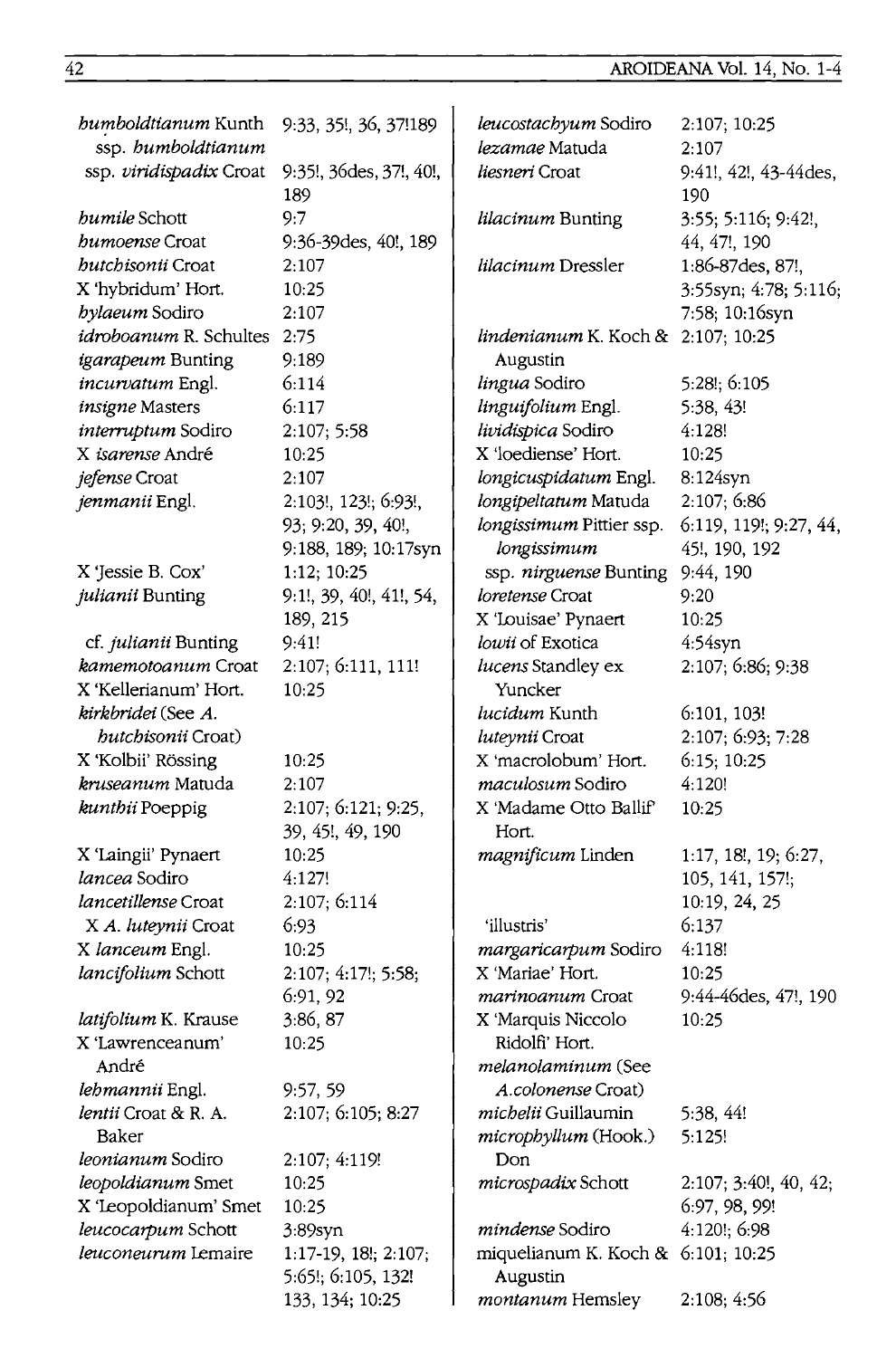| monteverdense Croat &<br>R. A. Baker | 2:108                  | pentaphyllum (Aublet)<br>Don var.            | 5:54, 58, 123, 124!;<br>6:31, 121; 9:25, 49 |
|--------------------------------------|------------------------|----------------------------------------------|---------------------------------------------|
| X mortfontanense<br>André            | 10:25                  | pentaphyllum                                 |                                             |
| myosuroides (Kunth)                  | 6:97                   | var. bombacifolium<br>(Schott) M. Madison    | 2:108; 9:49                                 |
| Endl.                                |                        | var. digitatum (Jacq.)                       | 8:12!                                       |
| <i>nakamurae</i> Matuda              | 2:108                  | M. Madison                                   |                                             |
| neblinae Bunting                     | 9:59, 190              | var. pentaphyllum                            | 2:108; 9:39, 191                            |
| nervatum Croat                       | 2:108                  | perijanum Bunting                            | 9:191                                       |
| X 'Nicolasianum' Engl.               | 10:25                  | X perversum Engl.                            | 10:25                                       |
| nubicola Bunting                     | 9:49, 190              | X pinko McAlpin                              | 10:25                                       |
| nymphiifolium K. Koch                | 2:102, 108; 6:27,      | pirrense Croat                               | 2:108                                       |
| & Bouché                             | 105, 111, 112!; 9:30,  | pittieri Engl.                               | 2:108; 6:96!, 97                            |
|                                      | 38, 46, 47!, 48!, 190, | var. fogdenii Croat                          | 6:97                                        |
|                                      | 192; 10:25             | platyglossum Sodiro                          | 4:131!                                      |
| X A. lentii Croat & R.A.             | 6:105                  | pluricostatum Croat &                        | 2:108                                       |
| Baker                                |                        | R. A. Baker                                  |                                             |
| obtusilobum Schott                   | 2:108; 4:14!, 15!;     | podophyllum (Cham. &                         | 2:108; 3:16; 4:54;                          |
|                                      | 6:111; 10:25           | Schledl.) Kunth                              | 5:12; 6:119, 120!;                          |
| <i>ochranthum</i> Schott             | 2:108; 3:43, 44!;      |                                              | 10:17                                       |
|                                      | 5:54, 58; 10:25        | polydactylum M.                              | 6:121                                       |
| oerstedianum Schott                  | 2:108                  | Madison                                      |                                             |
| olfersianum Kunth                    | 6:101                  | polyschistum R. Schultes 1:3!; 2:108; 6:121; |                                             |
| ornatum                              | 10:25                  | & Idrobo                                     | 10:17                                       |
| rubrum Schott                        | 10:25                  | popayanense Engl.                            | 6:98                                        |
| X ortgiesii Rössing                  | 10:25                  | porteri Sodiro                               | 5:27!                                       |
| ovandense Matuda                     | 6:114                  | praemontanum                                 | 9:191                                       |
| ovatifolium Engl.                    | 4:122!; 5:39, 43!;     | Bunting                                      |                                             |
|                                      | 6:104!, 105            | X 'President Bellair'                        | 10:25                                       |
| pageanum Croat                       | 2:108; 6:92, 92!       | Rössing                                      |                                             |
| pallens Schott                       | 6:97, 99!              | X 'President Viger'                          | 10:25                                       |
| pallidiflorum Engl.                  | 7:58; 10:18            | Rössing                                      |                                             |
| X pallidinervium Engl.               | 10:25                  | <i>procerum</i> Sodiro                       | 4:126!                                      |
| palmatum (L.) Don                    | 6:119                  | X 'Prochaskayanum'                           | 10:25                                       |
| paludosum Engl.                      | 2:108; 6:92            | Makoy                                        |                                             |
| pandurifolium Sodiro                 | 4:125!                 | X 'Professeur Engler'                        | 10:25                                       |
| panduriforme Schott                  | 2:108; 6:101           | Rössing                                      |                                             |
| X 'paradisae' Hort.                  | 10:25                  | prolatum Croat & R. A.                       | 2:108                                       |
| paradisicum Bunting                  | 9:190                  | Baker                                        |                                             |
| paraquayense Engl.                   | 5:40                   | protensum ssp.                               | 2:107                                       |
| pariense Bunting                     | 9:190                  | arcuatum Croat                               |                                             |
| pastazae Sodiro                      | 5:62!                  | pseudoranchoanum                             |                                             |
| patulum Sodiro                       | 6:114                  | (See A. nervatum                             |                                             |
| pedatoradiatum Schott                | 2:108; 4:54, 55, 56;   | Croat)                                       |                                             |
|                                      | 6:119, 134; 8:27;      | pseudoroseospadix (See                       |                                             |
|                                      | 10:17, 18!, 25         | A. erythrostachyum                           |                                             |
| pedatum (L.) Don                     | 2:53, 56!; 4:19, 19!;  | Croat)                                       |                                             |
|                                      | 5:11; 6:119            | pseudospectabile Croat                       | 10:19                                       |
| peltigerum Sodiro                    | 5:27!                  | ptarianum Steyerm.                           | 2:74!, 75; 9:49, 50!,                       |
| pendulifolium N. E. Br.              | 2:107; 10:19           |                                              | 191                                         |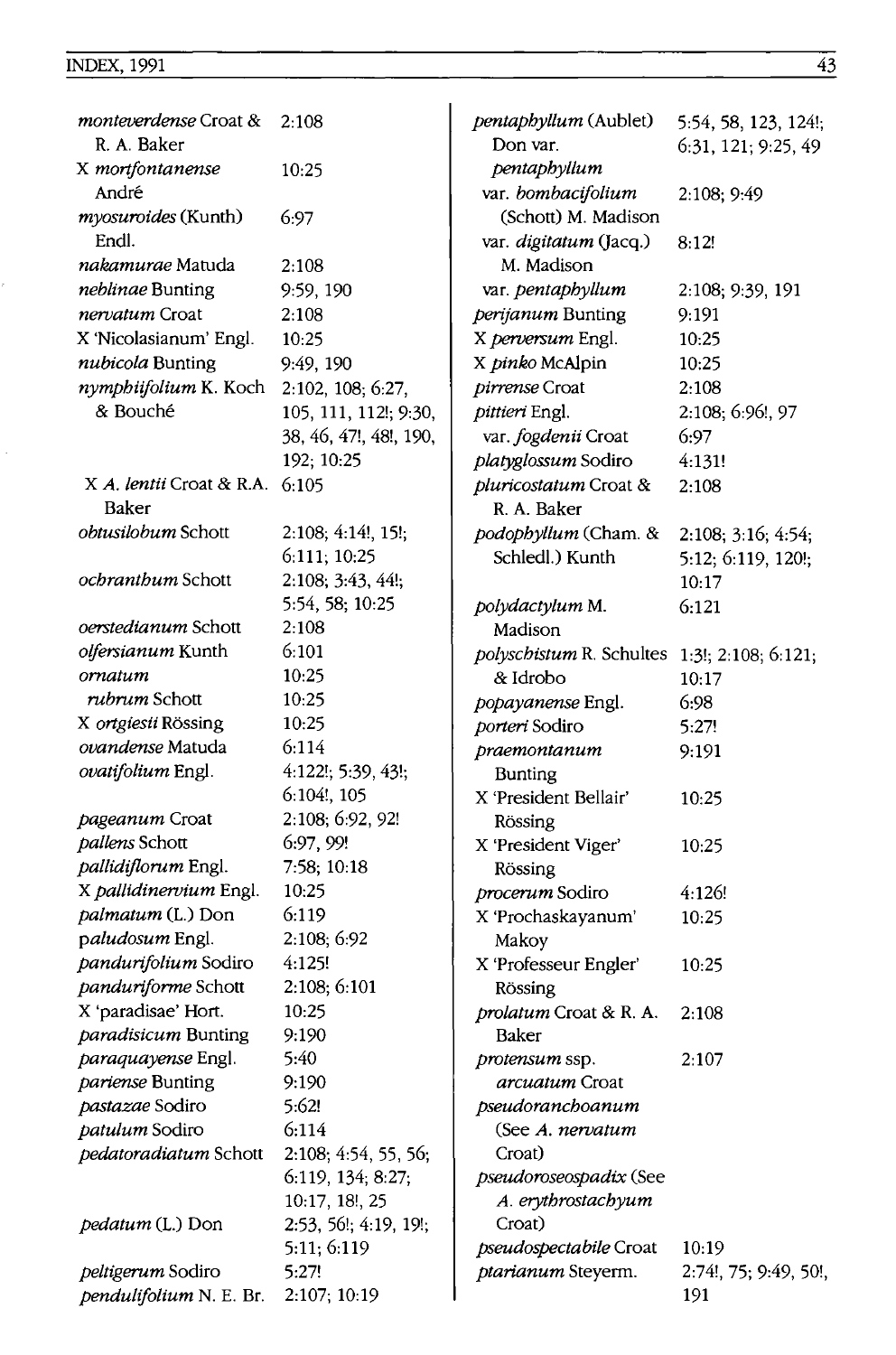| puberulinervium Croat        | 9:48!, 50!, 51-54des,                 | santafeense (See A.                       |                        |
|------------------------------|---------------------------------------|-------------------------------------------|------------------------|
|                              | 187, 191                              | sanctifidense Croat)                      |                        |
| pulchellum Engl.             | 6:98                                  | X 'sanquineum' Hort.                      | 10:25                  |
| punctatum N. E. Br.          | 2:124, 126-127des,                    | scabrinerve Sodiro                        | 4:129!                 |
|                              | 127!; 3:15; 7:58;                     | scandens (Aublet) Engl.                   | 2:12!, 108, 123, 126;  |
|                              | 10:18                                 |                                           | 3:42, 86-93 des; 5:58; |
| <i>purdieanum</i> Schott     | 6:98                                  |                                           | 6:88, 90, 123; 8:9;    |
| purpureospathum Croat        | 2:108; 7:28                           |                                           | 9:192                  |
| X 'Pynaertii' Engl.          | 10:25                                 | ssp. pusillum Sheffer                     | 2:108; 3:88!, 89, 91-  |
| quitense Sodiro              | 4:121!                                |                                           | 92des; 9:191           |
| <i>radicans</i> K. Koch & A. | 1:37!; 6:109, 109!;                   | ssp. scandens                             | 3:88!, 89, 92; 9:191   |
| Haage                        | 7:26; 8:47; 10:19, 19!                | var. dolosum (Schott)                     | 3:89, 89syn            |
| ramonense Engl. ex K.        | 2:108; 3:87; 5:54, 58                 | Engl.                                     |                        |
| Krause                       |                                       | var. latifolium K.                        | 3:89syn                |
| <i>ranchoanum</i> Engl.      | 2:108; 6:93, 94!                      | Krause                                    |                        |
| ravenii Croat & R. A.        | 2:108; 5:58; 6:111                    | var. leucocarpum Engl.                    | $3:89$ syn             |
| Baker                        |                                       | var. ovalifolium Engl.                    | $3:89$ syn             |
| regale Linden                | 6:105, 117; 10:25                     | var. sodiroi Engl.                        | 3:89syn                |
| X 'Regelii' van Gaert.       | 10:25                                 | var. trinerve (Miq.)                      | 3:86syn                |
| X 'Reynoldsianum' Hort.      | 10:25                                 | Matuda                                    |                        |
| rhodostachyum Sodiro         | 4:122!                                | var. violaceum (Sw.)                      | 3:89, 92               |
| X 'Ridolfinaum album'        | 10:25                                 | Engl.                                     |                        |
| Hort.                        |                                       | var. virgosum Engl.                       | 3:89syn                |
| rigidifolium Engl.           | 6:114                                 | f. angustifolia Engl.                     | 3:89syn                |
| rigidulum Schott             | 3:89syn                               | scherzerianum Schott                      | 1:78; 2:108; 3:87,     |
| X 'Rigoutsii' Hort.          | 10:25                                 |                                           | 130; 4:78; 5:114,      |
| rimbachii Sodiro             | 6:117                                 |                                           | 115! 6:90, 91, 92;     |
| riograndicola Matuda         | 6:86                                  |                                           | 7:58, 8:8, 10:15, 24,  |
| rircayanum Sodiro            | 5:39, 45!                             |                                           | 25; 10(3):10           |
| X 'robustum' Hort.           | 10:25                                 | X 'scherzeri-andreanum'                   | 10:25                  |
| <i>roraimense</i> N. E. Br.  | 9:44, 49, 52, 53!, 55!,               | Hort.                                     |                        |
|                              | 189, 191                              | X 'scherzlingerii'                        | 10:25                  |
| roseospadix Croat            | 2:108; 6:111                          | Kamemoto                                  |                        |
| X 'roseum' Hort.             | 10:25                                 | X A. wendlingeri G.                       | 5:114, 115!            |
| X 'Rothschildianum'          | 10:25                                 | Barroso                                   |                        |
| Hort.                        |                                       | schlechtendalii Kunth                     | $1:74$ ; 2:101!, 108;  |
| X rotundispathum             | 10:25                                 |                                           | 3:15; 6:93; 10:16, 17! |
| Linden & Rodigas             |                                       | ssp. jimenizii (Matuda)                   | 2:108                  |
| rotundistigmatum             | 2:108                                 | Croat                                     |                        |
| Croat                        |                                       | <i>schottianum</i> Croat & R.             | 2:108; 6:93            |
| rubrinervium (Link)          | 5:123, 124!; 6:31,                    | A. Baker                                  |                        |
| Don                          | 101                                   | seibertii Croat & R. A.                   | 2:78, 108              |
| rzedowskii Croat             | 2:108                                 | Baker                                     |                        |
| sagawae Croat                | 2:108; 6:91!, 92                      | seleri Engl.                              | 2:108                  |
| sagawaense (See A            |                                       | selloum K. Koch                           | 2:108                  |
| sagawae Croat)               |                                       | sellowianum Kunth                         | 5:127!                 |
| X salmoneum Garnier          | 10:25                                 | signatum K. Koch &                        | 6:114, 117; 9:48!, 54, |
| salvadorense Croat           | 2:108                                 | Mathieu                                   | 57, 190, 191           |
| salviniae Hemsley            | 2:13!, 108; 4:16, 17!;<br>6:93; 10:16 | siltepecanum (See A.<br>rzedowskii Croat) |                        |
| sanctifidense Croat          | 2:108                                 | 'Silver Streak'                           | 1:20!                  |
|                              |                                       |                                           |                        |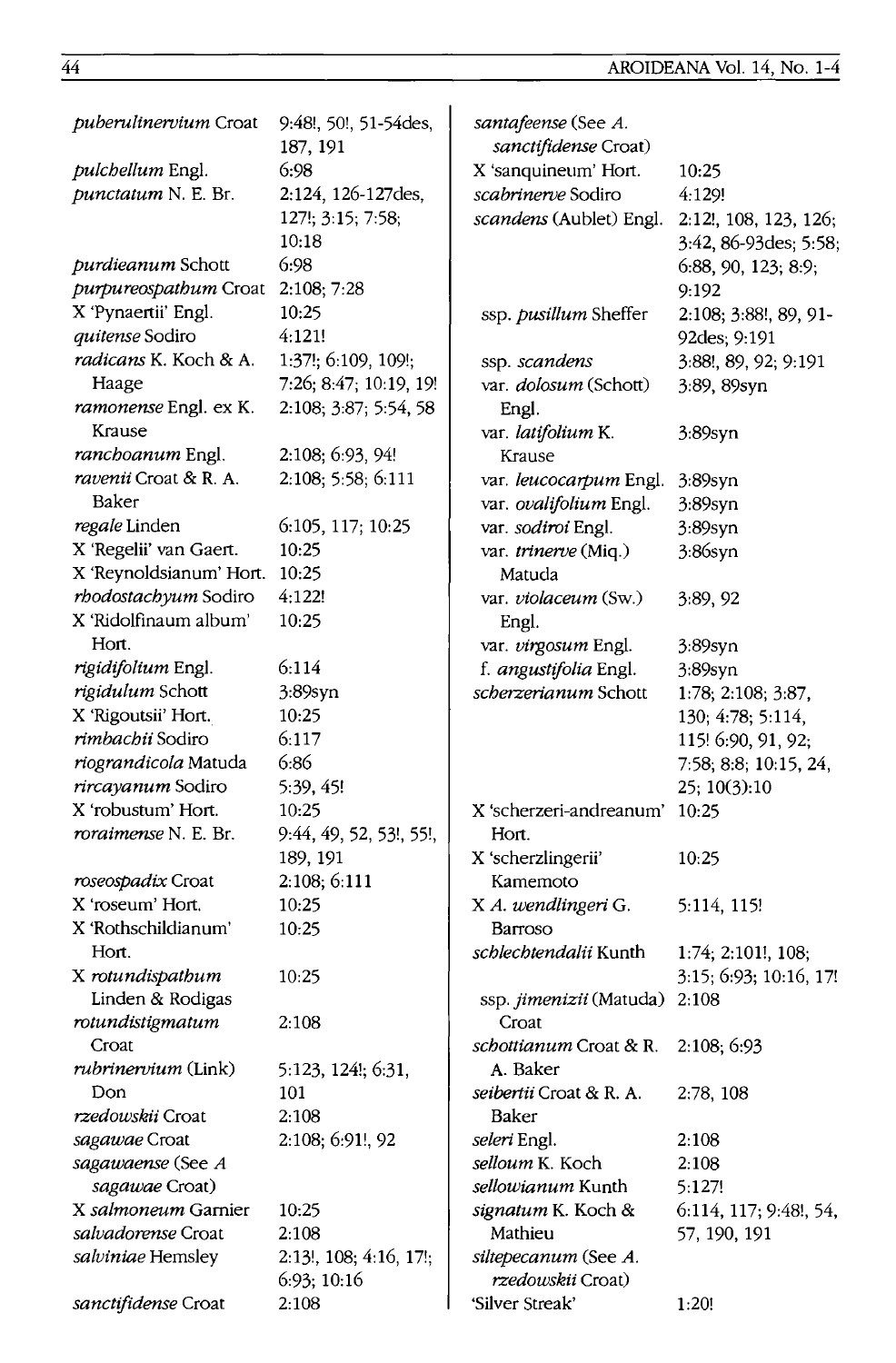| silvigaudens Standley & 2:108; 6:125! |                       | tilaranense Standley            | 2:108; 4:14!, 16;                      |
|---------------------------------------|-----------------------|---------------------------------|----------------------------------------|
| Steyerm.                              |                       |                                 | 6:117                                  |
| <i>sinuatum</i> Benth. ex<br>Schott   | 9:20                  | titanium Standley &<br>Steyerm. | 2:108                                  |
| smaragdinum Bunting                   | 9:53!, 54, 55!, 191   | tonduzii Engl.                  | 2:108; 6:88                            |
| smithii Croat                         | 8:118, 119, 121, 123, | tridigitatum Engl.              | 6:117                                  |
|                                       | 124, 129, 131, 132,   | trilobum Linden ex              |                                        |
|                                       | 8:134-137des, 135!;   | André                           | 10:25                                  |
|                                       | 9:14, 27, 33, 54, 191 | trinerve Miq.                   | 2:108, 124, 126;                       |
| solitarium (Vell. Conc.)<br>Schott    | 6:93                  |                                 | 3:86, 87; 5:58; 6:88,<br>89! 90; 9:192 |
| aff. solitarium (Vell.                | 2:74                  | triphyllum Brongn. ex           | 6:121, 122!; 9:59,                     |
| Conc.) Schott                         |                       | Schott                          | 60!, 61!, 190, 192                     |
| X 'Souvenir de M.                     | 10:25                 | trisectum Sodiro                | 5:54, 58; 6:121                        |
| Hardy' Rössing                        |                       | truncicola Engl.                | 4:132!; 6:117, 118!                    |
| spathiphyllum N. E. Br.               | 2:108; 5:58           | umbrosum Liebm.                 | 2:108; 6:114                           |
| spectabile Schott                     | 2:108; 5:116; 6:141,  | X A. standleyi Croat &          | 6.93                                   |
|                                       | 142!; 10:19           | R. A. Baker                     |                                        |
| splendidum Hort. Bull                 | 6:15, 33!, 53, 137;   | upalaense Croat & R. A.         |                                        |
|                                       | 10:25                 | Baker                           | 2:108; 5:58                            |
| standleyi Croat & R. A.               | 2:108; 6:93, 94!      | utleyi Croat & R. A.            |                                        |
| Baker                                 |                       |                                 | 2:108; 6:92                            |
| stipitatum Benth.                     | 6:98                  | Baker                           |                                        |
| subcordatum Schott                    | 2:108                 | valeense (See A.                |                                        |
| subovatum Matuda                      | 2:108                 | <i>vallense</i> Croat)          |                                        |
| subsagittatum Kunth                   | 9:53!, 55!, 56, 60!,  | validifolium K. Krause          | 2:108                                  |
|                                       | 191, 192              | vallense Croat                  | 2:108                                  |
| subscriptum Bunting                   | 9:192                 | variegatum Sodiro               | 4:127!; 6:114, 114!,                   |
| subsignatum Schott                    | 2:108; 4:7; 5:58;     |                                 | 116!                                   |
|                                       | 6:27, 63, 93, 105,    | veitchii Masters                | 3:126; 6:15, 52, 111;                  |
|                                       | 117, 118!; 10:25      |                                 | 8:47; 10:19, 25                        |
| subtrilobum Schott                    | 9:192                 | venosum Griseb.                 | 6:29                                   |
| superbum M. Madison                   | 2:28 des, 29!; 6:141, | <i>venustum</i> Sodiro          | 5:60!                                  |
|                                       | 150!; 10:17           | <i>vera-santos</i> ined.        | 2:108                                  |
| supianum Engl.                        | 6:114                 | verapazense Engl.               | 2:108; 3:16; 6:86;                     |
| tachiranum Croat                      | 9:32, 56-57des, 58!,  |                                 | 9:38                                   |
|                                       | 192                   | vexillare Sodiro                | 4:129!                                 |
| tamaense Bunting                      | 9:57, 58!, 192        | violaceum Schott                | 3:86, 89syn                            |
| tatei Bunting                         | 9:192                 | f. angustifolia Kunth           | 3:89syn                                |
| tenerum Engl.                         | 2:108                 | f. latifolia Kunth              | 3:89syn                                |
| tenuispica Sodiro                     | 4:132!                | var. latifolia K. Krause        | 3:86                                   |
| terreyae Standley & L.                | 2:108; 6:92           | virgosum Schott                 | 3:89syn                                |
| O. Williams                           |                       | vittariifolium Engl.            | 6:101; 10:18                           |
| <i>tessmannii</i> K. Krause           | 10(2):4               | vomeriforme Sodiro              | 4:128!                                 |
| testaceum Croat & R. A.               | 6:98                  | wagenerianum K. Koch            | 9:22, 59, 60!, 61!, 63!,               |
| Baker X A. radicans                   |                       | & Bouché                        | 192                                    |
| K. Koch                               |                       | wallisii Masters                | 6:101                                  |
| tetragonum Hook. ex                   | 3:16                  | walujewii Regel                 | 10:25                                  |
| Schott                                |                       | X 'Wambekeanum'                 | 10:25                                  |
| thrinax M. Madison                    | 6:121                 | Linden & Rodigas                |                                        |
|                                       |                       |                                 |                                        |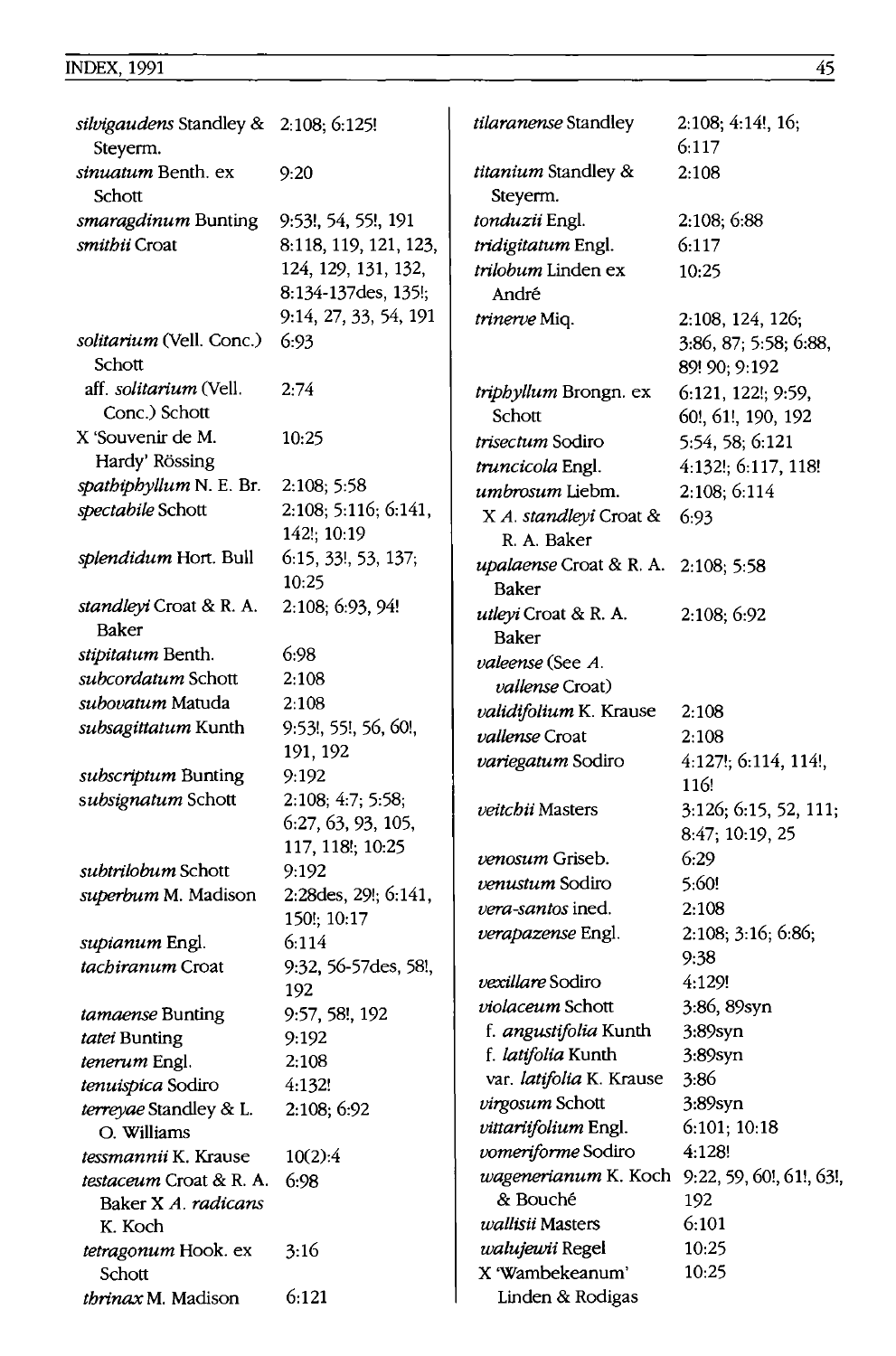| warocqueanum J.<br>Moore         | 1:19; 2:108; 3:126;<br>4:102; 6:52, 53, 105,    |                                         | 105, 106; 6:21, 38,<br>83, 123, 131, 134;<br>7:52, 69; 8:5, 7, 13, |
|----------------------------------|-------------------------------------------------|-----------------------------------------|--------------------------------------------------------------------|
| watermaliense Hort. ex<br>Bailey | 6:151!; 10:19, 25<br>2:108                      |                                         | 25, 28, 43, 53, 63,<br>68, 72, 116, 137;                           |
| weberbaueri Engl.                | 5:40; 6:105                                     |                                         | 10(2):16, 17, 18, 29,                                              |
| wedelianum Croat                 | 9:16                                            |                                         | (3):11, 14, (4)15, 16,                                             |
| wendlingeri G. Barroso           | 2:108, 126; 5:114,                              |                                         | 18, 21, 23, 28, 29, 30                                             |
|                                  | 115!; 6:15, 92; 7:58;                           | Areae                                   | 1:71; 3:49, 50; 5:84                                               |
|                                  | 10:18, 18!, 25                                  | Aridarum Ridley                         | 1:69; 2:110, 111,                                                  |
| willdenowii Kunth                | 5:121!                                          |                                         | 120, 121; 4:57, 62,                                                |
| williamsii K. Krause             | 2:108                                           |                                         | 63; 5:15, 78; 10(2):4,                                             |
| wittianum Engl. ex J. F.         | 9:25syn, 188, 192                               |                                         | 12, (3):15, 17, 20                                                 |
| Macbr.                           |                                                 | - sect. <i>Aridarum</i>                 | 2:111                                                              |
| X 'Wittmackii' Rössing           | 10:25                                           | – sect. <i>Caulescentia</i> M.          | 2:111, 116; 5:78                                                   |
| wurdackii Bunting                | 9:192                                           | Hotta                                   |                                                                    |
| xanthoneurum Bunting             | 9:192                                           | <i>annae</i> Bogner                     | 4:57-63 des, 58!, 59!,                                             |
| yetlense Matuda                  | 6:105                                           |                                         | 60!, 61!, 62!, 102                                                 |
| yutajense Bunting                | 9:193                                           | burttii Bogner &                        | 2:111, 116-118des,                                                 |
| Anubiadeae                       | 1:69; 5:79                                      | Nicolson                                | 117!, 118!, 120, 121;                                              |
| <i>Anubias</i> Schott            | 1:65, 69; 3:31; 5:3, 6,                         |                                         | 3:18                                                               |
|                                  | 79; 8:9; 10(3):15-17                            | caulescens M. Hotta                     | 2:110, 111, 120, 121<br>2:119-120des, 119!,                        |
| afzelii Schott                   | 5:7                                             | var. angustifolium<br>Bogner & Nicolson | 121                                                                |
| barteri Schott                   | 3:31                                            | <i>bansenii</i> Bogner                  | 7:63                                                               |
| var. angustifolia                | 5:7                                             | longipedunculatum M.                    | 2:110syn, 118; 3:142                                               |
| (Engl.) Crusio                   |                                                 | Hotta                                   |                                                                    |
| var. barteri                     | 5:7                                             | <i>montanum</i> Ridley                  | 2:110, 111, 115                                                    |
| var. caladiifolia Engl.          | 5:6, 7                                          | nicolsonii Bogner                       | 2:110, 111-115des,                                                 |
| var. glabra N. E. Br.            | 5:7                                             |                                         | 113!, 114!, 115!, 116!,                                            |
| var. nana (Engl.)                | 5:7                                             |                                         | 120, 121; 4:57, 62,                                                |
| Crusio                           |                                                 |                                         | 63; 5:15, 25!                                                      |
| gigantea Chev. ex                | 3:31; 5:7                                       |                                         | 10(2):6!                                                           |
| Hutch.                           |                                                 | purseglovei (Furt.) M.                  | 2:110, 111, 118;                                                   |
| gilletti De Wild. & T.           | 5:3, 6!, 7                                      | Hotta                                   | 3:142                                                              |
| Durand                           |                                                 | Arinae                                  | 1:71; 5:84                                                         |
| <i>gracilis</i> Chev. ex Hutch.  | 5:3, 4!, 5!, 7                                  | Ariopsideae                             | 1:70; 5:82; 10(4):29                                               |
| bastifolia Engl.                 | 5:7                                             | Ariopsis Nimmo ex J.                    | 1:70; 5:82; 10(2):12,                                              |
| beterophylla Engl.               | 5:7                                             | Graham                                  | (3):17                                                             |
| pynaertii De Wild.               | 5:7                                             | Arisaema C. Martius                     | 1:65, 71; 2:8, 9, 12,                                              |
| <i>Apatemone</i> Schott          | 10(3):17                                        |                                         | 13, 100; 3:49, 50, 53,                                             |
| Aphyllarum S. Moore              | 1:70; 5:81; 6:71;                               |                                         | 93; 4:38, 102, 129;                                                |
|                                  | 7:24; 10(3):17                                  |                                         | 5:70, 86; 6:37, 38,                                                |
| Aplonis panayensis               | 8:92                                            |                                         | 129; 7:7, 58; 8:11,                                                |
| stigatus [Aves]                  |                                                 |                                         | 37, 75; 10(2):5, 7,                                                |
| Aponogeton                       | 3:116                                           |                                         | 10; 10(3):17, 19, 20,                                              |
| [Aponogetonaceae]                |                                                 |                                         | 21, 22, 23, (4):11,                                                |
| Araceae                          | 1:56, 73; 2:32, 61,                             |                                         | 16, 18, 21, 27                                                     |
|                                  | 77; 3; 12, 23, 31, 55,<br>85, 92, 93, 116, 143; | series Fimbriata Engl.                  | 3:50                                                               |
|                                  | 4:36, 63, 67, 88, 111;                          | acuminatum Small                        | 7:16                                                               |
|                                  | 5:57, 58, 88, 104,                              | agasthyanum<br>Sivadasan & Sathish      | $10(4):1!, 18-21$ des                                              |
|                                  |                                                 |                                         |                                                                    |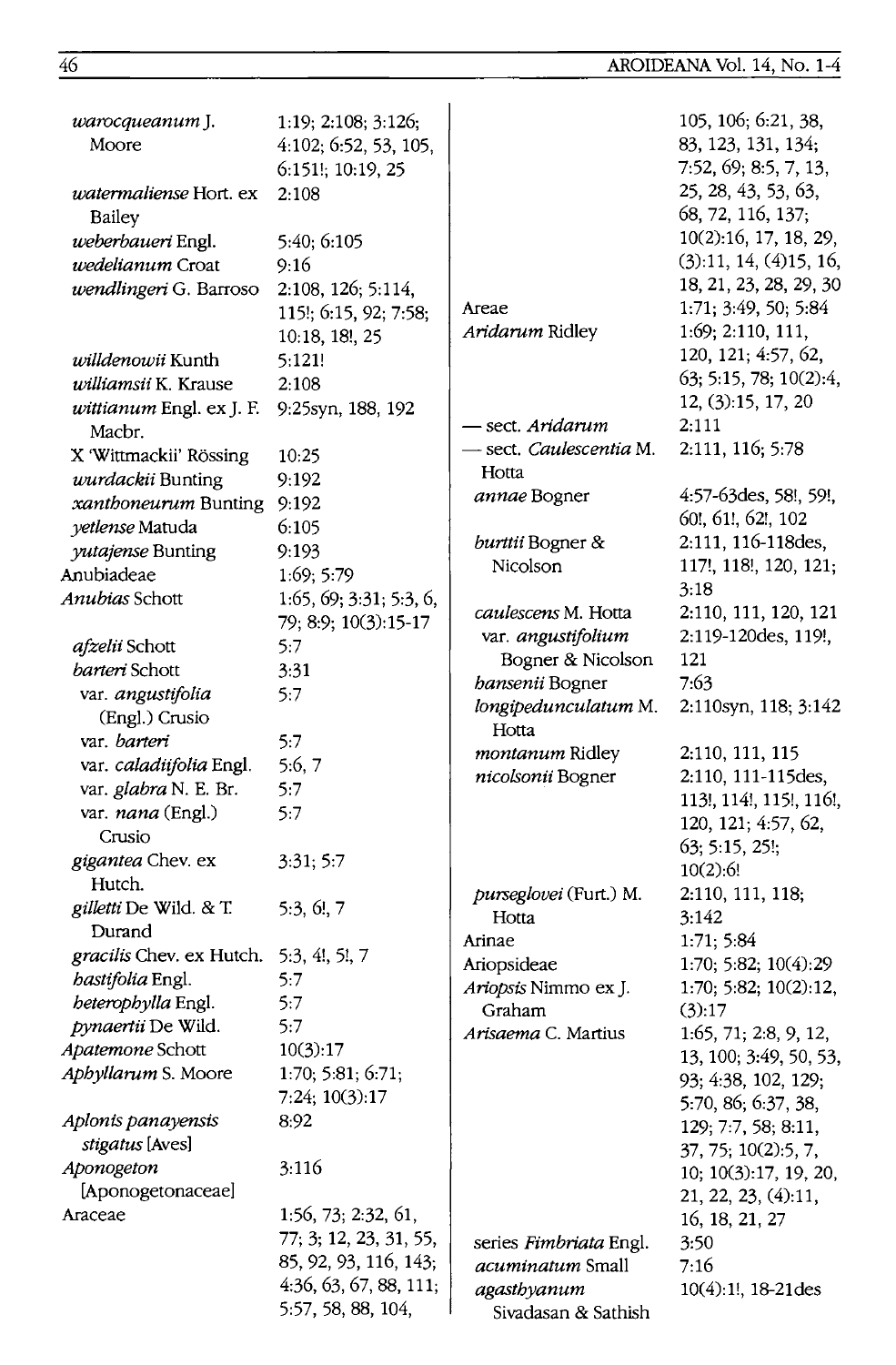| <i>atrorubens</i> Blume                       | 7:158                 | ssp. pusillum (Peck)                           | 3:117; 7:15, 16, 17   |
|-----------------------------------------------|-----------------------|------------------------------------------------|-----------------------|
| <i>auriculatum</i> Barnes                     | 6:37                  | Huttleston                                     |                       |
| <i>auriculatum</i> Buchet                     | 6:37                  | ssp. quinatum                                  | 7:14!, 15, 16         |
| auriculatum Kishida                           | $6:37$ syn            | (Buckley) Huttleston                           |                       |
| <i>auriculatum W. Smith</i>                   | 6:37                  | ssp. stewardsonii                              | 3:117; 7:14!, 15, 16  |
| biauriculatum W.                              | 6:37                  | (Britton) Huttleston                           |                       |
| Smith ex Hand -Mazz.                          |                       | ssp. triphyllum                                | 7:15, 17, 17!         |
| candidissimum W.<br>Smith                     | $3:34!$ ; 8:38, 41    | ulugurense M. Gilbert & $10.9, (4):21$<br>Mayo |                       |
| <i>concinnum</i> Schott                       | 8:36!, 37             | urashima H. Hara                               | 10(4):16              |
| consanguineum Schott                          | 8:37, 38, 39!         | vexillatum H. Hara &                           | 10(4):16              |
| costatum (Wallich) C.                         | 8:39!                 | Ohashi                                         |                       |
| Martius                                       |                       | Arisaematinae                                  | 1:71; 5:86            |
| dracontium (L.) Schott                        | 7:17,32!              | Arisarinae                                     | 1:71; 5:86            |
| exappendiculatum H.                           | 8:39!, 75; 10(4):16,  | Arisarum Miller                                | 1:71; 2:12; 5:86;     |
| Hara                                          | 19                    |                                                | 8:108; 10(3):17,      |
| filiforme (Reinw.)                            | 10(4):18              |                                                | (4):23                |
| Blume                                         |                       | proboscideum (L.) Savi                         | 8:108, 109!, 110,     |
| <i>flavum</i> (Forsskal) Schott 8:40; 10(2):5 |                       |                                                | 110!                  |
| griffithii Schott                             | 8:41!                 | vulgare Targ.-Tozz.                            | 3:50; 7:24; 10:7      |
| beterocephalum Koidz                          | 4:38                  | Arodendron Werth                               | 10(3):17              |
| jacquemontii Blume                            | 10(2):5, (4):19       | Aroideae                                       | 1:10, 71; 3:10, 23,   |
| limbatum Nakai & F.                           |                       |                                                | 31, 49, 50, 52, 55,   |
| Maek.                                         | 6:37                  |                                                | 60, 70, 85, 101, 102; |
| f. plagiostomum Nakai                         | 6:37                  |                                                | 5:70, 88; 7:24; 8:95; |
|                                               |                       |                                                | 10(2):29, (3):22,     |
| lobatum Engl.                                 | 10(2):5               |                                                | (4):27, 29, 30        |
| macrospathum Benth.                           | 7:17                  | Arophyteae                                     | 1:71; 5:83; 10(2):11  |
| negishii Makino                               | 8:37!                 | Arophyton Jum.                                 | 1:65, 71; 5:83;       |
| nepenthoides (Wallich)                        | 8:36!, 38             |                                                | 10(3):17, 20, 24      |
| C. Martius                                    |                       | buchetii Bogner                                | 3:60                  |
| nilamburense                                  | 6:36!, 37             | humbertii Bogner                               | 1:67!                 |
| Sivadasan                                     |                       |                                                |                       |
| ostiolatum H. Hara                            | 10(4):16              | Aropsis N. Rojas                               | 1:65syn; 10(3):17     |
| ringens (Thunb.) Schott                       | 7:159; 8:64!          | Artocarpus [Moraceae]                          | 4:28                  |
| ruwenzoricum N. E. Br.                        | 10(2):5               | Arum L.                                        | 1:71; 2:12; 3:32, 35, |
| sikokianum Franchet &                         | 7:58; 8:39!           |                                                | 50, 53, 71, 93 5:85;  |
| Sav.                                          |                       |                                                | 8:58; 10:6, 7, (2):5, |
| X peninsulae Nakai                            | 8:36!                 |                                                | 14, (3):15, 17, 18,   |
| sinanoense Nakai                              | 10(4):16              |                                                | 19,20, 21, 22, 24,    |
| solenochlamys Nakai                           | 10(4):16              |                                                | (4):8, 23, 27         |
| <i>speciosum</i> (Wallich) C.                 | 8:37, 64!             | sect. Gymnomesium                              | 5:84                  |
| Martius                                       |                       | conophalloides Kotschy                         | 3:51                  |
| ternatum Schott                               | 7:159                 | ex Schott                                      |                       |
| <i>tortuosum</i> (Wallich)                    | 8:40, 41, 64!         | creticum Boiss. & Heldr. 3:51                  |                       |
| Schott                                        |                       | cucullatum Lour.                               | $7:112$ syn           |
| translucenti C. Fischer                       | 10(4):19              | cyrenaicum Hruby                               | 3:52; 10:6, 7         |
| triphyllum (L.) Schott                        | 3:32, 117, 127; 6:30; | dioscoridis Sibth. &                           | 3:51                  |
|                                               | 7:15, 17, 24; 8:13,   | Smith                                          |                       |
|                                               | 38, 64!               | elongatum Steven                               | 3:52                  |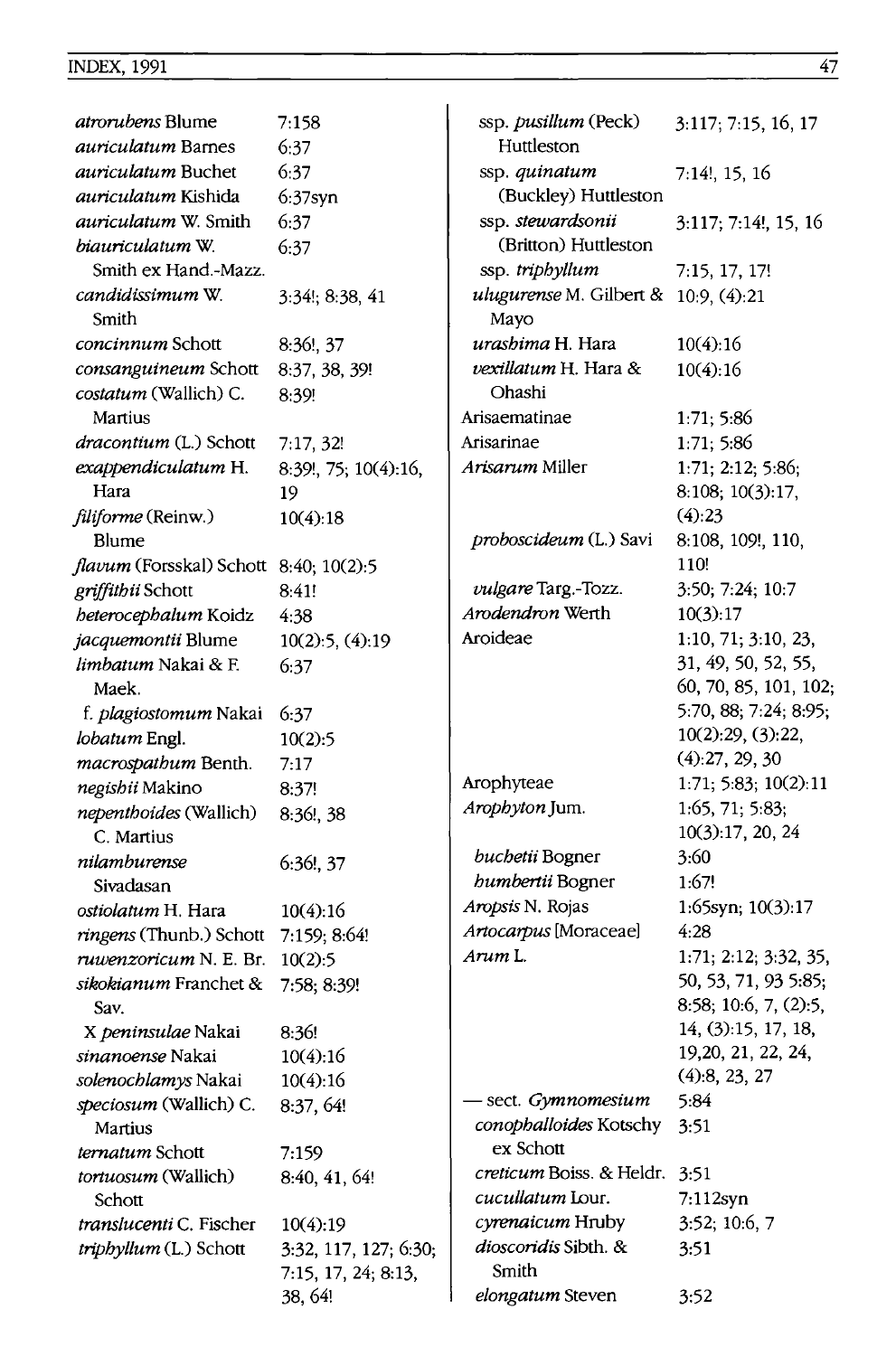33, 34!,

| gramineum Banks &                               | 3:19syn                | - sect. Cyllenium                   | 3:28                  |
|-------------------------------------------------|------------------------|-------------------------------------|-----------------------|
| Sol.                                            |                        | aleppicum J. Thiebaut               | 3:25,28               |
| gramineum Lam.                                  | $3:19$ syn             | angustatu (Hook. f.) N.             | 3:25, 28              |
| hygrophilum Boiss.                              | 3:51                   | E. Br.                              |                       |
| <i>intortum</i> Banks & Sol.                    | $3:20$ syn             | arundarum Boiss. &                  | 3:24,26               |
| <i>italicum</i> Miller                          | 3:50, 51               | Reuter                              |                       |
| var. concinnatum                                | 3:51                   | <i>aurantiacum</i> Mout.            | 3:25                  |
| (Schott) Engl.                                  |                        | <i>bovei</i> Blume                  | 3:25, 26, 28          |
| subvar. marmoratum                              | 3:51                   | ssp. dispar (Schott)                | 3:28                  |
| (Schott) Engl.                                  |                        | Engl.                               |                       |
| subvar. wettsteinii                             | 3:51                   | ssp. baenseleri (Willk.)            | $3:28$ syn            |
| (Hruby) Engl.                                   |                        | Engl.                               |                       |
| var. intermedium                                | 3:51                   | carduchorum (Schott)                | 3:25, 26, 28          |
| Mutel                                           |                        | Engl.                               |                       |
| maculatum L.                                    | 2:57; 3:51, 52, 53;    | var. platyspathum                   | 3:26                  |
|                                                 | 8:7; 10:6, 7, 8        | (Bornm.) Engl.                      |                       |
| nigrum Schott                                   | 3:33, 51; 10:6         | carracatrense (Haens.)<br>Font Quer | 3:25syn, 28           |
| orientale M. Bieb.                              |                        | cupanianum Spaglia                  | 3:26                  |
| ssp. alpinum (Schott & 3:51, 52                 |                        | davisii Turrill                     | 3:25, 28; 10(4):14,   |
| Kotschy) Riedl                                  |                        |                                     | 15!, 15               |
| ssp. orientale                                  | 3:52                   |                                     | 10(4):14-15des, 32!   |
| palaestinum Boiss.                              | 10:6                   | ssp. marmarisensis<br>Boyce         |                       |
| pentaphyllum L.                                 | 7:159                  | eximium (Schott &                   | 3:24, 33!             |
| pictum L. f.                                    | 3:50, 51; 10:6         | Kotschy) Engl.                      |                       |
| polymorphum Buckley                             | 7:16                   |                                     |                       |
| purpureospathum                                 | 10:8des, 8!            | fraasianum (Schott) N.              | 3:25                  |
| Boyce                                           |                        | E. Br.                              |                       |
| rauwolffii Blume                                | $3:20$ syn             | galiani Talavera                    | 3:24, 26              |
| ringens Thunb.                                  | 10(3):23               | gramineum (Banks &                  | 3:19syn               |
| syriacum Sprengel                               | 3:19syn                | Sol.) Eig                           |                       |
| triphyllum L.                                   | 7:159                  | haenseleri Willk.                   | $3:28$ syn            |
| xanthorrhizon Jacq.                             | 10(3):24               | kotschyi (Schott) B.                | 2:14!; 3:25, 28, 29!  |
| Aspidistreae [Liliaceae]                        | 10(2):14               | Mathew ex Riedl                     |                       |
| Asterostigma C. Fischer & 1:35, 38, 49, 65, 71, |                        | olivieri Blume                      | 3:25, 28; 10(4):14    |
| C. Meyer                                        | 81; 2:100; 8:95;       | platyspathum Bornm.                 | 3:26                  |
|                                                 | 10(3):18, (4):27       | pyrami (Schott) Engl.               | 3:25, 27!, 28, 35     |
| - sect. Rhopalostigma                           | 10(2):11               | russellianum Schott                 | 3:19syn, 28           |
| langsdorffii K. Koch                            | 1:79, 80!              | spruneri Boiss.                     | 3:24                  |
| lividum (Lodd.) Engl.                           | 3:49                   | straussii Engl.                     | 3:25                  |
| pavonii Schott                                  | 1:38!                  | syriacum (Sprengel)                 | 3:19, 21!, 25, 28     |
| riedelianum (Schott)                            | $1:6!$ , 6             | Riedl                               |                       |
| Kuntze                                          |                        | tenuifolium (L.) Schott             | 3:24, 26, 32, 33, 34! |
| Asterostigmateae                                | 1:71; 3:102; 5:83;     |                                     | 35, 35!, 50           |
|                                                 | 8:95; 10(4):29         | var. abbreviatum                    | 3:26                  |
| Attalea macrocarpa                              |                        | (Schott) Engl.                      |                       |
| [Arecaceae]                                     | 8:92                   | var. tenuiifolium                   | 3:26                  |
| Barclaya [Barclayaceae]                         |                        | var. typicum Engl.                  | 3:26                  |
| Biarum Schott                                   | 3:116                  | var. zeleborii (Schott)             | 3:26                  |
|                                                 | 1:71; 2:9, 12, 13;     | Engl.                               |                       |
|                                                 | 3:19, 24, 30-33, 35,   | Biophytun [Oxalidaceae]             | 4:23                  |
|                                                 | 52, 53; 5:85; 10(2):5, | Bognera Mayo &                      | 10(3):18              |
|                                                 | (3):15, 18, 20         | Nicolson                            |                       |

 $\ddot{\phantom{0}}$ 

 $\ddot{\phantom{a}}$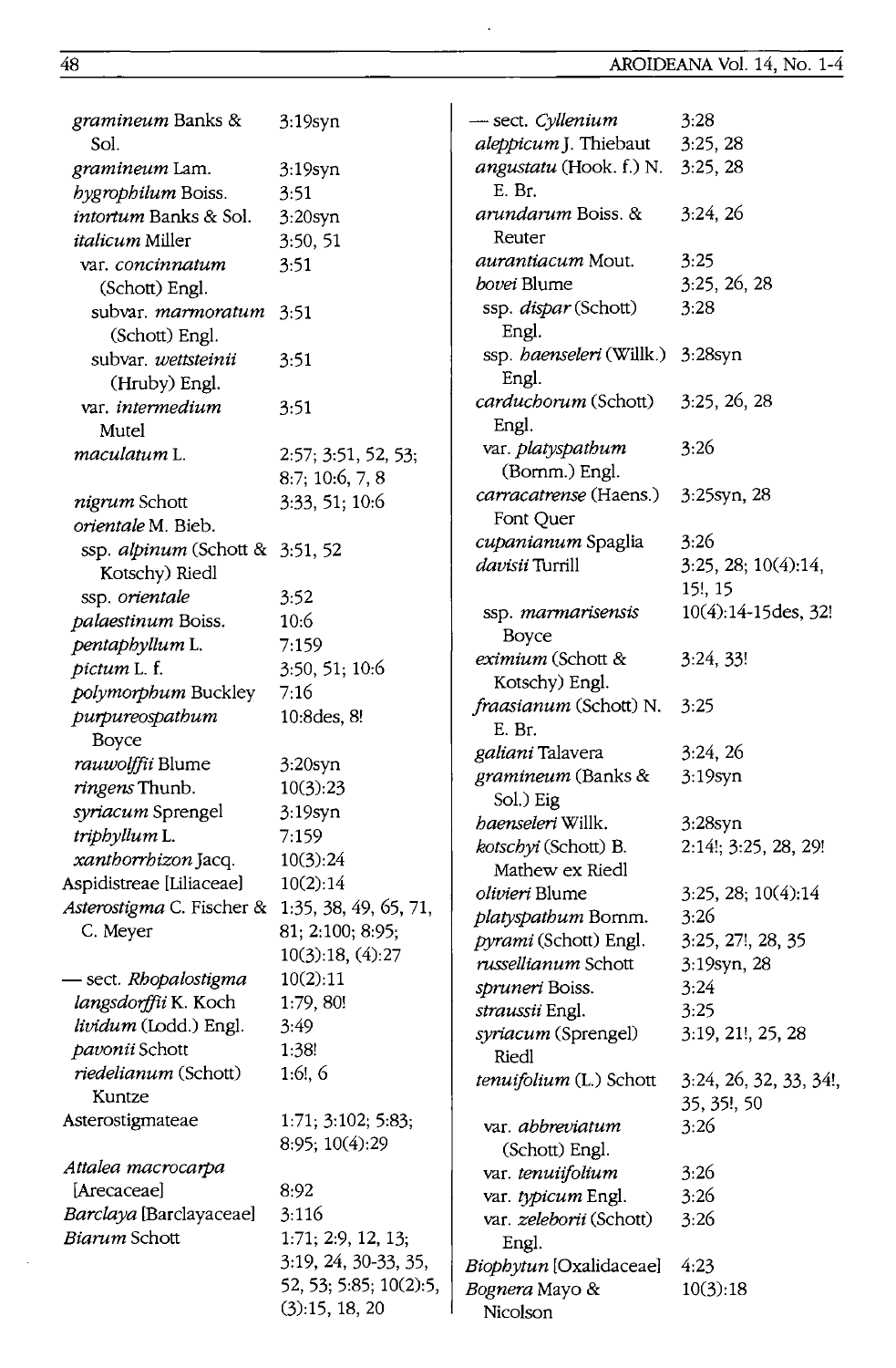| Brachypeplus                                     | 7:63                                        | 'Marcel'                                | 4:115!; 5:106;        |
|--------------------------------------------------|---------------------------------------------|-----------------------------------------|-----------------------|
| [Coleoptera]                                     |                                             |                                         | 10(3):8               |
| Brachyspatha Schott                              | 7:7,8                                       | lilliputiense Rodigas                   | $4:114$ syn           |
| konjac K. Koch                                   | 7:7,8                                       | lindenii (André)                        | 6:70!, 71, 141, 153!; |
| Bromeliaceae                                     | 1:21, 23; 2:85, 89!                         | Madison                                 | 8:11                  |
| Bucephalandra Schott                             | 1:65, 69, 72; 2:111;                        | longipodum K. Krause                    | 8:53syn, 53!, 54!     |
|                                                  | 3:134-143, 136-                             | macrotites Schott                       | 2:74; 9:193           |
|                                                  | 137des; 5:78;                               | aff. <i>macrotites</i> Schott           | 2:74!                 |
|                                                  | 10(2):4, (3):15, 18,<br>21                  | marmoratum L. Math.<br>ex K. Koch       | 7:159                 |
| motleyana Schott                                 | 3:134, 136, 137-<br>143des, 134!, 135!,     | picturatum K. Koch &<br>Bouché          | $9:62, 63!$ , 193     |
|                                                  | 136!, 137!, 138!, 139!,                     | plowmanii Madison                       | 8:53syn, 53!, 54!     |
|                                                  |                                             | schomburgkii Schott                     | 7:158                 |
|                                                  | 140!, 141!, 142!                            | smaragdinum K. Koch                     | 9:61!, 62, 64!, 193   |
| Caesalpinaceae                                   | 4:110                                       | & Bouché                                |                       |
| Caladieae                                        | 6:71; 7:5, 24; 8:58,                        | steyermarkii Bunting                    | 9:193                 |
|                                                  | 59; 10(2):11                                | striatipes (Kunth) Schott               | 1:23!; 8:11; 9:193syn |
| Caladiinae                                       | 1:70; 3:10, 12; 5:81                        | <i>ternatum</i> Madison                 | 8:53, 59              |
| Caladiopsis Engl.                                | 1:35, 36, 38, 41, 70;                       | Calathea [Marantaceae]                  | 8:8                   |
|                                                  | 5:81; 10(3):18                              | dressleri H. Kennedy                    | 5:120                 |
| atropurpurea Madison                             | 1:38                                        | Calla L.                                | 1:67; 2:100; 5:74;    |
| castula Madison                                  | 1:39!                                       |                                         | 10(2):5, 12, (3):15,  |
| <i>Caladium</i> Vent.                            | 1:12, 32, 35, 36, 38,                       |                                         | 18; 10(4):27-29       |
|                                                  | 39, 40, 53, 70, 74,                         | palustris L.                            | 8:13                  |
|                                                  | 75; 2:35, 73, 74, 100;                      | Calleae                                 | 1:67; 5:74            |
|                                                  | 3:12, 15, 16, 93, 101;                      | Calloideae                              | 1:67; 2:26; 5:69, 74; |
|                                                  | 4:68; 5:8, 10!, 15, 81;                     |                                         | 10(4):27, 28, 29      |
|                                                  | 6:15, 71, 129; 7:5,                         | Callopsideae                            | 1:71; 5:84            |
|                                                  | 24, 158; 8:8, 11, 27,                       | Callopsis Engl.                         | 1:71; 3:85; 5:84;     |
|                                                  | 51, 53, 58, 59, 63,                         |                                         | 10(3):18, 85          |
|                                                  | 69, 72, 116; 9:59;                          | <i><b>hallaei Bogner</b></i>            | 3:75syn, 83, 85; 8:78 |
|                                                  | 10(2):7, 17, (3):10,                        | volkensii Engl.                         | 1:70!; 3:77, 79, 79!, |
|                                                  | 15, 18, (4):8, 11, 27                       |                                         | 80!, 83, 85; 8:8      |
| 'Candidum'                                       | 4:114                                       | Calpocalyx aubrevillei                  | 3:62                  |
| akkermansii Bunting                              | 9:181syn, 193                               | [Leguminosae]                           |                       |
| andreanum Bogner                                 | 7:4!, 5des,                                 | Carapa procera                          | 3:62                  |
| argyrites Lemaire                                | 4:114syn                                    | [Meliaceae]                             |                       |
| aristeguietae (Bunting)<br>Madison               | 9:181syn, 193                               | Carlephyton Jum.                        | 1:71; 5:83; 10(2):5,  |
|                                                  | 9:193                                       |                                         | (3):15, 18            |
| <i>aturense</i> Bunting<br>bicolor (Aiton) Vent. | 1:31, 40; 9:59, 62,                         | diegoense Bogner<br>Carludovica         | 1:67!                 |
|                                                  | 63!, 193; 10(3):10                          |                                         | 2:52                  |
| coerulescens Bunting                             |                                             | [Cyclanthaceae]                         |                       |
|                                                  | 9:193                                       | drudei Masters                          | 3:47                  |
| cordifolium Willd.                               | 7:158                                       | Cassia [Leguminosae]                    | 10(3):20, 21          |
| heterophyllum J. S. Presl                        | 7:113syn                                    | Casuarius casuarius                     | 8:93                  |
| bortulanum Birdsey                               | 3:97                                        | [Aves]                                  |                       |
| bumboldtii Schott                                | 1:40!; 4:114, 115;                          | Ceratonia [Leguminosae]                 | 10:7                  |
|                                                  | 6:15, 53, 53!; 8:11,<br>27; 9:62, 63!, 193; | Ceratotheca sesamoides<br>[Pedaliaceae] | 3:62                  |
|                                                  | 10(3):8, 10                                 | Cercestis Schott                        | 1:67; 4:39; 5:77;     |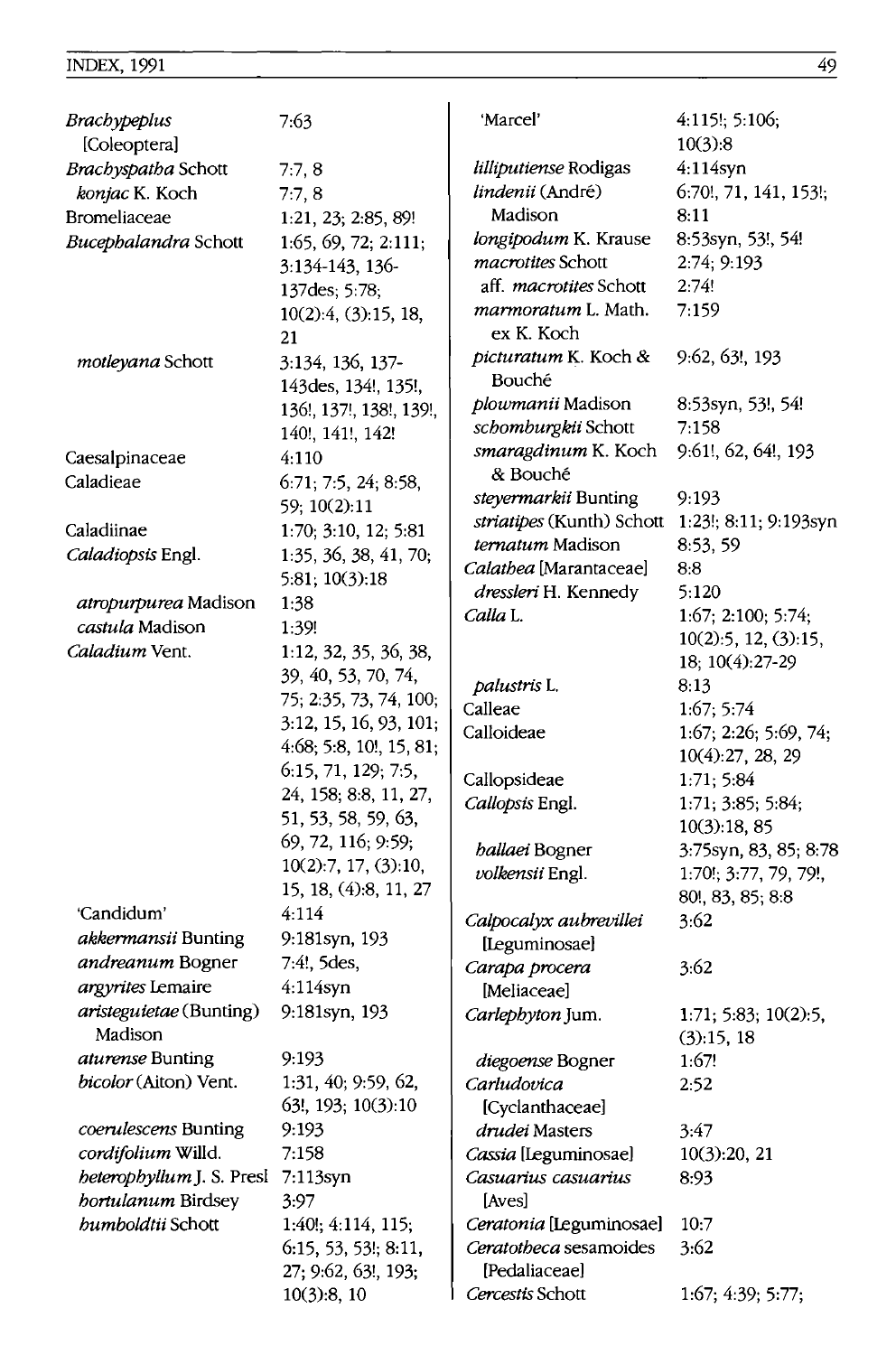|                                       | 8:73; 10(2):5, 7,<br>10(3):15, 16, 18, 23,<br>(4):11, 27 | esculenta (L.) Schott               | 3:16, 64, 114, 115!;<br>4:25-29, 116, 117!;<br>5:58; 6:61, 81, 130, |
|---------------------------------------|----------------------------------------------------------|-------------------------------------|---------------------------------------------------------------------|
| <i>afzelii</i> Schott                 | 3:63                                                     |                                     | 131; 7:25; 8:7, 25,                                                 |
| camerunensis (Ntepe)<br>Bogner        | 8:73, 75!                                                |                                     | 44!, 45, 75, 83, 84,<br>86, 87, 92; 9:194;                          |
| kamerunianus (Engl.)<br>N. E. Br.     | 8:73                                                     |                                     | 10:9, 10!, 11, 11!, 12!,<br>13, (2):4, 17, 19,                      |
| $mirabilis$ (N. E. Br.)<br>Bogner     | 8:73, 74!, 75!                                           | var. antiquorum                     | 10:(3):10, 28, (4):11<br>8:84!; 10(3):28                            |
| Chamaecladon Miq.                     | 10(3):18                                                 | (Schott) Hubb. &                    |                                                                     |
| Chlorospatha Engl.                    | 1:35, 36, 40, 41, 70;                                    | Rehder                              |                                                                     |
|                                       | 5:81; 6:71; 7:5, 24;                                     | var. <i>aquatalis</i> Hassk.        | 8:45                                                                |
|                                       | 8:49, 51, 53;                                            | var. esculenta                      | 8:84!, 92; 10(3):28                                                 |
|                                       | 10(2):12, (3):18                                         | 'Fontanesii'                        | 3:16                                                                |
| besseae Madison                       | 8:51                                                     | gigantea Hook. f.                   | 7:157, 158; 8:92;                                                   |
| corrugata Bogner &                    | 8:48!, 49-53des, 49!-                                    |                                     | 10(2):5, (4):11                                                     |
| Madison                               | 51!                                                      | aff. 'Jenningsii'                   | 6:53                                                                |
| dodsonii (Bunting)                    | 8:51                                                     | 'Keladi'                            | 6:130                                                               |
| Madison                               |                                                          | marchalii Engl.                     | 7:158                                                               |
| kolbii Engl.                          | 1:41, 41                                                 | Colocasieae                         | 1:70; 5:80                                                          |
| longipoda (K. Krause)                 | 8:53, 53!, 54!, 72, 72!                                  | Colocasiinae                        | 1:70; 5:81                                                          |
| Madison                               |                                                          | Colocasioideae                      | 1:31, 64, 70; 2:58;                                                 |
| 'maculata'                            | 8:51                                                     |                                     | 3:10, 12, 49, 71, 101;                                              |
| madisonii Haager &                    | 8:53, 54!                                                |                                     | 5:70, 80; 7:24, 116;                                                |
| Jenik                                 |                                                          |                                     | 8:55, 58, 116;                                                      |
| <i>mirabilis</i> (Masters)<br>Madison | 8:49, 51, 52!                                            |                                     | 10(2):7, (3):22,<br>(4):27, 28, 29, 30                              |
| Cistus incana ssp.                    | 10:7                                                     | Convolvulus athaeoides              | 10:7                                                                |
| creticus [Cistaceae]                  |                                                          | [Convolvulaceae]                    |                                                                     |
| Citrus [Rutaceae]                     | 4:108                                                    | Crinum [Liliaceae]                  | 3:116                                                               |
| Clusia [Guttiferae]                   | 5:51                                                     | Crocus [Iridaceae]                  | 3:32                                                                |
| Codonanthe                            | 2:52                                                     | Croomia [Croomiaceae]               | 7:53                                                                |
| [Gesneriaceae]                        |                                                          | Cryptocorynaceae                    | $10(4)$ :28, 29                                                     |
| Coleoptera                            | 10(2):14                                                 | Cryptocoryne C. Fischer             | 1:71; 2:11; 3:50, 111-                                              |
| Colletogyne Buchet                    | 1:71; 5:83; 10(2):5,                                     | ex Wydler                           | 116, 130; 5:3, 6, 14,                                               |
|                                       | 12, (3):18                                               |                                     | 15, 86; 6:129; 7:53,                                                |
| perrieri Buchet                       | 3:37!                                                    |                                     | 63; 8:9, 98; 10(2):5,                                               |
| Colocasia Schott                      | 1:24, 70; 2:35, 100;                                     |                                     | 7, 8, 12, 14, (3):18,                                               |
|                                       | 3:15, 54, 102; 4:25,                                     |                                     | (4):11,27                                                           |
|                                       | 28, 29; 5:9, 14, 81,                                     | ciliata (Roxb.) Schott              | 3:111, 113, 113!,                                                   |
|                                       | 106; 6:129, 130, 131;                                    |                                     | 114, 116; 10(2):5, 9!                                               |
|                                       | 7:75, 146, 158; 8:45,                                    | consobrina Schott                   | 10(2):7                                                             |
|                                       | 75, 86; 10:13, (2):4,                                    | dewitii N. Jacobsen                 | 3:116                                                               |
|                                       | 18, 19, 108, (3):15,                                     | egregia Schott                      | $7:53$ syn                                                          |
|                                       | 16, 18, 21, 24,                                          | ferruginea Engl.                    | 3:111, 113, 113!,                                                   |
| affinis Schott                        | 10(4):8, 11, 27<br>6:160                                 |                                     | 114, 114!                                                           |
| var. jenningsii (Veitch)              | 6:160; 7:158                                             | fusca de Wit<br>gasseri N. Jacobsen | 3:111, 114<br>3:119                                                 |
| Engl.                                 |                                                          | lingua Becc.                        | 3:111, 113, 113!, 114                                               |
| antiquorum Schott                     | 6:131, 7:158                                             | longicauda Becc.                    | 3:114                                                               |
|                                       |                                                          |                                     |                                                                     |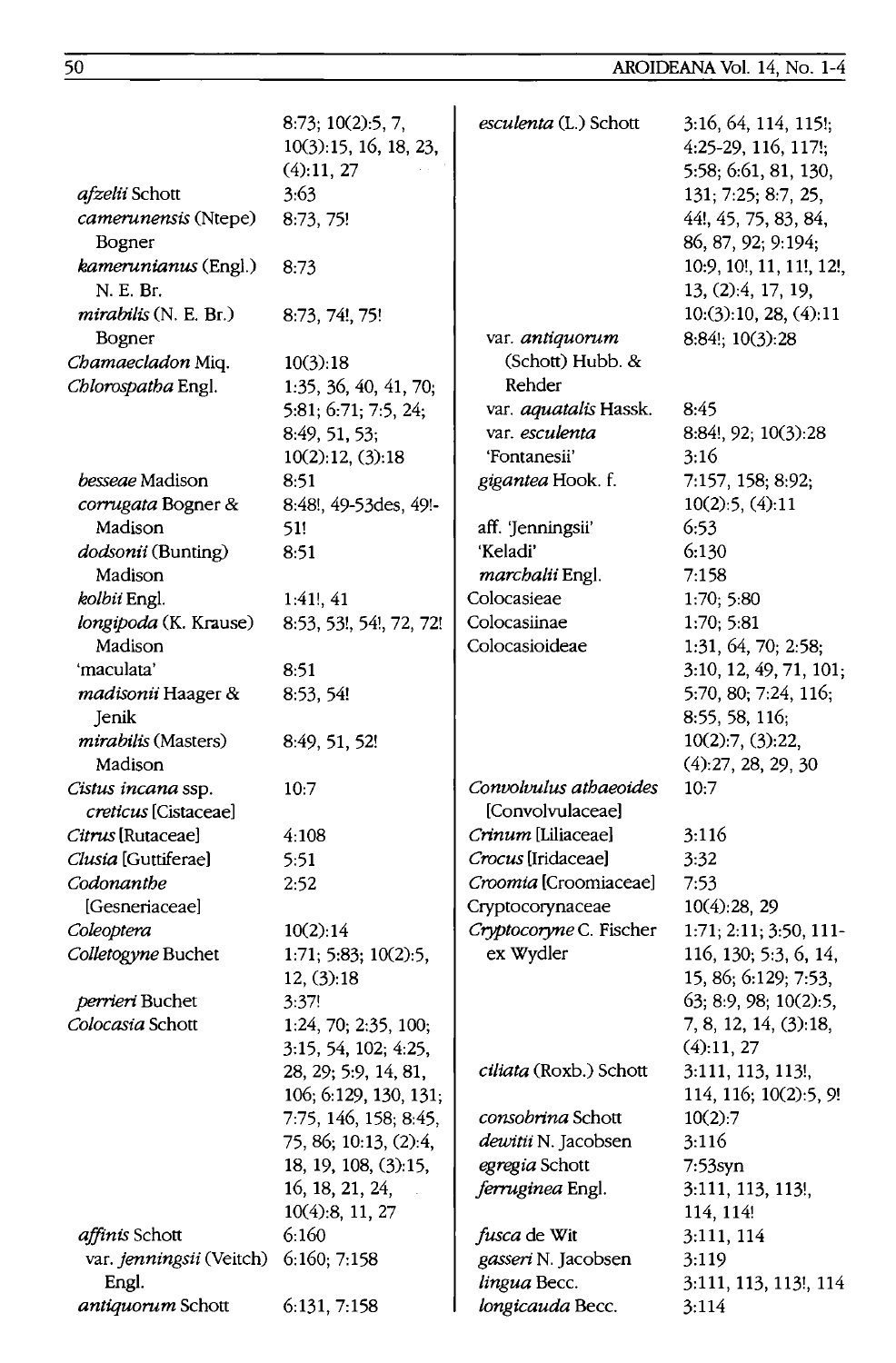#### **INDEX, 1991**

| <i>moehlmannii</i> de Wit           | 3:114, 115!                            | Dendromecon                | 4:23                                             |
|-------------------------------------|----------------------------------------|----------------------------|--------------------------------------------------|
| <i>pallidinervia</i> Engl.          | 3:114, 118                             | [Papaveraceae]             |                                                  |
| pontederiifolia Schott              | 3:111, 114, 116!;<br>10(2):6!          | Diandriella Engl.          | 1:69; 5:14, 59, 77;<br>8:73; 10(3):18            |
| <i>retrospiralis</i> Kunth          | 10(2):7                                | novoguineensis Engl.       | 8:75syn, 76!                                     |
| sarawacensis (Rataj) N.<br>Jacobsen | 3:111, 116                             | Dieffenbachia Schott       | 1:12, 32, 35, 36, 41,<br>42, 45, 65, 69, 78;     |
| scurrilis de Wit                    | 3:119                                  |                            | 2:9, 2:11, 58, 60, 74,                           |
| tortilis de Wit                     | 3:111, 114                             |                            | 100, 3:3, 15, 63, 65-                            |
| versteegii Engl.                    | 3:114, 116                             |                            | 68, 85, 94-95, 94!,                              |
| villosa N. Jacobsen                 | 3:109!, 118-119des,                    |                            | 95!, 96-97, 126; 5:14,                           |
|                                     | 119!                                   |                            | 54, 59, 80, 100, 107,                            |
| Cryptocoryninae                     | 1:71; 5:86                             |                            | 108, 110, 111, 117,                              |
| Culcasia P. Beauv.                  | 1:64, 66; 2:100; 3:63,                 |                            | 118, 119, 120; 6:9,                              |
|                                     | 71; 4:39; 5:16, 17,                    |                            | 10, 10!, 11!, 15, 16!,                           |
|                                     | 72; 8:11;                              |                            | 31, 61, 71, 72, 144!;                            |
|                                     | 10(3):15, 18, 24,                      |                            | 7:9, 10, 23, 37, 51,                             |
|                                     | (4):11,27                              |                            | 58, 8:7, 9, 13, 27;                              |
| angolensis Welw. ex                 | 3:63, 63!                              |                            | 9:62, 10(2):7, 14, 17,<br>10(3):15, 19, 21, 29,  |
| Schott                              |                                        |                            | (4):8, 11, 23, 27                                |
| orientalis Mayo                     | 10:9                                   | amoena Hort. ex Gentil     | 3:44, 65; 5:111; 6:10                            |
| parviflora N. E. Br.                | 3:63, 63!                              | 'Tropic Snow'              | 5:111                                            |
| striolata Engl.                     | 3:63                                   | cf. amoena Hort. ex        | 3:47!                                            |
| Culcasieae                          | 1.66; 5:72; 10(4):27                   | Gentil                     |                                                  |
| Curmeria (See                       |                                        | <i>aurantiaca</i> Engl.    | 5:58                                             |
| Homalomena Schott)                  |                                        | X 'bausei'                 | 5:110, 111                                       |
| Cyclamen mirabile                   | 6:84                                   | bolivarana Bunting         | 9:65, 194                                        |
| [Primulaceae]                       |                                        | 'Dwarfs'                   | 5.111                                            |
| Cyclocephala kaszabi                | 10(4):22                               | fournieri Hort.            | 5:111                                            |
| [Miridae]                           |                                        | <b>humilis Poeppig</b>     | 1:41!; 5:111                                     |
| Cyperus alternifolius               | 8:9!                                   | 'Janet Weidner'            | 5:111                                            |
| Willd. ex Kunth                     |                                        | jenmannii Veitch ex        | 6:15                                             |
| [Cyperaceae]                        |                                        | Regel                      |                                                  |
| Cyrtosperma Griffith                | 1:67; 5:14, 15, 75;                    | X 'Leonii'                 | 5:111                                            |
|                                     | 6:129, 131; 10:13,                     | leopoldii W. Bull          | 5:111                                            |
|                                     | 10(2):4, 18, (3):17,<br>18, (4):11, 27 | liesneri Croat             | 9:62-64des, 66!, 194                             |
| johnstonii (W. Bull) N.             |                                        | longipistila Croat         | 9:65-67des, 66!, 194                             |
| E. Br.                              | 5:20!; 6:53, 73!, 163;<br>7:158        | cf. longispatha Engl. &    | 5:58                                             |
| lasiodes Griffith                   | 6:130                                  | K. Krause                  |                                                  |
| merkusii (Hassk.)                   | 5:15, 24!; 6:130                       | maculata (Lodd.) G.<br>Don | 5:111; 6:10; 9:69;<br>$10(2):4$ , $(3):8$ , $10$ |
| Schott                              |                                        | angustior angustifolia     | 5:110, 111                                       |
| var. chamissonis                    | 10(2):4                                | lancifolia Linden &        | 5:110, 111                                       |
| (Schott) A. Hay                     |                                        | André                      |                                                  |
| senegalense (Schott)                | 3:64                                   | var. angustior             | 3:65, 66!, 67!                                   |
| Engl.                               |                                        | 'Baraquiniana'             | 5:110, 111                                       |
| spruceanum (Schott)                 | 8:78                                   | 'Camille'                  | 5:111                                            |
| Engl.                               |                                        | 'Compacta'                 | 5:111                                            |
| wurdackii Bunting                   | 9:194                                  | 'Hoffmannii'               | 5:107, 108, 109!, 111                            |
| Cytinus ruber<br>[Rafflesiaceae]    | 10:7                                   | 'Jenmannii'                | 5:111                                            |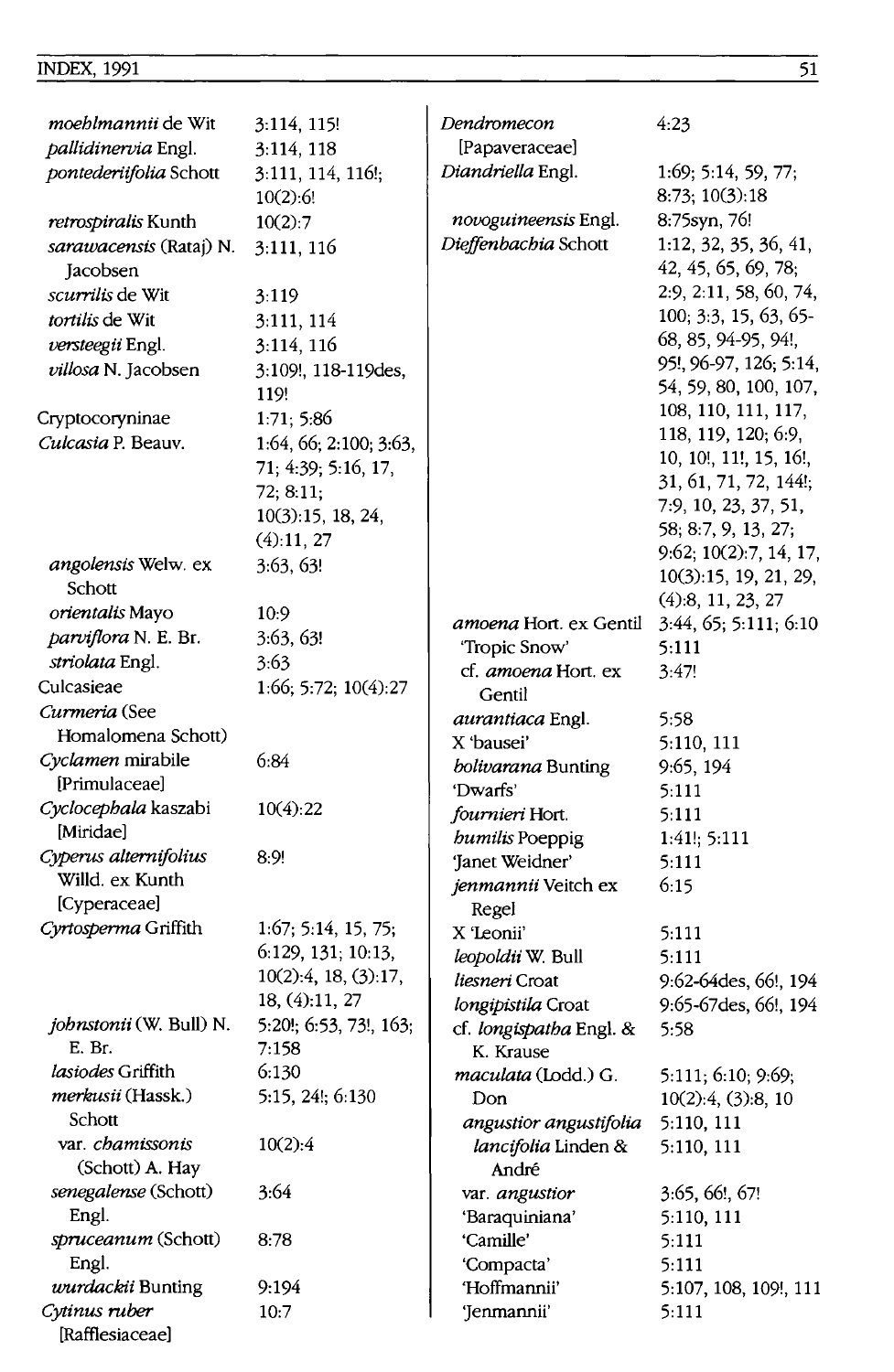| 'Perfection'                              | 3:96, 97; 5:41, 107,<br>108, 109!, 110, 111;<br>10(3):8 |                                | 5:15, 55, 59, 75;<br>7:58, 8:73, 75, 77;<br>9:69; 10(2):7, 10, , |
|-------------------------------------------|---------------------------------------------------------|--------------------------------|------------------------------------------------------------------|
| 'Rudolph Roehrs'                          | 5:111; 8:27                                             |                                | 20, 10(3):19, 21, 22,                                            |
| 'San Antonio'                             | 5:111                                                   |                                | (4):11, 27                                                       |
| 'Superba'                                 | 5:111                                                   | - sect. <i>Echidnium</i>       | 8:77                                                             |
| X 'memoria-Corsii'                        | 5:110, 111                                              | (Schott) Engl.                 |                                                                  |
| 'Moreana'                                 | 8:8!                                                    | aricuaisanum Bunting           | 9:195; 10:5                                                      |
| oerstedii Schott                          | 3:65; 5:58, 111                                         | asperum K. Koch                | 9:195                                                            |
| <i>paludicola N. E. Br. ex</i><br>Gleason | 9:67, 194                                               | changuango Bunting             | 8:65!, 66, 77, 78!, 79!;<br>9:68!, 69, 70!, 195;                 |
| parlatorei Linden &                       | 9:67, 194                                               |                                | 10:5                                                             |
| André                                     |                                                         | dressleri Croat                | 8:79; 9:69                                                       |
| parvifolia Engl.                          | 9:64!, 66!, 67, 194                                     | dubium Kunth                   | 8:77                                                             |
| picta (Lodd.) Schott                      | 1:12; 6:10, 11!                                         | foecundum Hook. f.             | 2:5!                                                             |
| var. angustior Engl.                      | 6:18,63                                                 | margaretae Bogner              | $4:87-88$ des, 89!, 90!,                                         |
| subv. jenmanii                            |                                                         |                                | 131                                                              |
| var. baraquiniana                         | 5:128!                                                  | ornatum K. Krause              | 1:42!                                                            |
| Engl.                                     |                                                         | cf. ornatum K. Krause          | 3:1!                                                             |
| 'jenmannii'                               | 7:26                                                    | pittieri Engl.                 | 5:55, 58                                                         |
| 'Superba'                                 | 3:16                                                    | polyphyllum L.                 | 9:195                                                            |
| X 'Wilsonii'                              | 6:141                                                   | regelianum (Engl.)             | 8:77!, 78                                                        |
| pittieri Engl. & K.                       | 5:58                                                    | Bogner                         |                                                                  |
| Krause                                    |                                                         | repens Descourt.               | 3:89syn                                                          |
| X 'Reginae'                               | 5:111                                                   | scandens Aublet                | $3:89$ syn                                                       |
| 'Rex'                                     | 5:111                                                   | Dracunculus Miller             | 1:71; 2:12; 5:84, 85;                                            |
| seguine (Jacq.) Schott                    | 2:59!; 3:16; 5:111;                                     |                                | 10(3):15, 19, (4):8,                                             |
|                                           | 9:66!, 67, 68!, 70!;                                    |                                | 23                                                               |
|                                           | 9:194                                                   | vulgaris Schott                | 3:50; 10:7                                                       |
| var. liturata (Schott)                    | 5:32!                                                   | <i>Echidnium</i> Schott        | 1:67; 5:75; 8:73, 75,                                            |
| Engl. var. wallisii                       |                                                         |                                | 77; 10(3):19                                                     |
| (Linden) Engl.                            |                                                         | dubium (Kunth) Engl.           | 8:77                                                             |
| X 'splendens'                             | 5:111                                                   | regelianum Engl.               | 8:77, 78syn                                                      |
| wallisii Linden                           | 5:32!, 111                                              | spruceanum Regel non           | 8:77, 78syn                                                      |
| 'Wilson's Delight'                        | 5:111                                                   | Schott                         |                                                                  |
| Dieffenbachieae                           | 1:69; 5:80                                              | Echinodorus                    | 3:116                                                            |
| Dioscorea                                 | 5:54                                                    | [Alismataceae]                 |                                                                  |
| [Dioscoreaceae]                           |                                                         | Eminion                        | 10(3):19,25                                                      |
| Diospyros [Ebenaceae]                     | 4:109                                                   | <i>Eminium</i> (Blume) Schott  | 1:71; 2:12; 3:19, 30,                                            |
| mannii                                    | 4:109                                                   |                                | 31, 52, 5:85, 10(2):5,                                           |
| <i>Diphyllodes</i> magnificus             | 8:70                                                    |                                | (3):15, 18, 19, 20                                               |
| [Aves]                                    |                                                         | alberti (Regel) Engl.          | 3:22, 23, 30                                                     |
| Diptera                                   | 10(2):14                                                | heterophyllum (Blume)          | 3:22, 23, 30                                                     |
| [Dioncophyllaceae]                        |                                                         | Schott                         |                                                                  |
| Dioncophyllaceae                          | 4:109                                                   | <i>intortum</i> (Banks & Sol.) | $3:20-23, 21!$ , 31                                              |
| <i>Dracontioides</i> Engl.                | 1:4, 5, 6, 67; 2:11,                                    | Kuntze                         |                                                                  |
|                                           | 100; 5:75; 10(3):19                                     | var. kotschyi (Schott)         | $3:23$ syn                                                       |
| desciscens (Schott) Engl.                 | 1:4, 5!, 5,                                             | Engl.                          |                                                                  |
| Dracontium L.                             | 1:5, 6, 27, 34, 42, 43,                                 | lehmannii (Bunge)<br>Kuntze    | 3:30, 31                                                         |
|                                           | 67, 75; 2:55, 61, 100;                                  | rauwolffii (Blume)             | 3:22, 23, 30                                                     |
|                                           | 3:93; 4:31, 87, 88;                                     | Schott                         |                                                                  |
|                                           |                                                         |                                |                                                                  |

 $\cdot$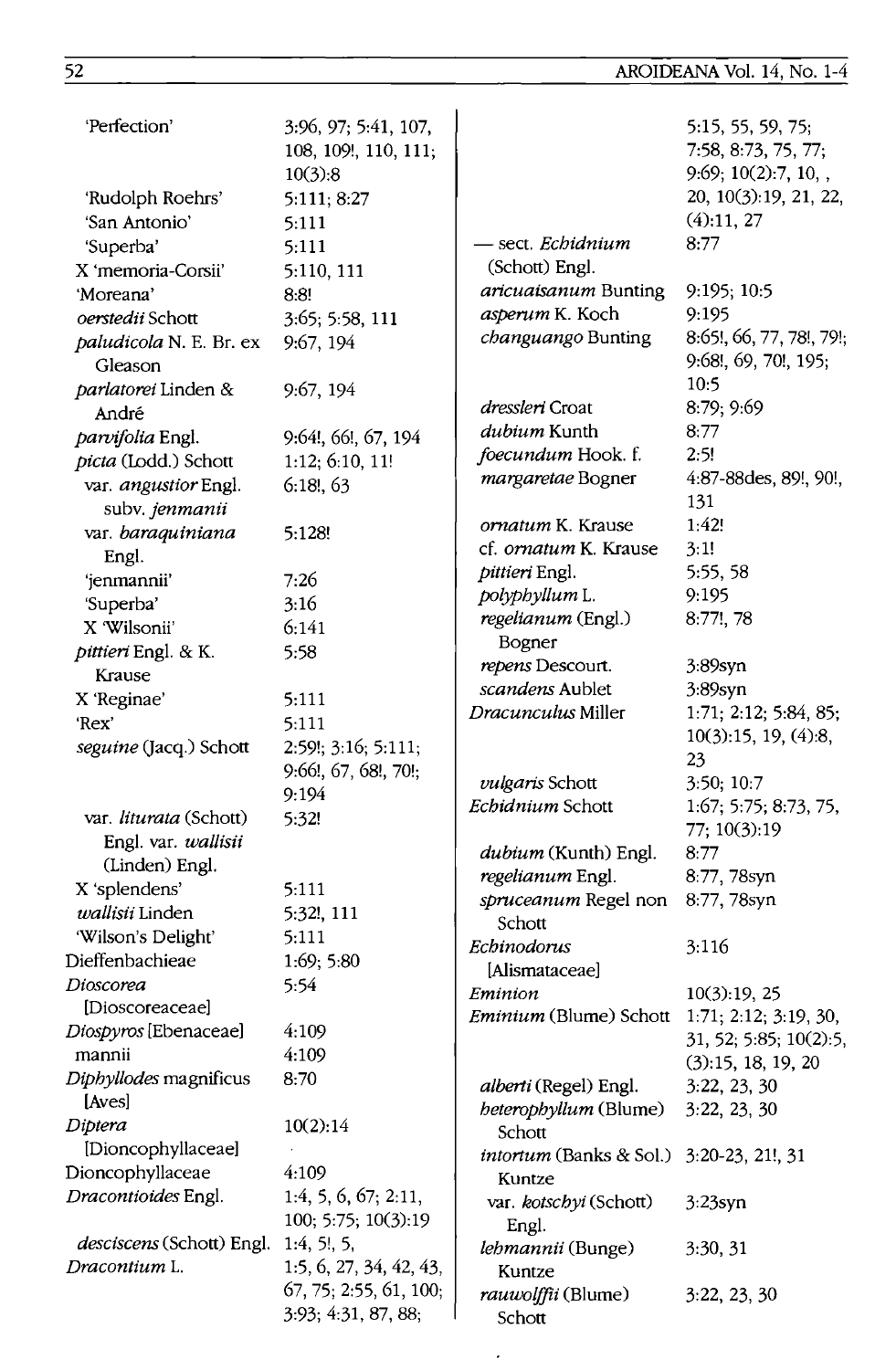| var. kotschyi (Schott)<br>Riedl   | 3:23,30                  | Gearum N. E. Br.                        | 1:71; 2:7; 5:83;<br>10(3):19          |
|-----------------------------------|--------------------------|-----------------------------------------|---------------------------------------|
| var. rauwolffii (Blume)<br>Schott | 3; 23syn, 30             | Gonatanthus Klotzsch                    | 1:70; 5:81; 6:25;<br>10(2):7, (3):19  |
| regelii Vved.                     | 3:30                     | <i>ornatus</i> Schott                   | 10(2):23                              |
| spiculatum (Blume)                | 3:30                     | sarmentosus Klotzsch                    | 7:158                                 |
| Kuntze                            |                          | Gonatopus Hook. f.                      | 1:65, 66, 81; 2:3;                    |
| Epidendrum                        | 4:23                     |                                         | 5:72; 6:160; 10(2):7,                 |
| [Orchidaceae]                     |                          |                                         | 10, 11, 14, (3):19,                   |
| Epiphyllum [Cactaceae]            | 2:69                     |                                         | 20, 21                                |
| Epipremnopsis Engl.               | 1:65syn; 10(3):19        | boivinii (Decne.) Hook.                 | $10(2)$ 13!, (3) 19                   |
| Epipremnum Schott                 | 1:58, 67; 2:100, 102;    | f.                                      |                                       |
|                                   | 5:73; 6:129;             | <i>clavatus</i> Mayo                    | 10:9                                  |
|                                   | 10(3):19, (4):11         | latilobus K. Krause                     | 1:72                                  |
| <i>aureum</i> (Linden &           | 3:16, 131, 132;          | <i>marattioides</i> (Peter)             | 1:65!, 72                             |
| André) Bunting                    | $10(2):4$ , $(3):10$     | Bogner                                  |                                       |
| 'Marble Queen'                    | 3:16                     | petiolulatus (Peter)                    | $1:64!$ , 72; $10(2):7$               |
| Epistemum                         | 4:23                     | Bogner                                  |                                       |
| [Leguminosae]                     |                          | Gonioscypha [Liliaceae]                 | 10(2):8, 14                           |
| Equisetum sylvaticum              | 8:104                    | Gorgonidium Schott                      | 1:71; 5:83; 8:95;                     |
| [Equisetaceae]                    |                          |                                         | 10(2):5, 10, (3):19                   |
| Eremospatha                       | 4:109                    | mirabile Schott                         | 10(2):12                              |
| macrocarpa [Palmae]               |                          | Gymnostachys R. Br.                     | 1:66; 3:71; 5:13, 72;                 |
| Erigeron [Compositae]             | 4:23                     |                                         | 10(2):7, 15, (3):11,                  |
| Eriocaulon steyermarkii           | 8:58                     |                                         | 19, (4):28, 29                        |
| Mold.                             |                          | anceps R. Br.                           | 3:98-100des, 99!,                     |
| [Eriocaulonaceae]                 |                          |                                         | 100!; 5:14; 10(2):13!;                |
| Eriospora [Cyperacea]             | 4:110                    |                                         | 10(4):11                              |
| Erythronium                       | 8:6                      | Hapale Schott                           | 10(3):20syn                           |
| <i>americanum</i> Ker             |                          | Hapaline Schott                         | 1:70; 5:81; 10(3):20                  |
| Gawler [Liliaceae]                |                          | brownii Hook. f.                        | 8:138!; 10(2):13!                     |
| Espeletia [Compositae]            | 5:40                     | Hapalininae                             | 5:81                                  |
| Eucalyptus [Myrtaceae]            | 10(4):5, 8               | Hedychium                               | 2:52                                  |
| Felipponia Hicken                 | 1:65syn; 10(3):19        | [Zingiberaceae]<br>Helicodiceros Schott |                                       |
| Felipponiella Hicken              | 1:65syn; 10(3):15,<br>19 |                                         | 1:71, 84; 3:50; 5:85;<br>10(3):15, 20 |
| Ficus [Moraceae]                  | 10(3):29                 | crinitus Schott                         | 1:79                                  |
| glabrata Kunth                    | 5:49                     | muscivorus (L. f.) Engl.                | 1:79, 84, 85!; 3:50,                  |
| Filarum Nicolson                  | 1:35, 43, 71; 5:84;      |                                         | 53                                    |
|                                   | 10(3):15, 19             | Helicophyllum Schott                    | 10(3):20                              |
| manserichense                     | 143                      | kotschyi Schott                         | $3:23$ syn                            |
| Nicolson                          |                          | <i>rauwolffii</i> (Blume)               | $3:20$ syn                            |
| Fimbriata Engl.                   | 3:50                     | Schott                                  |                                       |
| Flagellarisaema Nakai             | 1:65syn; 10(3):19        | Hemiotera [Miridae]                     | 10(4):22                              |
| Furtadoa M. Hotta                 | 5.68; 10(2):10,          | Heteroaridarum M. Hotta                 | 1:69; 2:110; 4:57, 63;                |
|                                   | (3):15,19                |                                         | 5:15, 78; 10(3):20                    |
| <i>sumatrensis</i> M. Hotta       | 8:69!                    | borneense M. Hotta                      | 4:57, 62, 63                          |
| Fusarium                          | 7:21,72                  | Heteroarisaema Nakai                    | 1:65syn; 10(3):20                     |
| [Tuberculariaceae]                |                          | Heterolobium Peter                      | 1:65syn; 10(3):20                     |
| solani                            | 7:21                     | dilaceratum Peter                       | 1:72                                  |
| Gamogyne N. E. Br.                | 2:7; 10(3):19            | petiolulatum Peter                      | 1:72                                  |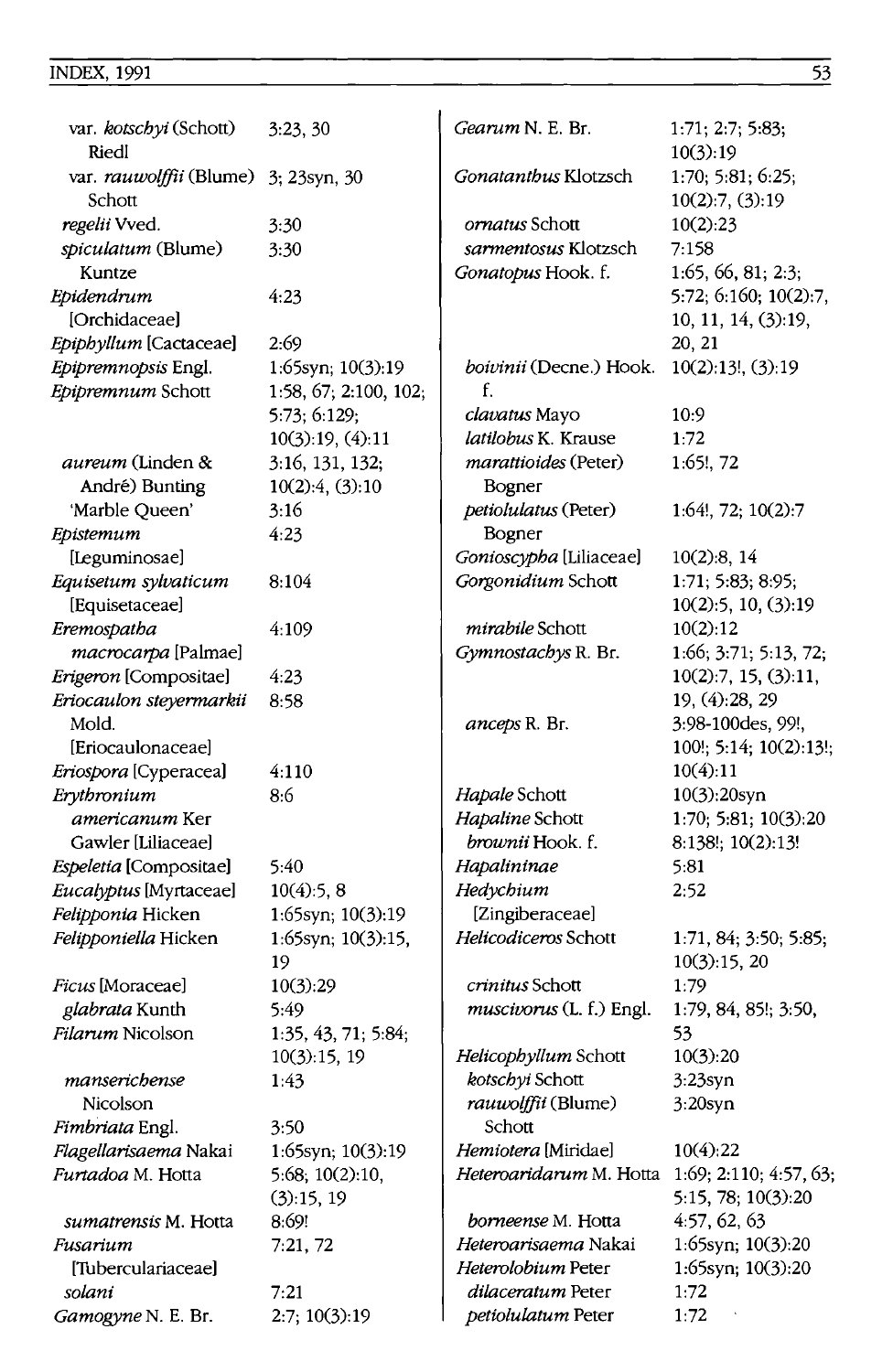| Heteropsideae                               | 1:66; 5:71              | cf. picturata (Linden &  | 1:44!                   |
|---------------------------------------------|-------------------------|--------------------------|-------------------------|
| Heteropsis Kunth                            | 1:31, 34, 36, 43, 66;   | André) Regel             |                         |
|                                             | 2:54, 60, 76!; 5:55,    | pygmaea (Hassk.) Engl.   | 8:75                    |
|                                             | 59, 71; 9:69;           | roezlii Regel            | 5:118                   |
|                                             | 10(2):12, (3):20        | rubescens (Roxb.)        | 6:19; 8:8, 27;          |
| flexuosa (Kunth)                            | 9:68!, 69, 71, 195      | Kunth                    | 10(2):18                |
| <b>Bunting</b>                              |                         | sp.(H. peltata)          | 5:45!                   |
| integerrima (Vell.                          | 2:54                    | speariae Bogner &        | 7:36!, 37-41des, 38!,   |
| Conc.) Stellf.                              |                         | Moffler                  | 39!, 40!, 41!; 8:33!,   |
| melinonii (Engl.) Jonker 9:69, 70!, 71, 195 |                         |                          | 42!, 43                 |
| & A. Jonker                                 |                         | wallisii (Masters) Regel | 1:44!, 45; 5:113!,      |
| oblongifolia Kunth                          | 5:55, 58                |                          | 118; 6:19, 31; 7:37,    |
| spruceana Schott                            | 2:74, 76!; 8:11; 9:69,  |                          | 40, 41; 8:35, 35!       |
|                                             | 71; 10(2):4             | wendlandii Schott        | 6:19,21!                |
| var. robusta Bunting                        | 9:195                   | Homalomeninae            | 1:69; 4:63; 5:77;       |
| var. spruceana                              | 9:72!, 195              |                          | 6:21; 8:43              |
| steyermarkii Bunting                        | 9:169, 195              | Hoplestigmataceae        | 4:109                   |
| tenuispadix Bunting                         | 9:69, 195               | Hottarum Bogner &        | 1:69, 72; 2:110; 5:15,  |
| Hevea brasiliensis                          | 6:130                   | Nicolson                 | 78; 7:23; 10(3):15,     |
| [Euphorbiaceae]                             |                         |                          | 10(3):20                |
| Hibiscus [Malvaceae]                        | 10(4):4                 | sarikeense Bogner & M.   | 7:63                    |
| Holochlamys Engl.                           | 1:67; 2:102; 5:14, 73,  | Hotta                    |                         |
|                                             | 74; 10(2):10;           | truncatum (M. Hotta)     | 1:72; 3:142             |
|                                             | 10(3):20                | Bogner & Nicolson        |                         |
| beccarii Engl.                              | 5:19!                   | Humbertina Buchet        | 1:65syn; 10(3):15,      |
| Homalomena Schott                           | 1:36, 43-45, 69; 2:60,  |                          | 20                      |
|                                             | 102; 3:54, 101; 4:41!;  | Hydrosme Schott          | 10(3):20, 22            |
|                                             | 5:14, 15, 21!, 24!, 39, | staudtii Engl.           | 4:110                   |
|                                             | 41, 45!, 55, 56, 58,    | Hymenoptera              | 10(2):14                |
|                                             | 59, 77, 104, 116,       | Ischarum (Blume)         | 10(3):20                |
|                                             | 118, 120, 121; 6:19,    | Reichb.                  |                         |
|                                             | 20, 20!, 21!, 22!, 23!, | dispar Schott            | 3:25                    |
|                                             | 61, 129; 8:13, 7:159;   | kotschyi Schott          | $3:28$ syn              |
|                                             | 8:13, 43, 73;           | Jacaranda                | 10(4):4                 |
|                                             | 10(2):11, (3):18, 19,   | [Bignoniaceae]           |                         |
|                                             | 10(3):20, 22, (4):11,   | Jaimenostia Guinea &     | 1:65syn; 10(3):20       |
|                                             | 27                      | Gomez-Moreno             |                         |
| sect. Chamaecladon                          | 8:75                    | Jasarum Bunting          | 1:70; 3:71; 5:82;       |
| - sect. Curmeria Linden 7:37                |                         |                          | 6:71; 7:24; 8:58, 59;   |
| & André                                     |                         |                          | 10(2):4, 5, 7, (3):15,  |
| aromatica (Roxb.)                           | 10(2):18                |                          | 20                      |
| Schott                                      |                         | steyermarkii Bunting     | 8:55-63 des, 56!, 57!,  |
| cordata (Houtt.) Schott                     | 6:19                    |                          | 58!, 59!, 60!, 61!,     |
| engleri Bogner                              | 8:75, 76!               |                          | 8:62!, 63!; 9:196       |
| humilis (Jack) Hook. f.                     | 6:19                    | Lagenandra Dalzell       | 1:71; 3:49, 50; 5:3, 6, |
| lindenii (Rodigas)                          | 6:19, 143!, 150!;       |                          | 15, 86; 6:92; 10(2):7,  |
| Ridley                                      | 7:158                   |                          | 8, 12, 14, (3):20       |
| X 'miamensis'                               | 6:15, 17!               | ovata (L.) Thwaites      | 10(2):6!                |
| novoguineensis Engl.                        | 8:75                    | Laportea [Urticaceae]    | 6:130                   |
| cf. peltata Masters                         | 6:19                    | Lasia Lour.              | 1:67; 5:14, 15, 75;     |
| <i>pendula</i> Bakh. f.                     | 8:92                    |                          | 10(3):20, 22, (4):11    |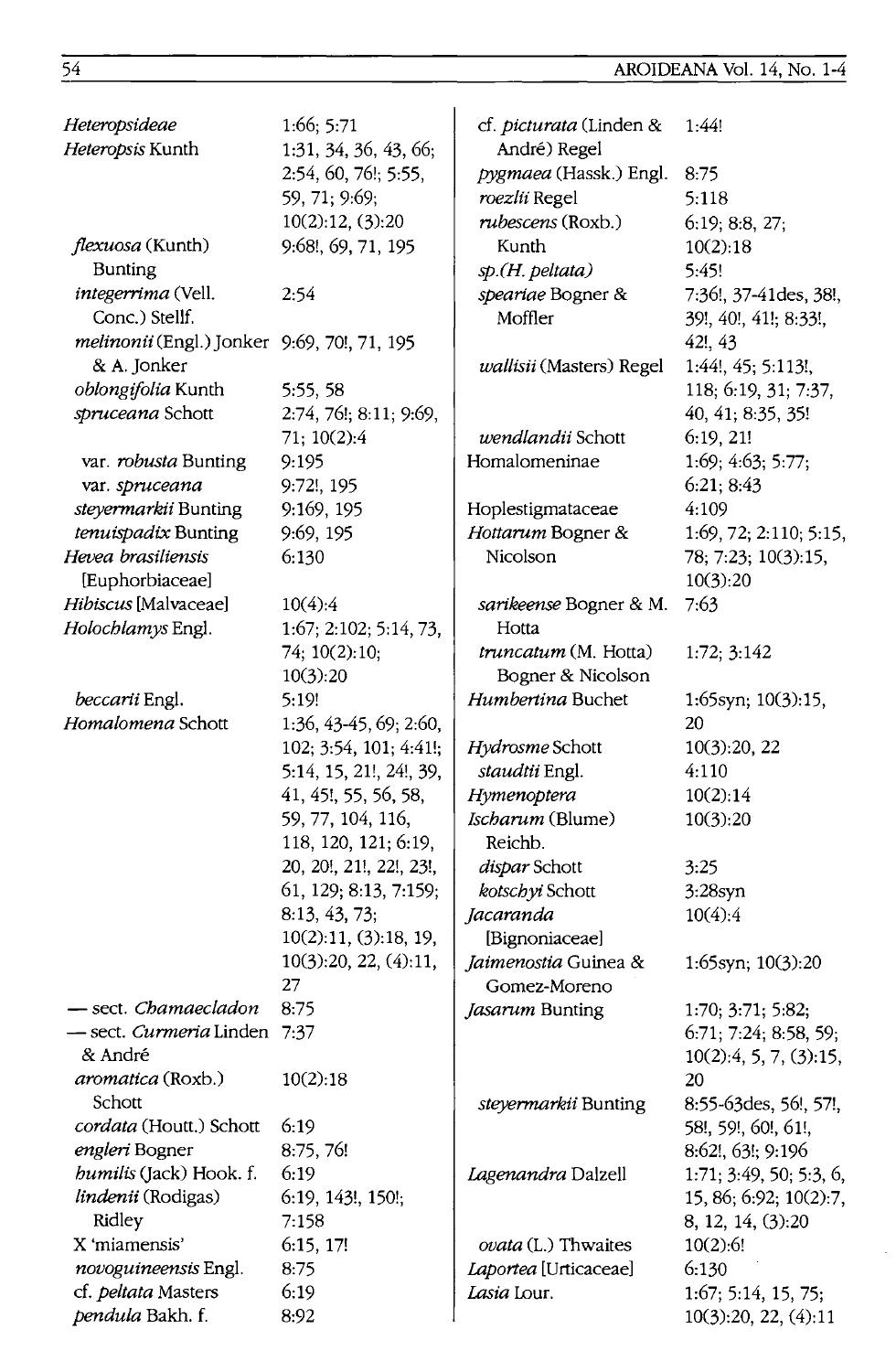| concinna Alderw.<br>spinosa (L.) Thwaites | 10(2):6!<br>5:20!       | Masdevallia<br>[Orchidaceae]         | 3:40                                         |
|-------------------------------------------|-------------------------|--------------------------------------|----------------------------------------------|
| Lasieae                                   | 1:67; 5:74; 10(4):27    | Medusandraceae                       | 4:109                                        |
| Lasiinae                                  | 1:67:5:75               | Melastomataceae                      | 2:85                                         |
| Lasioideae                                | 1:67; 2:55, 77; 3:70,   | Meliaceae                            | 3:62                                         |
|                                           | 71, 85; 4:36, 39, 88,   | Melipagidae [Aves]                   | 8:90                                         |
|                                           | 111, 5:69, 74; 8:13,    | Meliphaga lewinii [Aves]             | 8:90                                         |
|                                           | 15, 25; 10(2):7,        | Microcasia Becc.                     | 1:65syn; 3:134, 136,                         |
|                                           | 10(4):27, 28, 29        |                                      | 143; 10(3):21                                |
| Lasiomorpha Schott                        | 10(3):20                | - sect. Truncatae M.                 | 1:72                                         |
| senegalensis Schott                       | 10(2):5                 | Hotta                                |                                              |
| Lasiostemum [Rutaceae]                    | 4:23                    | elliptica Engl.                      | 3:134, 137syn, 141!                          |
| <b>Leguminosae</b>                        | 3:62                    | muluensis M. Hotta                   | 3:134, 137syn, 141!                          |
| Lemnaceae                                 | 1:63; 3:49, 50; 8:11;   | <i>oblanceloata</i> M. Hotta         | 3:134, 137syn, 141!,                         |
|                                           | 10(2):8                 |                                      | 142                                          |
| Leopoldina [Palmae]                       | 2:76!                   | purseglovei Furt.                    | 2:110syn; 3:142                              |
| Lepidocaryum [Palmae]                     | 2:77                    | pygmaea Becc.                        | 3:134, 137syn, 140!,                         |
| Leptochiton [Liliaceae]                   | 4:23                    |                                      | 141!, 142                                    |
| Leucocasia Schott                         | 10(3):20, 21            | <i>truncata</i> M. Hotta             | 1:72; 3:142                                  |
| Liliaceae                                 | 2:26; 10(2):14          | Microculcas Peter                    | 1:65syn; 10(3):21                            |
| Liliiflorae                               | 10(2):8, 14, 18         | <i>marattioides</i> Peter            | 1:72                                         |
| Lilloa Speg.                              | 1:65syn; 10(3):21       | pteroides Peter                      | 1:72                                         |
| Linum usitatissimum L.<br>[Liliaceae]     | 3:98                    | Monstera Adans.                      | 1:11, 16, 27, 32, 35,<br>36, 45, 48, 58, 67, |
| Lophorina superba [Aves]                  | 8:70                    |                                      | 2:53, 54, 55, 57, 61,                        |
| Loranthaceae                              | 2:26                    |                                      | 100, 109; 3:39, 40,                          |
| Lysichiton Schott                         | $1:67; 2:12; 4:23-24;$  |                                      | 41, 47; 4:4, 9!, 12,                         |
|                                           | 5:74; 8:105, 107 108;   |                                      | 95!; 5:54, 56, 57, 59,                       |
|                                           | 10(2):5, 8, (3):21      |                                      | 73, 117, 120; 6:65!,                         |
| americanus Hulten &                       | 2:12; 4:24; 8:6, 104,   |                                      | 129; 7:13, 27; 8:8,                          |
| H. St. John                               | 105, 105!, 106, 106!,   |                                      | 73; 9:71, 73;                                |
|                                           | 107, 111!, 140!;        |                                      | 10(2):17, 22, (3):15,                        |
|                                           | 10(2):14                |                                      | 21, (4):11, 27                               |
| camtschatcensis (L.)                      | $4:24$ ; ; 8:101!, 105, | <i>acuminata</i> K. Koch             | 1:1!                                         |
| Schott                                    | 106!, 107!; 10(2):18    | cf. acuminata K. Koch                | 5:58                                         |
| Macadamia [Proteaceae]                    | 10(4):4                 | adansonii Schott                     | 4:6!, 12, 68; 5:54, 58;                      |
| integrifolia [Proteaceae]                 | 10(4):4                 |                                      | 9:73                                         |
| Magnolia [Magnoliaceae]                   | 2:54                    | var. klotzschiana                    | 9:71, 72!, 196                               |
| Maguirea A. Hawkes                        | 1:65syn; $10(3):21$     | (Schott) Madison                     |                                              |
| Manacus manacus [Aves]                    | 2:54                    | var. laniata (Schott)                | 3:17, 47; 9:71, 74!,                         |
| Mangonia Schott                           | 1:65, 71; 5:83; 8:95;   | Madison                              | 196                                          |
|                                           | 10(3):15, 19, 21        | boliviana Rusby                      | $10(2):20$ syn                               |
| Manucodia atra [Aves]                     | 8:70                    | borsigiana Engl.<br>deliciosa Liebm. | 1:14syn                                      |
| Mapania spp.                              | 4:109                   |                                      | $1:14-16, 15!, 81;$                          |
| [Cyperaceae]                              |                         |                                      | 2:100, 101!, 3:17,                           |
| Maranta [Marantaceae]<br>Marantaceae      | 8:8<br>3:62             |                                      | 130, 8:7; 10(2):4,<br>(3):10, (4):11         |
| Marcgravia                                | 2:52                    | dilacerata (K. Koch &                | 5:54, 58; 7:13, 33!;                         |
| [Marcgraviaceae]                          |                         | Sellow) K. Koch                      | 9:73, 196                                    |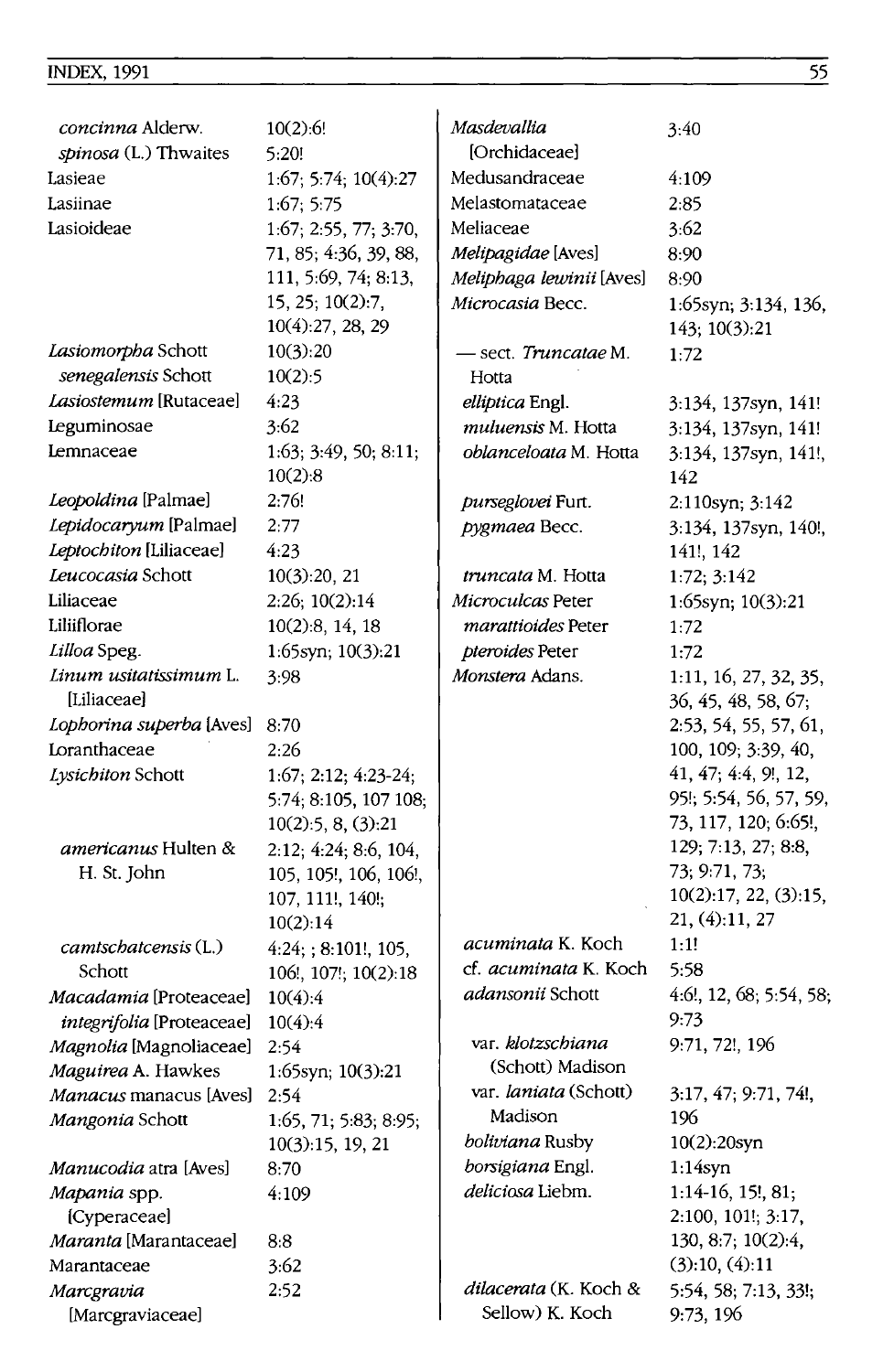# AROIDEANA Vol. 14, No. 1-4

| dubia (Kunth) Engl. &<br>K. Krause | 1:29!; 9:73, 196         | arborescens (L.) Schott   | 1:46!; 2:67; 5:15;<br>7:22!; 9:75, 77!, 197 |
|------------------------------------|--------------------------|---------------------------|---------------------------------------------|
| expilata Schott                    | $10(2):20$ syn           | linifera (Arruda) Schott  | 9:75, 77!, 197                              |
| falcifolia Engl.                   | 10(2):20syn              | Montrichardieae           | 1:67; 5:77                                  |
| fendleri Engl.                     | $10(2):20$ syn           | Muricauda Small           | 10(3):15,21                                 |
| gracilis Engl.                     | 5:58; 7:12!, 13, 13!,    | Musaceae                  | 4:21                                        |
|                                    | 58                       | Myristica [Myristicaceae] | 2:52                                        |
| 'guttiferum'(unpub=M.              | $4:12$ syn               | Narcissus [Liliaceae]     | 3:32                                        |
| standleyana)                       |                          | Nebrownia Kuntze          | 10(3):15, 21                                |
| henripittieri Bunting              | 9:73, 196                | Neosloetiopsis            | 4:110                                       |
| killipii K. Krause                 | $10(2):20$ syn           | camerunensis              |                                             |
| lechleriana Schott                 | 4:8!, 12; 5:58; 7:13;    | [Moraceae]                |                                             |
|                                    | 9:73, 74!, 196           | Nephrolepis               | 3:47                                        |
| <i>lennea</i> K. Koch              | 1:14syn, 16              | [Oleandraceae]            |                                             |
| membranacea Madison                | 7:58                     | Nephthytideae             | 1:67; 5:76; 8:15                            |
| cf. membranacea                    | 4:9!, 12                 | Nephthytis Schott         | 1:67; 3:83; 4:107;                          |
| Madison sp.nov.                    |                          |                           | 5:76; 6:15; 8:73, 78;                       |
| microstachya Schott                | 10(2):20syn              |                           | 10(2):14, (3):21,                           |
| moritziana (Schott)                | $9:167$ syn              |                           | (4):11                                      |
| Steyerm.                           |                          | - sect. Oligogynium       | 3:75,79                                     |
| obliqua Miq.                       | 1:11, 12!, 45!; 2:54,    | Engl.                     |                                             |
|                                    | 60; 3:131; 6:164!;       | <i>hallaei</i> (Bogner)   | 3:75-77des, 75!-78!,                        |
|                                    | 9:196; 10(2):20-22,      | Bogner                    | 83, 85; 8:78                                |
|                                    | 21!                      | poissonii (Engl.) N. E.   | 3:79, 82, 83, 85                            |
| pittieri Engl.                     | 5:54, 58                 | Br.                       |                                             |
| punctulata (Schott)                | 2:54                     | swainei Bogner            | 3:79-83 des, 81!, 82!,                      |
| Engl.                              |                          |                           | 83, 84!, 85                                 |
| sagotiana Engl.                    | $10(2)$ :20syn           | Neurochaeta inversa       | 7:63                                        |
| siltepecana Matuda                 | 7:58                     | [Neurochaetidae]          |                                             |
| snethlagei K. Krause               | 10(2):20syn              | Nicotiana [Solanaceae]    | 4:108                                       |
| spruceana (Schott)                 | 5:58; 7:58; 9:73, 76!,   | Nypa fruticans Wurmb.     | 3:114, 115!                                 |
| Engl.                              | 197                      | [Palmae]                  |                                             |
| standleyana (Schott)               | 4:8!, 12                 | Odontoglossum             | 3:40                                        |
| Engl.                              |                          | [Orchidaceae]             |                                             |
| steyermarkii Bunting               | 9:73, 197                | Ophione Schott            | 10(3):21                                    |
| tacanaensis Matuda                 | $1:14$ syn,              | Ophiopogon [Liliaceae]    | 4:23                                        |
| tenuis K. Koch                     | 5:54, 58                 | Ophrys sp. [Orchidaceae]  | 10:7                                        |
| tuberculata Lundell                | 2:56!; 5:54, 58          | Opistocoma cristatus      | 2:57                                        |
| unilatera Rusby                    | 10(2):20syn              | [Aves]                    |                                             |
| Monstereae                         | 1:64, 67; 5:73;          | Oplopanax (Torrey & A.    | 4:24                                        |
|                                    | 10(2):5, 7, 10           | Gray) Miq. [Araliaceae]   |                                             |
| Monsteroideae                      | 1:31, 67; 2:26, 54,      | Orchidaceae               | 1:23; 2:85                                  |
|                                    | 60; 3:70; 5:69, 73;      | Orontium L.               | 1:67; 2:12; 3:103;                          |
|                                    | 10(2):17, (4):26, 27,    |                           | 5:74; 10(2):5, 8,                           |
|                                    | 28, 29                   |                           | 10(3):21, (4):27                            |
| Montia sibirica                    | 8:104                    | aquaticum L.              | 3:103, 104!, 105; 8:6,                      |
| [Portulacaceae]                    |                          |                           | $6!$ , 13                                   |
| Montrichardia Crüger               | 1:35, 45, 46, 67;        | Osteoglossum              | 3:131                                       |
|                                    | 2:57, 60, 102; 5:77;     | bicirrhosum               |                                             |
|                                    | $9:75$ ; 10(2):4, 5, 14, | [Osteoglossidae]          |                                             |
|                                    | (3):15, 21               | Pandaceae                 | 4:109                                       |
|                                    |                          |                           |                                             |

 $\sim$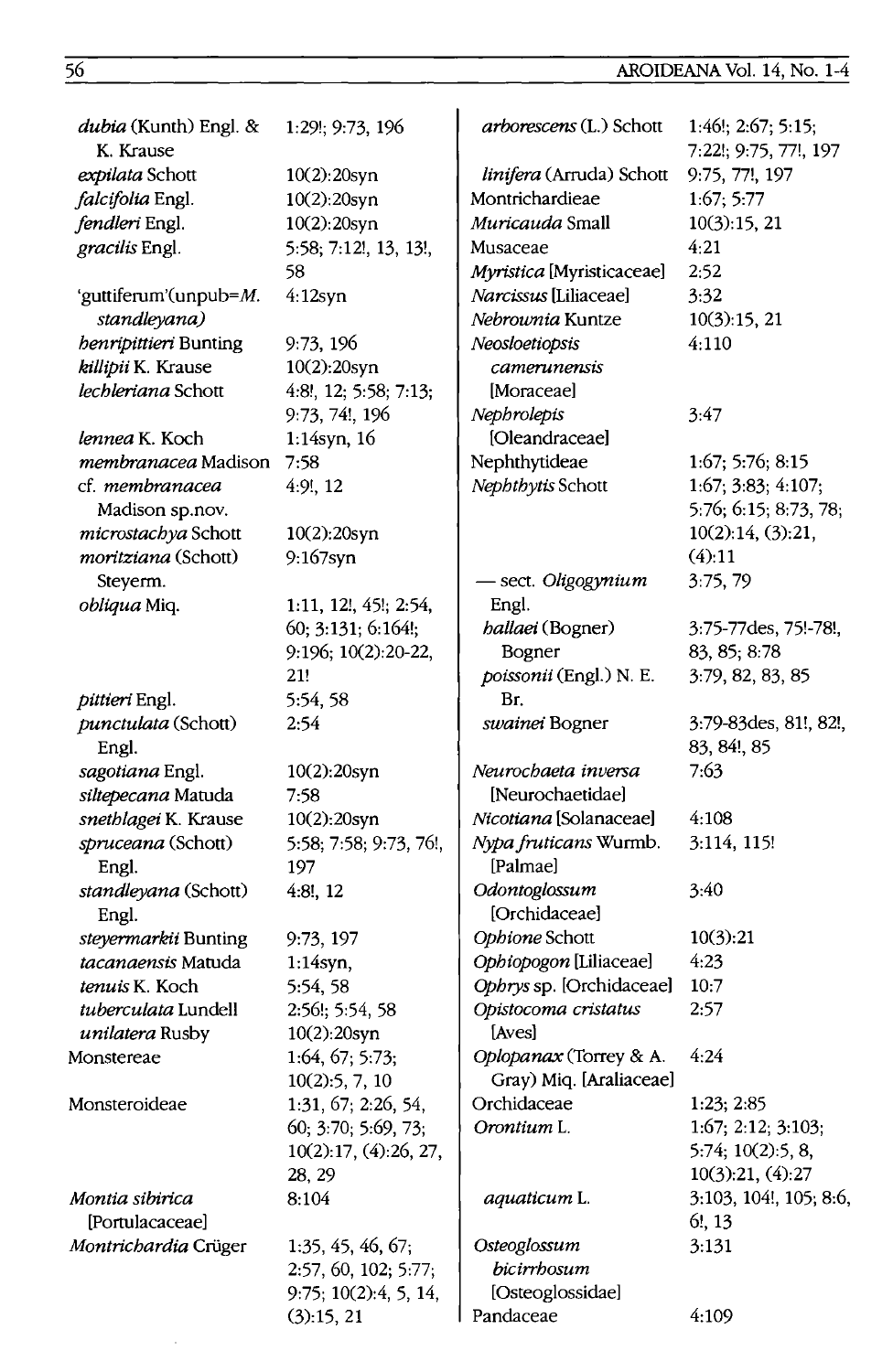| Paphiopedilum<br>[Orchidaceae]         | 2:35                        |                                | 31, 53, 61, 129, 141,<br>145!, 152!, 160; 7:23, |
|----------------------------------------|-----------------------------|--------------------------------|-------------------------------------------------|
| Paradoxurux<br>bermaphroditus          | 8:92                        |                                | 24, 27, 31!, 58, 150;<br>8:8; 9:3, 75; 10(2):4, |
| javanicus<br>[Mammalia]                | 8:93                        |                                | 7, 8, 12, 14, 17, 18,<br>(3):21, 24, 10(4):8,   |
| Passiflora [Passifloraceae] 2:78       |                             |                                | 10!, 11, 23, 27                                 |
|                                        |                             | subgen. Meconostigma           | 1:21, 22; 2:71, 85,                             |
| Pauella Ramam. &<br>Sebastine          | 1:65syn; $10(3):15$ ,<br>21 | (Schott) Engl.                 | 87, 88, 91, 92; 9:200,                          |
|                                        |                             |                                | 206, 207                                        |
| sivagangana Ramam. & 4:64<br>Sebastine |                             | — sect. <i>Baursia</i> Reichb. | 9:163, 199, 202, 204                            |
| Pedaliaceae                            | 3:62                        | - sect. Macrogynium            | 9:201                                           |
| Pedicellarum M. Hotta                  | 1:66; 4:63; 5:68, 71;       | Engl.                          |                                                 |
|                                        | 7:57; 10(2):8, 10, 15,      | — sect. Macrolonchium          | 9:143, 200, 203, 205                            |
|                                        | (3):15, 21                  | Engl.                          |                                                 |
| paiei M. Hotta                         | 7:56!, 57                   | - sect. Meconostigma           | 1:7; 9:157                                      |
| Peltandra Raf.                         | 1:69; 2:12, 100; 5:80;      | Schott                         |                                                 |
|                                        | 10(3):21                    | - sect. Oligospermium          | 7:19; 9:92, 163, 197,                           |
|                                        | 3:103, 103!, 104!,          | Engl.                          | 198, 199, 201, 202,                             |
| <i>virginica</i> (L.) Kunth            | 130; 7:159; 8:6             |                                | 203, 204, 206, 207                              |
| Peltandreae                            | 1:69; 5:80                  | ser. Belocardium Engl.         | 9:163, 198, 202                                 |
| Pentaclethra macroloba                 | 5:49                        | ser. Doratophyllum             | 9:199                                           |
| [Leguminosae]                          |                             | Engl.                          |                                                 |
| Pentastemona                           | 7:53                        | - sect. Philopsammos           | 9:199, 200, 204, 205,                           |
| [Stemonaceae]                          |                             | <b>Bunting</b>                 | 206                                             |
| egregia Steenis                        | 7:53                        | - sect. Polyspermium           | 9:153, 161, 197, 198,                           |
| sumatrana Steenis                      | 7:53                        | Engl.                          | 200, 201, 202, 203,                             |
| Peperomia [Piperaceae]                 | 1:74; 2:69; 3:39            |                                | 204, 206, 207                                   |
| Philodendreae                          | 1:69; 2:57, 60; 3:101;      | - ser. Canniphyllum            | 9:161                                           |
|                                        | 5:77, 79; 6:21; 8:43;       | Schott                         |                                                 |
|                                        | 10(4):29                    | - sect. Polytomium             | 9:143,200                                       |
| Philodendrinae                         | 1:69                        | Schott                         |                                                 |
| Philodendroideae                       | 1:69; 4:63; 5:69, 77;       | - sect. Pteromischum           | 1:31, 32, 46; 5:53;                             |
|                                        | 6:21; 8:43; 10(2):17,       | Schott                         | 6:41; 9:84, 92, 118,                            |
|                                        | (4):27, 28, 29              |                                | 144, 146, 166, 198,                             |
| subtribe                               | 5:68                        |                                | 199, 200, 201, 202,                             |
| Schismatoglottidinae                   |                             |                                | 9:205, 207                                      |
| Philodendron Schott                    | 1:7, 13, 21, 22, 27,        | - sect. Schizophyllum          | 9:143, 198, 204                                 |
|                                        | 32, 33, 36, 45, 46,         | Schott                         |                                                 |
|                                        | 47!, 1:58, 65, 69, 74,      | - sect. Tritomophyllum 9:95    |                                                 |
|                                        | 78; 2:8, 57, 59, 59!,       | Schott                         |                                                 |
|                                        | 60, 61, 68, 68!, 71,        | acuminatissimum Engl.          | 2:57                                            |
|                                        | 85, 94, 95, 100, 101!,      | acutatum Schott                | 4:22; 9:75, 76!, 78!,                           |
|                                        | 104!, 109; 3:15, 17,        |                                | 79, 113, 151, 197                               |
|                                        | 39, 40, 41, 42, 47,         | adamantinum C.                 | $1:21!$ ; 2:88                                  |
|                                        | 48, 71, 93, 101, 133;       | Martius                        |                                                 |
|                                        | 4:1!, 4, 9!, 10!, 11!,      | adhatodifolium Schott          | 9:123syn, 125                                   |
|                                        | 12, 12!, 16, 94!, 97!-      | amplectens A. C. Smith         | $9:86$ syn                                      |
|                                        | 101!; 5:52, 53, 54,         | amplisinum Bunting             | 9:197                                           |
|                                        | 56, 59, 79, 103, 117,       | ampullaceum Bunting            | 9:76!, 79, 81!, 197                             |
|                                        | 118, 120, 122!; 6:15,       | anaadu Bunting                 | 9:197                                           |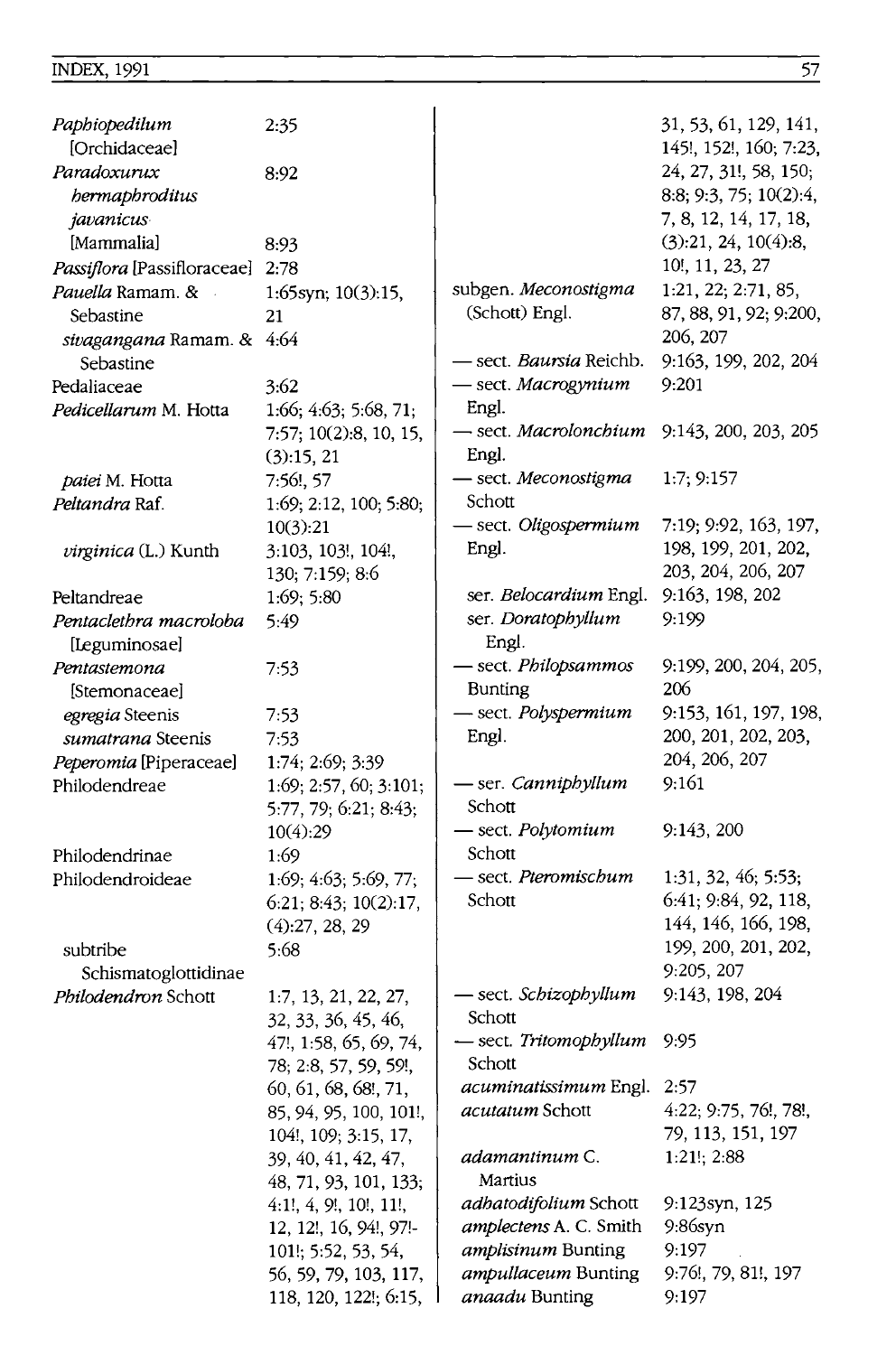AROIDEANA Vol. 14, No. 1-4

| <i>andreanum</i> Devansaye                | 3:132, 133, 133!;<br>4:16; 6:15, 27, 52 | cundinamarcense<br>Croat                     | 9:153                      |
|-------------------------------------------|-----------------------------------------|----------------------------------------------|----------------------------|
| 'Angra dos Reis'                          | 3:17                                    | cuneatum Engl.                               | 9:161                      |
| 'angustifolium'                           | 10(2):18                                | cymbispathum Engl.                           | 2:88                       |
| angustisectum Engl.                       |                                         | danteanum Bunting                            | 9:199                      |
|                                           | 8:27                                    | davidsei Bunting                             | 9:199                      |
| anisotomum Schott                         | 3:47; 5:58                              | <i>davidsonii</i> Croat                      |                            |
| appunii Bunting                           | 9:197                                   |                                              | 6:39-41 des, 39!, 40!,     |
| <i>arcuatum</i> K. Krause                 | 9:86syn                                 |                                              | 141, 153!, 154!, 161       |
| aristeguietae Bunting                     | 9:78!, 79, 81!, 198                     | deflexum Poeppig ex<br>Schott                | 9:98!, 127syn, 130,        |
| asperatum K. Koch                         | 5:1!                                    |                                              | 199                        |
| atabapcense Bunting                       | 9:79, 82!, 83!, 198                     | delascioi Bunting<br>distantilobum K. Krause | 9:199                      |
| auyantepuiense                            | 9:79, 82!, 198                          |                                              | 2:68                       |
| <b>Bunting</b>                            |                                         | domesticum Bunting                           | 4:105!                     |
| <i>azulitense</i> Croat                   | 9:79-80des, 83!, 85!,                   | dunstervilleorum                             | 9:97, 100!, 144, 161,      |
|                                           | 155, 198                                | Bunting                                      | 199                        |
| barrosoanum Bunting                       | 9:80, 83!, 85!, 113,                    | dyscarpium R. Schultes                       | 10(2):4                    |
|                                           | 133, 198, 202, 207                      | var. dyscarpium                              | 9:97, 99, 100!, 101!,      |
| benitezii Croat                           | 9:84 des, 85!, 198                      |                                              | 144, 161, 200;             |
| bipennifolium Schott                      | 9:84, 85!, 143, 198                     | var. <i>ventuarianum</i>                     | 9:200                      |
| bipinnatifidum Schott                     | 1:7; 2:57, 92, 94;                      | Bunting                                      |                            |
|                                           | 3:17; 6:141                             | effusilobum Croat                            | 9:95, 99-103 des,          |
| borgesii Bunting                          | 9:198                                   |                                              | 101!, 102!, 200, 201       |
| brasiliense Engl.                         | 2:91                                    | eichleri Engl.                               | 7:58                       |
| brenesii Standley                         | 5:58                                    | elegans K. Krause                            | 2:68                       |
| brevispathum Schott                       | 9:86, 88, 201                           | englerianum Steyerm.                         | 9:101!, 102!, 103,         |
| var. brevispathum                         | 9:86, 87!, 90!, 198                     |                                              | 104, 200                   |
| var. <i>wurdackii</i> Croat               | 9:87!, 88-89des, 198                    | erubescens K. Koch &                         | 1:31; 9:121, 202;          |
| broadwayi N. E. Br.                       | 9:157syn                                | Augustin                                     | 10(2):18                   |
| buntingianum Croat                        | 9:89-92 des, 90!, 91!,                  | X 'Evansii'                                  | 3:15, 17                   |
|                                           | 121, 125, 198                           | exile Bunting                                | 9:200                      |
| calatheifolium Bunting                    | 9:91!, 92, 94!, 166,                    | fendleri K. Krause                           | 4:22; 9:101!, 104,         |
|                                           | 199                                     |                                              | 105!, 143, 200             |
| <i>callosum</i> K. Krause                 |                                         | fenzlii Engl.                                | 8:32!                      |
|                                           | 9:92, 94!, 96!, 143,                    | fibrillosum Poeppig                          | 9:161                      |
|                                           | 199                                     | 'Florida variegata'                          | 7:26                       |
| calophyllum Brongn. ex 9:118syn<br>Linden |                                         | fragrantissimum                              | 9:95, 104, 107!, 108!,     |
|                                           |                                         | (Hook.) Kunth                                | 161, 200                   |
| canaimae Bunting                          | 9:199                                   | cf. fragrantissimum                          | 5:58                       |
| cannifolium C. Martius 6:160, 162!        |                                         | Kunth                                        |                            |
| 'carnosa'                                 | 6:15                                    | fraternum Schott                             | 9:106, 107!, 110!,         |
| cataniapoense Bunting                     | 9:93, 95, 96!, 103,                     |                                              | 121, 200                   |
|                                           | 133, 138, 199                           | frits-wentii Bunting                         | $1:13!$ , 13               |
| chimantae Bunting                         | 9:94!, 95, 97, 98!,                     | giganteum Schott                             | 1:11; 5:122!; 7:53;        |
|                                           | 127, 146, 199, 203                      |                                              | 8:8; 9:106, 108!, 109,     |
| consobrinum Bunting                       | 9:199                                   |                                              | 110!, 113, 114!, 200       |
| corcovadense Schott                       | 2:88; 8:31!                             | glanduliferum Matuda                         | 9:109                      |
| craspedodromum R.<br>Schultes             | 9:97, 98!, 99, 199                      | ssp. camiloanum<br>Croat                     | 9:109-112des, 111!,<br>200 |
| cruentospathum                            | 2:57                                    |                                              |                            |
| Madison                                   |                                         | ssp. glanduliferum                           | 9:109<br>6:53              |
|                                           |                                         | 'glaucophyllum'                              |                            |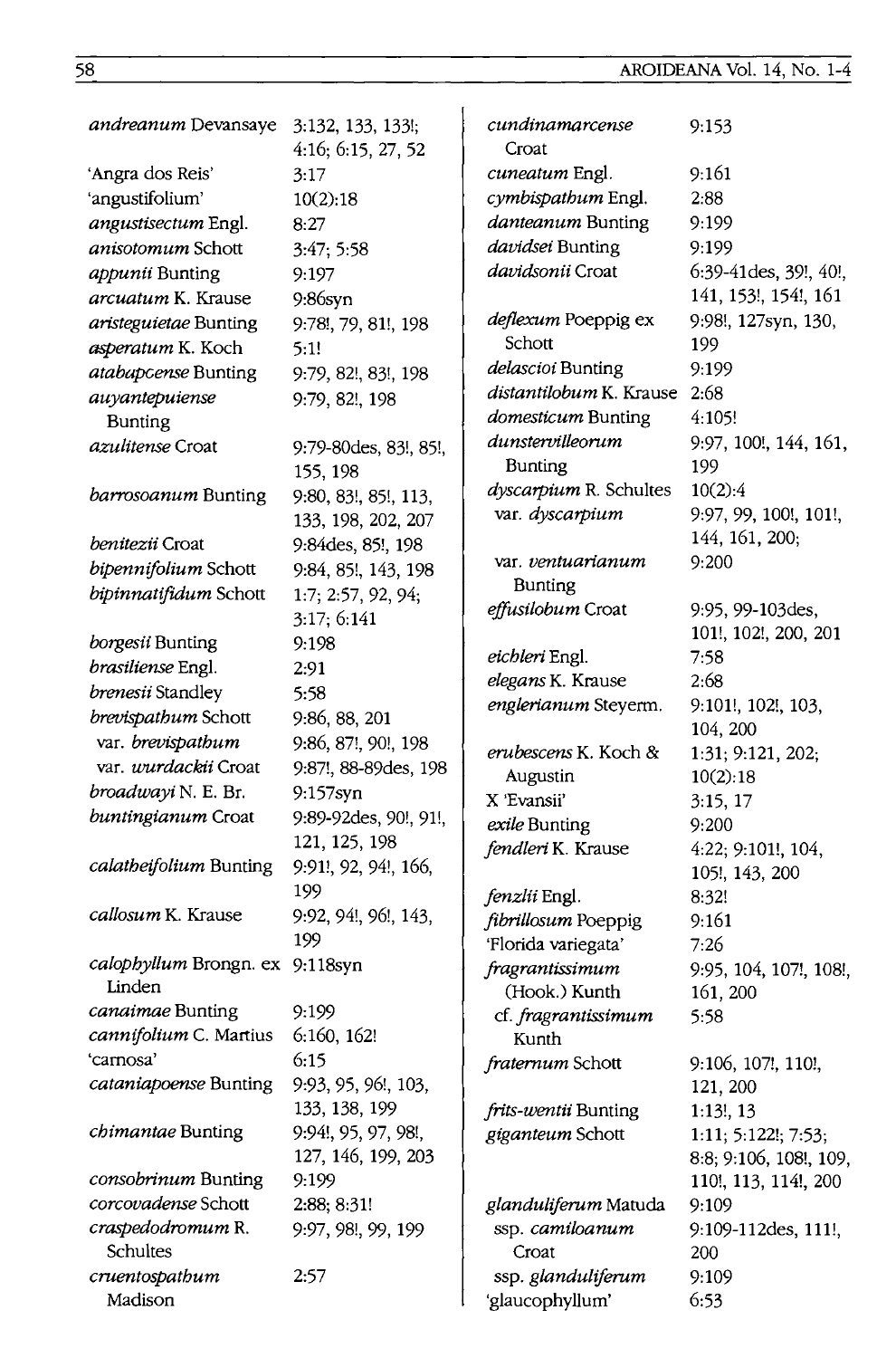| gloriosum André                                    | 2:101!; 4:4, 4!, 16;<br>6:52, 139!, 150!; 8:27 | <i>lindenii</i> Schott non<br>Wallis | 9:80, 106, 121, 122!,<br>202 |
|----------------------------------------------------|------------------------------------------------|--------------------------------------|------------------------------|
| goeldii G. Barroso                                 | 2:71, 77!, 82, 85, 86!,                        | lingulatum (L.) K. Koch 9:160, 166   |                              |
|                                                    | 87, 88, 91, 93, 94;                            | linnaei Kunth                        | 9:119, 123, 124!,            |
|                                                    | 3:55; 6:141, 150!;                             |                                      | 163, 202                     |
|                                                    | 8:11; 9:111!, 112,                             | longepetiolatum Engl.                | 9:151syn, 153syn             |
|                                                    | 200, 211                                       | longilaminatum Schott                | 5:64!                        |
| 'Golden Erubescens'                                | 6:53                                           | 'Lynette'                            | 6:53, 148!                   |
| grandifolium (Jacq.)                               | 9:113, 114!, 115!,                             | macroglossum Schott                  | 9:92, 122!, 123, 125,        |
| Schott                                             | 198, 201                                       |                                      | 126!, 202                    |
| grandipes K. Krause                                | 3:43, 45!; 5:52, 58                            | X magnificum                         | 7:58                         |
| grazielae Bunting                                  | 1:13!, 13; 7:61!<br>9:201                      | maguirei Bunting                     | 9:125, 126!, 128!,           |
| guaiquinimae Bunting<br>guttiferum Kunth           |                                                |                                      | 155, 202                     |
| baematinum R.                                      | 5:53, 58<br>9.118syn                           | 'Majesty'                            | 6:53                         |
| Schultes                                           |                                                | mamei André                          | 4:104!                       |
| bastatum K. Koch &                                 | 3:17;7:26                                      | marahuacae Bunting                   | 9:203                        |
| Sellow                                             |                                                | maroae Bunting                       | 9:126!, 127, 131!,           |
| hederaceum (Jacq.)                                 | 5:53, 58; 9:88, 113,                           |                                      | 203                          |
| Schott                                             | 115!, 117!, 201                                | martianum Engl.                      | 6:160                        |
| benripittieri Bunting                              | 9:109, 113, 116!, 201                          | megalophyllum Schott                 | 9:98, 127, 128!, 129!,       |
| heterophyllum Poeppig                              | 9:163                                          |                                      | 130, 199, 203, 216!          |
| <i>holmquistii</i> Bunting                         | 9:86syn, 201                                   | melanochlorum                        | 9:130, 131!, 203             |
| <i>boltonianum</i> Schott                          | 9:201                                          | <b>Bunting</b>                       |                              |
| <i>houletianum</i> Engl.                           | 9:143                                          | melinonii Brongn. ex                 | 6:50, 152!; 9:129!,          |
| <i>hylaeae</i> Bunting                             | 9:113, 116!, 117!,                             | Regel                                | 130, 131!, 161, 203          |
|                                                    | 138, 201                                       | meridense Bunting                    | 9:203                        |
| <i>imbe</i> Schott                                 | 1:10; 8:7                                      | mesae Bunting                        | 9:203                        |
| imperiale Peyr.                                    | 5:1!                                           | micans K. Koch                       |                              |
| inaequilaterum Liebm.                              | 5:58; 9:79, 84, 92,                            | milleri Croat                        | 3:131                        |
|                                                    | 118, 160, 166, 201                             |                                      | 9:132-133des, 203            |
| ssp. anthoblastum                                  | 9:201                                          | modestum Schott                      | 9:121                        |
| <b>Bunting</b>                                     |                                                | multinervium Bunting                 | 9:203                        |
| ssp. <i>inaequilaterum</i>                         | 9:117!                                         | <i>muricatum</i> (Willd.)            | 9:86, 88, 133, 134!,         |
| ssp. zulianum Bunting                              | 9:166syn, 201                                  | Schott                               | 203                          |
| <i>inconcinnum</i> Schott<br><i>insigne</i> Schott | 5:58; 9:125syn<br>9:117!, 118, 119,            | muschlerianum K.                     | 9:135                        |
|                                                    | 120!, 124!, 163, 202                           | Krause                               |                              |
| 'Jet Streak'                                       | 6:53                                           | myrmecophilum Engl.                  | 2:69!, 69; 9:127syn          |
| <i>karstenianum</i> Schott                         | 2:57, 58; 9:157syn,                            | nervosum (J. A. Schultes             | 5:58; 9:157syn, 160,         |
|                                                    | 160, 202, 207                                  | & J. H. Schultes)                    | 203                          |
| krauseanum Steyerm.                                | 9:119, 120!, 146, 202                          | Kunth                                |                              |
| krugii Engl.                                       | 9:106, 121, 202                                | orionis Bunting                      | 9:203                        |
| lacerum (Jacq.) Schott                             | 4:132!; 9:104                                  | ornatum Schott                       | 9:134!, 135, 137!,           |
| latilobum Schott                                   | 4:93!; 9:135syn                                |                                      | 155, 204, 205                |
| <i>leal-costae</i> Mayo & G.                       | 2:82-91 des, 84!, 86!,                         | oxycardium Schott                    | 3:131                        |
| Barroso                                            | 89!, 90!, 91!; 3:55                            | 'Painted Lady'                       | 6:141                        |
| lemae Bunting                                      | 9:161, 202                                     | panduriforme (Kunth)                 | 3:17; 9:135, 138, 140        |
| levelii Bunting                                    | 9:202                                          | Kunth                                |                              |
| liesneri Bunting                                   | 9:119, 120!, 122!,                             | var. panduriforme                    | 4:93; 9:135, 136!,           |
|                                                    | 202                                            |                                      | 138, 141, 204                |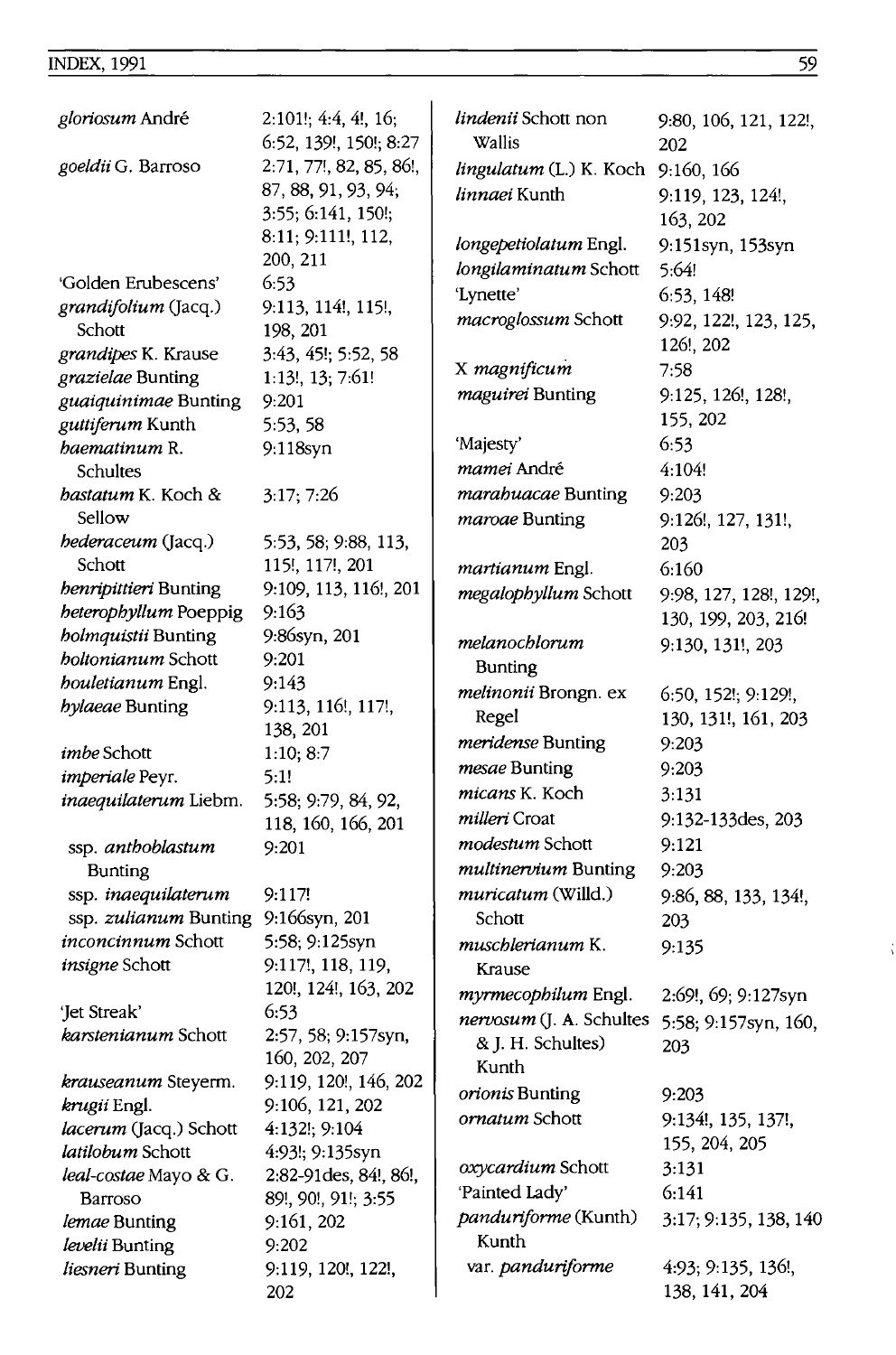| var.                                   | 9:136!, 137!, 138,        | sagittifolium Liebm.                     | 5:58; 9:106, 146               |
|----------------------------------------|---------------------------|------------------------------------------|--------------------------------|
| reichenbachianum                       | 139!, 140-141des,         | cf. sagittifolium Liebm.                 | 9:146, 149!, 150!,             |
| (Schott) Croat                         | 204, 205                  |                                          | 152!, 205                      |
| paxianum K. Krause                     | 9:163                     | 'Santa Leopoldina'                       | $6:5-7, 7!, 8!$                |
| cf. paxianum K.<br>Krause              | 9:204                     | santodominguense<br><b>Bunting</b>       | 9:205                          |
| pedatum (Hook.) Kunth 9:139!, 141, 204 |                           | saxicola K. Krause                       | 1:7, 8!, 9; 2:88               |
| peraiense Bunting                      | 9:204                     | aff. <i>saxicola</i> K. Krause           | 1:9, 9!; 2:88                  |
| perplexum Bunting                      | 9:204                     | <i>scandens</i> K. Koch &                | $1:1!$ ; 5:58; 9:146,          |
| pertusum Kunth &                       | $1:14$ syn,               | Sellow                                   | 151, 152!, 206                 |
| Bouché                                 |                           | var. micans Bunting                      | 3:17                           |
| <i>phlebodes</i> Bunting               | 9:142!, 143, 144,         | var. oxycardium                          | 3:17; 10(2):17                 |
|                                        | 161, 204                  | (Schott) Bunting                         |                                |
| pimichinense Bunting                   | 9:144, 204                | schottianium H. Wendl.                   | 3:40                           |
| pinnatifidum (Jacq.)                   | 9:104, 139!, 142!,        | ex Schott                                |                                |
| Schott                                 | 143, 205                  | seguine Schott                           | 1:33!; 5:58                    |
| cf. platypetiolatum M.                 | 5:58                      | selloum K. Koch                          | 3:15, 55; 8:8, 9!              |
| Madison                                |                           | senatocarpium M.<br>Madison              | 2:57,58                        |
| 'Pluto'                                | 8:8                       |                                          |                                |
| cf. popenoei Standley & 5:58           |                           | 'Silver Cloud'                           | 6:53<br>4:20-22des, 21!        |
| Steyerm.                               |                           | simmondsii Mayo<br>simsii (Hook.) G. Don | 9:109                          |
| ptarianum Steyerm.                     | 9:93, 143, 145!, 153,     | smaragdinum Bunting                      | 9:150!, 151, 206               |
|                                        | 205                       | sodiroi Hort. Jac. Makoy                 | 6:59!                          |
| pterotum K. Koch &                     | 5:53, 58                  | solimoesense A. C. Smith                 | 9:151, 152!, 157, 206          |
| Augustin                               |                           | speciosum Schott                         | 2:70!, 71!, 74, 75!, 91;       |
| pulchrum G. Barroso                    | 9:97, 143, 144, 145!,     |                                          | 4:96!                          |
|                                        | 147!, 148!, 205           | sphalerum Schott                         | 9:151, 153, 206                |
| quinquelobum K.                        | 9:143                     | spruceanum (Schott) G.                   | 2:91syn, 93                    |
| Krause                                 |                           | Barroso                                  |                                |
| radiatum Schott                        | 1:1!; $4:9!$ ; $9:104$ ;  | spruceanum Bunting                       | 2:94; 9:206                    |
|                                        | 10(2):18                  | steyermarkii Bunting                     | 9:153, 154!, 206               |
| cf. radiatum Schott                    | 4:22; 5:58                | strictum Bunting                         | 9:153, 206                     |
| 'Redwings'                             | 5:106                     | subincisum Schott                        | 2:100, 101!                    |
| reichenbachianum<br>Schott             | 9:140syn, 205             | sucrense Bunting                         | 9:206                          |
|                                        |                           | surinamense (Miq. ex                     | 9:153, 154!, 155, 206          |
| remifolium R. Schultes                 | 9:97syn, 144, 161,<br>205 | Schott) Engl.                            |                                |
| rhodoaxis Bunting                      | 9:144!, 147!, 166         | tachirense Bunting                       | 9:155, 156!, 158!,             |
| var. angustifolium                     | 9:205                     |                                          | 206                            |
| <b>Bunting</b>                         |                           | talamancae Engl.                         | 3:40; 5:58; 6:39, 41           |
| riedelianum Schott                     | 1:4                       | tatei K. Krause                          | 9:130                          |
| rothschubianum                         | 10(4):22, 22!             | ssp. tatei                               | 9:206                          |
| $E$ (Engl.) Croat &                    |                           | ssp. melanochlorum                       | 9:203, 207                     |
| Grayum                                 |                           | (Bunting) Bunting                        |                                |
| roraimae K. Krause                     | 9:146, 148!-150!,         | tenue K. Koch &                          | 5:58; 9:127, 154!,<br>155, 207 |
|                                        | 205, 206                  | Augustin<br>tessmanii K. Krause          | 9:207                          |
| <i>rubens</i> Schott                   | 9:135syn, 205             | cf. thaliifolium Schott                  | 2:69                           |
| rudgeanum Schott                       | 9:146, 149!, 155, 205     | traunii Engl.                            | 2:69                           |
| rugosum Bogner &                       | 7:1!, 18!, 19-20des,      | triangulare Bunting                      | 9:207                          |
| <b>Bunting</b>                         | 20!, 63; 10(3):6          | tripartitum (Jacq.)                      | 3:42, 43!; 5:58; 6:53          |
| sabulosum Bunting                      | 9:205                     | Schott                                   |                                |

 $\hat{\boldsymbol{\beta}}$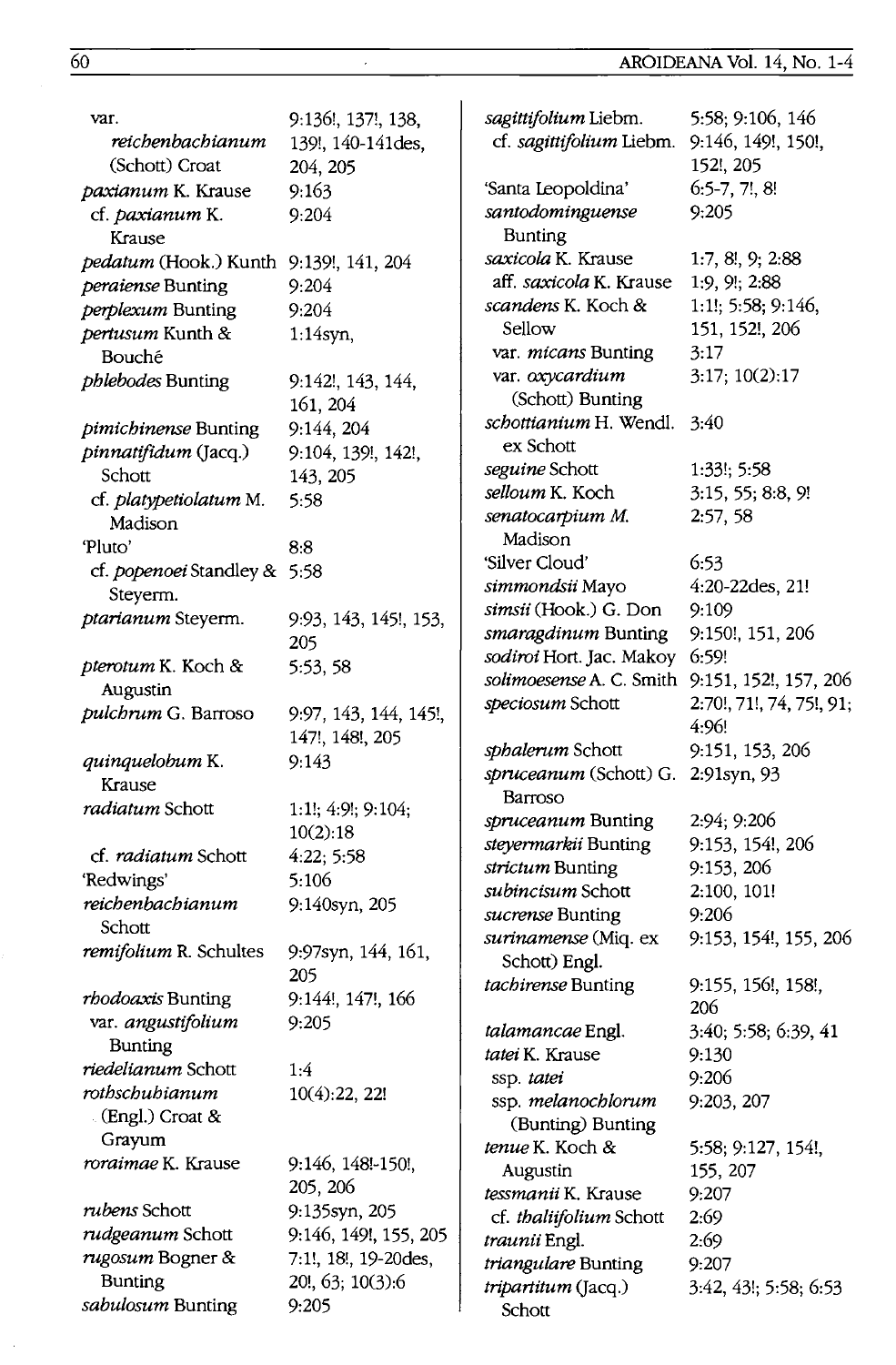| <i>trujilloi</i> Bunting       | 9:135, 155, 156!,<br>157, 207 | Pisonia [Nyctaginaceae]<br>Pistia L. | 8:91<br>1:35, 36, 46, 47, 71; |
|--------------------------------|-------------------------------|--------------------------------------|-------------------------------|
| tweedianum Schott              | 3:17; 7:58                    |                                      | 2:11; 5:14, 17, 86;           |
| uleanum Engl.                  | 9:163                         |                                      | 6:160; 10(2):5, 8, 14,        |
| undulatum Engl.                | 7:58                          |                                      | (3):22, (4):27                |
| venezuelense Bunting           | 9:151, 157, 158!,             | stratiotes L.                        | 1:48!; 3:17, 64, 64!,         |
|                                | 159!, 173!, 207               |                                      | 73!, 103, 105, 105!           |
| venosum (Willd.) Croat         | 9:79, 157, 159!, 160,         |                                      | 6:129, 141, 159,              |
|                                | 202, 203, 207                 |                                      | 159!; 7:58; 8:11, 27;         |
| venustum Bunting               | 9:159!, 160, 161, 207         |                                      | 9:208; 10(2):5, 7,            |
| <i>verrucosum</i> Mathieu      | 3:43, 45, 46!; 4:4;           |                                      | 13!, (4):11                   |
|                                | 5:120; 6:27, 141,             | Pistiaceae                           | 10(4):28                      |
|                                | 153!                          | Pistioideae                          | 1:63, 71; 3:23, 31,           |
| victoriae Bunting              | 9:207                         |                                      | 54, 85; 5:70, 86;             |
| vinaceum Bunting               | 9:161, 162!, 207              |                                      | 7:24; 10(2):29,               |
| 'warmingii'                    | 6:160                         |                                      | (4):27,29                     |
| <i>warscewiczii K</i> . Koch & | 6:141                         | Pithecellobium                       | 5:49                          |
| Bouché                         |                               | longifolium                          |                               |
| 'Flavum'                       | 6:52                          | [Leguminosae]                        |                               |
| wendlandii Schott              | 4:4; 5:52, 53, 58;            | Pittosporum                          | 2:52                          |
|                                | 6:50, 52                      | [Pittosporaceae]                     |                               |
| <i>williamsii</i> Hook. f.     | 2:70!, 71, 71!                | Plagiosiphon                         | 4:110                         |
| cf. williamsii                 | 2:65!                         | emarginatus (Hutch &                 |                               |
| wittianum Engl.                | 9:163                         | Daziel) J. Leonard                   |                               |
| wurdackii Bunting              | 9:161, 162!, 163,             | [Leguminosae]                        |                               |
|                                | 204, 207                      | Plesmonium Schott                    | 1:67; 5:76; 8:15, 23,         |
| yaracuyense Croat              | 9:164-166des, 165!,           |                                      | 25, 73, 75; 10(3):16,         |
|                                | 207                           |                                      | 21, 22                        |
| yavitense Bunting              | 9:208                         | coudercii Bogner                     | 8:23, 25, 75syn, 77!          |
| zulianum (Bunting)             | 9:92, 118, 165!, 166,         | margaritiferum (Roxb.) 8:23, 25      |                               |
| <b>Bunting</b>                 | 201, 208                      | Schott                               |                               |
| Philonotion Schott             | 1:65syn; 10(3):21             | Pleuriarum Nakai                     | 1:65syn; 10(3):22             |
| <i>Phoenix</i> canariensis     | 10:7                          | Plumeria [Apocynaceae]               | 10(4):4                       |
| [Palmae]                       |                               | Podolasia N. E. Br.                  | 1:67; 2:7; 5:75;              |
| Phymatarum M. Hotta            | 1:69; 2:110; 5:78;            |                                      | 10(3):22                      |
|                                | 10(3):22                      | Podophyllum peltatum L.              | 8:6                           |
| <i>Pinellia</i> Ten.           | 1:71; 2:100; 5:86;            | [Berberidaceae]                      |                               |
|                                | $10(2):5$ , $(3):22$ ,        | Polystachya                          | 4:110                         |
|                                | 10(4):11                      | microbambusa                         |                               |
| <i>ternata</i> (Thunb.)        | 8:5, 6!; 10(2):7, 17,         | kranzlin [Orchidaceae]               |                               |
| Makino                         | 18                            | Porphyrospatha Engl.                 | 1:35, 36, 47, 48, 70;         |
| tuberifera Ten.                | 10(2):7syn                    |                                      | 5:54, 68, 82;                 |
| Pinellinae                     | 1:71; 5:86                    |                                      | 10(3):22                      |
| Piper [Piperaceae]             | 5:52                          | <i>schottiana</i> (H. Wendl.         | 1:73!                         |
| Piptospatha N. E. Br.          | 1:69, 72; 2:7, 111;           | ex Schott) Engl.                     |                               |
|                                | 4:62; 5:15, 68, 78;           | Potamogeton                          | 4:23, 24                      |
|                                | 10(2):4, (3):19, 22,          | [Potomogetonaceae]                   |                               |
|                                | 23                            | Potomogetonaceae                     | 4:24                          |
| acutifolia Engl.               | 2:120                         | Potheae                              | 10(2):5                       |
| insignis N. E. Br.             | 2:6!                          | Pothoeae                             | 1:64, 66; 3:70; 5:71          |
| ridleyi N. E. Br.              | 4:62                          | Pothoideae                           | 1:56, 63, 64, 66;             |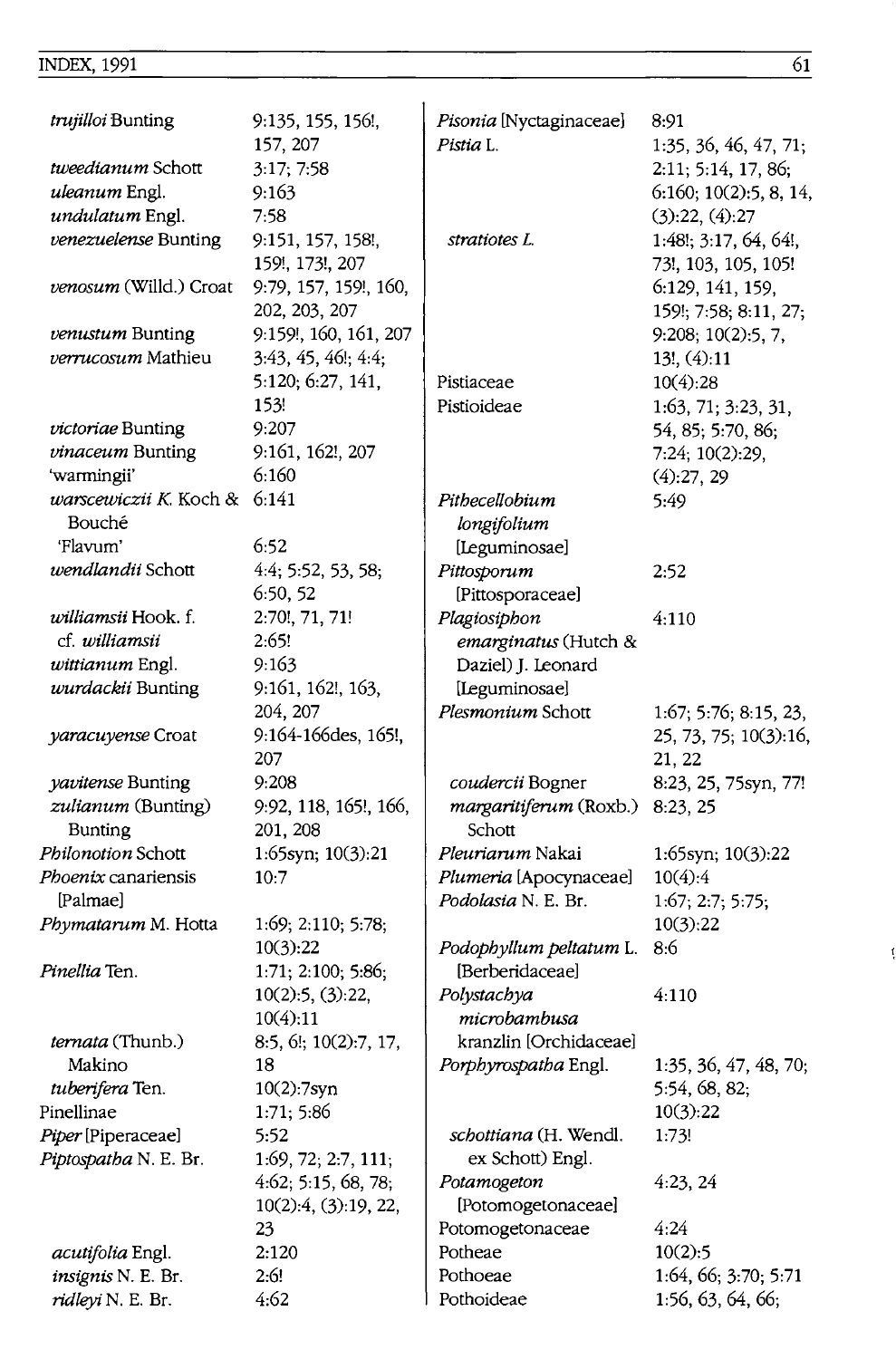# AROIDEANA Vol. 14, No. 1-4

|                                             | 2:32, 53; 3:70, 92;                        | Rafflesia [Rafflesiaceae]     | 4:43; 5:102            |
|---------------------------------------------|--------------------------------------------|-------------------------------|------------------------|
|                                             | 4:39; 5:69, 71; 6:123;                     | Ranunculaceae                 | 1:78                   |
|                                             | 8:137; 10(2):17,                           | Remusatia Schott              | 1:70; 5:80; 10(2):5,   |
|                                             | (4):26, 27, 28, 29                         |                               | 7, 23, (3):22, (4):11  |
| Pothoidium Schott                           | 1, 66; 5:68, 71;                           | bookeriana Schott             | 6:24!                  |
|                                             | 10(3):22                                   | ornata (Schott) Hen Li        | 10(2):23, 24!, 25, 26! |
| lobbianum Schott                            | 5:21!                                      | & Guo                         |                        |
| Potbos L.                                   | 1:31, 64, 66; 5:13,                        | vivipara (Lodd.) Schott       | 6:1!, 24!, 25des;      |
|                                             | 14, 68, 71; 6:129;                         |                               | 8:91; 10(2):25         |
|                                             | 7:57; 10(2):7, 8, 10,                      | Rhaphidophora Hassk.          | 1:65, 67; 2:102; 5:13, |
|                                             | 15, (3):15, 22,                            |                               | 14, 15, 17, 19!, 73;   |
|                                             | (4): 11, 23, 27                            |                               | 6:129; 10(2):12, 20,   |
| sect. Goniurus                              | 5:68; 7:57                                 |                               | (3):16, 22, (4):11, 27 |
| <i>loureirii</i> Hook. & Arn.               | 5:14                                       | africana N. E. Br.            | 3:64                   |
| panduriforme Kunth                          | 9:135syn                                   | <i>aurea</i> (Linden & André) | 6:28!; 8:46            |
| remotiflorus Hook.                          | 7:57                                       | <b>Birdsey</b>                |                        |
| rumpii Schott var.                          | 5:69                                       | australasica Bailey           | 5:14                   |
| giganteus Engl.                             |                                            | celatocaulis Alderw.          | 6:15                   |
| scandens L.                                 | 10(3):22                                   | decursiva Schott              |                        |
| venosa Willd.                               | 9:157syn, 160                              | elmeri Engl. & K. Krause 5:15 | 3:17                   |
| violacea Sw.                                | $3:89$ syn                                 | 'Golden Pothos'               |                        |
| Primulaceae                                 | 1:78                                       | 'Hunter's Robe'               | 8:46                   |
| Protareae                                   | 1:71; 5:84                                 | korthalsii Schott             | 8:46                   |
| Protarum Engl.                              | 1:64, 71; 5:84;                            |                               | 5:15, 21!              |
|                                             | 10(3):22<br>1:69!                          | monticola K. Krause           | 5:15, 24!              |
| sechellarum Engl.<br>Pseudodracontium N. E. |                                            | pinnata Schott                | 5:14, 18!              |
| Br.                                         | 1:67; 2:7; 5:76; 8:15,<br>21, 23; 10(3):22 | Rhaphiophallus Schott         | 10(3):23               |
| siamense Gagnepain                          | 3:18; 8:23!                                | Rhektophyllum N. E. Br.       | 1:67; 2:7; 5:16, 17,   |
| Pseudohomalomena A.                         | 1:65syn; 10(3):22                          |                               | 77; 6:159; 8:73;       |
| Hawkes                                      |                                            |                               | 10(3):23, (4):11       |
| Pseudobydrosme Engl.                        | 1:67; 2:7; 4:31; 5:76;                     | camerunense Ntepe             | 8:73syn                |
|                                             | 8:15; 10(3):22, 25                         | congense de Wild. & T.        | $8:73$ syn             |
| buettneri Engl.                             | 4:31                                       | Durand                        |                        |
| gabunensis Engl.                            | 2:97!; 4:31, 33-                           | mirabile N. E. Br.            | 5:16, 23!; 6:15, 16!;  |
|                                             | 37des, 31!, 32!,                           |                               | 8:73syn                |
| Psychodidea                                 | 8:105                                      | Rhododendron                  | 4:23                   |
| Psychotria [Rubiceae]                       | 5:52                                       | [Ericaceae]                   |                        |
| Pteropodidae                                | 8:93                                       | Rhodospatha Poeppig           | 1:34, 36, 48, 51, 65,  |
| Ptiloris magnificus [Aves] 8:70             |                                            |                               | 67; 2:55, 102; 5:55    |
| Pycnospatha Thorel ex                       | 1:67; 5:75; 10(2):10,                      |                               | 59, 73; 6:159; 9:166;  |
| Gagnepain                                   | (3):22                                     |                               | 10(3):23               |
| Pycnospathinae                              | 1:67; 5:75                                 | <i>badilloi</i> Bunting       | 9:166, 168!, 208       |
| Pythium [Pythiaceae]                        | 7:21, 72                                   | bolivarana Bunting            | 9:167, 168!, 208       |
| Pythonieae Schott                           | $1:67, 5:76, 8:15$ syn;                    | falconensis Bunting           | 9:208                  |
|                                             | 10(4):29                                   | guasareensis Bunting          | 9:208                  |
| Pythonion Appuleius                         | 10(3):25                                   | cf. beliconifolia Schott      | 9:208                  |
| Pythonium Schott                            | 10(3):22syn                                | latifolia Poeppig             | 1:48!                  |
| wallichianum Schott                         | 8:19syn                                    | moritziana Schott             | 9:167, 168!, 208,      |
| Quercus [Fagaceae]                          | 4:4                                        | moritziana (Schott)           | 9:167syn               |
| virginiana Mill.                            | 1:74                                       | <b>Bunting</b>                |                        |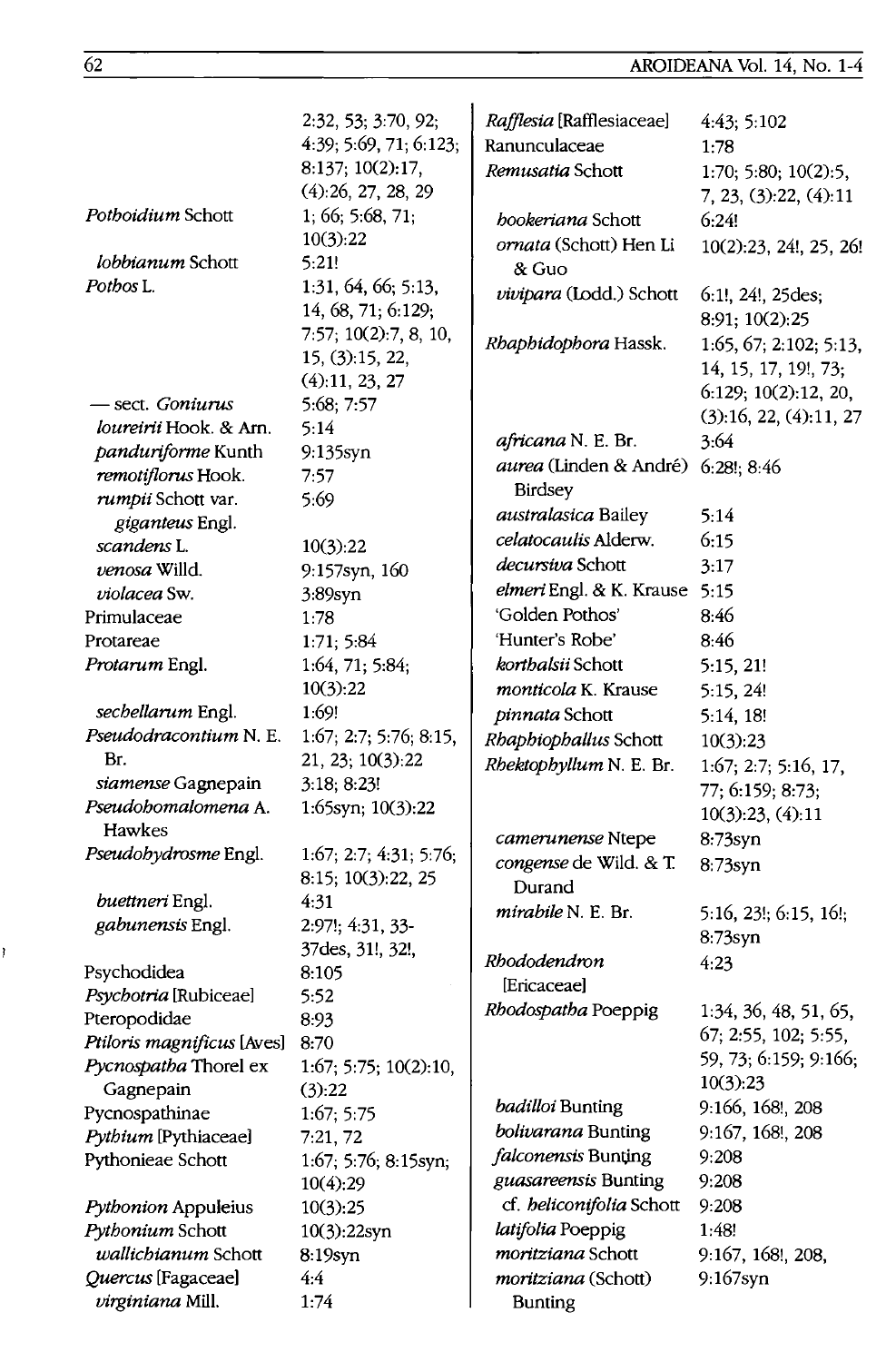# $I<sub>1</sub><sub>1</sub><sub>2</sub><sub>3</sub>$  INDEX, 1991 63

| <i>moritziana</i> (Schott)        | 9:167syn                  |                                  | 22, 23, 10(4):11, 27    |
|-----------------------------------|---------------------------|----------------------------------|-------------------------|
| Croat                             |                           | acutifolia (Engl.) M.            | 2:120                   |
| oblongata Poeppig                 | 9:167, 168!, 173!,<br>208 | Hotta (non Engl.<br>1912)        |                         |
| pachysperma M.<br>Madison         | 2:73                      | bolivarana Bunting &<br>Steyerm. | 9:169, 170!, 209        |
| perezii Bunting                   | 9:208                     | calyptrata Zoll. &               | 6:60!                   |
| cf. picta Nicholson               | 9:167, 209                | Moritzi                          |                         |
| steyermarkii Bunting              | 9:208                     | concinna Schott                  | 5:33!                   |
| venosa Gleason                    | 9:169, 185!, 209          | cordifolia M. Hotta (non 2:120   |                         |
| wendlandii Schott                 | 5:55, 58                  | Ridley 1910)                     |                         |
| Rhynchopyle Engl.                 | 10(3):23                  | bottae Bogner &                  | 2:120                   |
| Richardia Kunth                   | 10(3):23                  | Nicolson                         |                         |
| Richardia L.                      | 10(3):23, (4):8           | latifolia Miq. var. viridis      | 7:159                   |
| <i>Richardsonia</i> Kunth         | 10(3):23                  | mayoana Bogner & M.              | 7:63                    |
| Ringentiarum Nakai                | 1:65syn; $10(3):15$ ,     | Hotta                            |                         |
|                                   | 23                        | neoguineensis N. E. Br.          | 5:97!; 7:159            |
| Robdea A.W. Roth                  | 10(2):8, 14               | ornata Alderw.                   | 8:11,67                 |
| [Oleaceae]                        |                           | schottii Bogner &                | 2:120                   |
| <i>japonica</i> (Thunb.) Roth     | 10(2):9!                  | Nicolson                         |                         |
| Rubiaceae                         | 2:26                      | spruceana (Schott)               | 9:209                   |
| Rubus fruticosa L.                | 8:104                     | Bunting                          |                         |
| [Rosaceae]                        |                           | var. spruceana                   | 9:169, 170!, 209        |
| Rutaceae                          | 1:78                      | var. williamsii                  | 9:169, 209              |
| Sagittaria [Alismataceae]         | 3:103, 132                | (Steyermark)                     |                         |
| <i>latifolia</i> Willd.           | 8:6, 6!                   | <b>Bunting</b>                   |                         |
| rhombifolia Cham.                 | 8:58                      | Schizocasia Engl.                | $1:65$ syn; 7:102, 152, |
| Salvia L. [Labiatae]              | 10:7                      |                                  | 153, 158; 10(3):21,     |
| Sarcopoterium Spach<br>[Rosaceae] | 10:7                      | <i>acuta</i> var.                | 23, (4):11<br>7:153     |
| Sauchromation                     | 10(3):23syn               | angustipartita Engl.             |                         |
| Appuleius                         |                           | var. tigrina Engl.               | 7:153                   |
| Sauromation Appuleius             | 10(3):23syn, 25           | lauterbachiana Engl.             | 2:62syn; 7:155          |
| <i>Sauromatum</i> Schott          | 1:65, 71, 81; 2:12;       | portei Schott                    | 7:127syn                |
|                                   | 5:85; 10(2):8, (3):15,    | <i>regnieri</i> L. Linden &      | 7:127syn                |
|                                   | 20, 23, (4):11            | Rodigas                          |                         |
| pedatum Schott                    | 7:159                     | sanderiana Engl.                 | 7:100syn                |
| Scaphispatha Brongn. ex           | 1:71; 3:4-5des, 10-       | Schlefflera [Araliaceae]         | 3:55                    |
| Schott                            | 12; 5:84; 6:71; 7:5,      | Scindapsus Schott                | 1:58, 65, 67; 2:73,     |
|                                   | 24, 8:95; 10(3):23        |                                  | 77; 5:14, 17, 73;       |
| <i>gracilis</i> Brongn. ex        | $1:71!$ ; $3:4!$ -7!, 6-  |                                  | 6:129; 8:80;            |
| Schott                            | 12des, 9!, 10!, 11!,      |                                  | 10(3):23, (4):11        |
|                                   | 12; 8:59                  | pictus Hassk.                    | 3:131                   |
| Schismatoglottidinae              | 2:121; 3:143; 4:63;       | 'Argyraeus'                      | 8:9                     |
|                                   | 5:78; 6:21                | Scytopetalaceae                  | 4:109                   |
| Schismatoglottidieae              | 1:69; 10(4):29            | Sericulus chrysocephalus         | 8:90                    |
| Schismatoglottis Zoll. &          | 1:65, 69; 2:102, 111,     | Sisyrinchium brachypus           | 3:34!                   |
| Moritzi                           | 120, 121; 5:14, 15,       | Bickn. [Iridaceae]               |                         |
|                                   | 25!, 41, 68, 78; 6:61,    | Sparaganium                      | 10(3):11                |
|                                   | 129, 141, 159; 9:169;     | [Sparaganiaceae]                 |                         |
|                                   | 10(2):7, (3):17, 21,      | Spathantheum Schott              | 1:35, 49, 71, 3:49;     |

l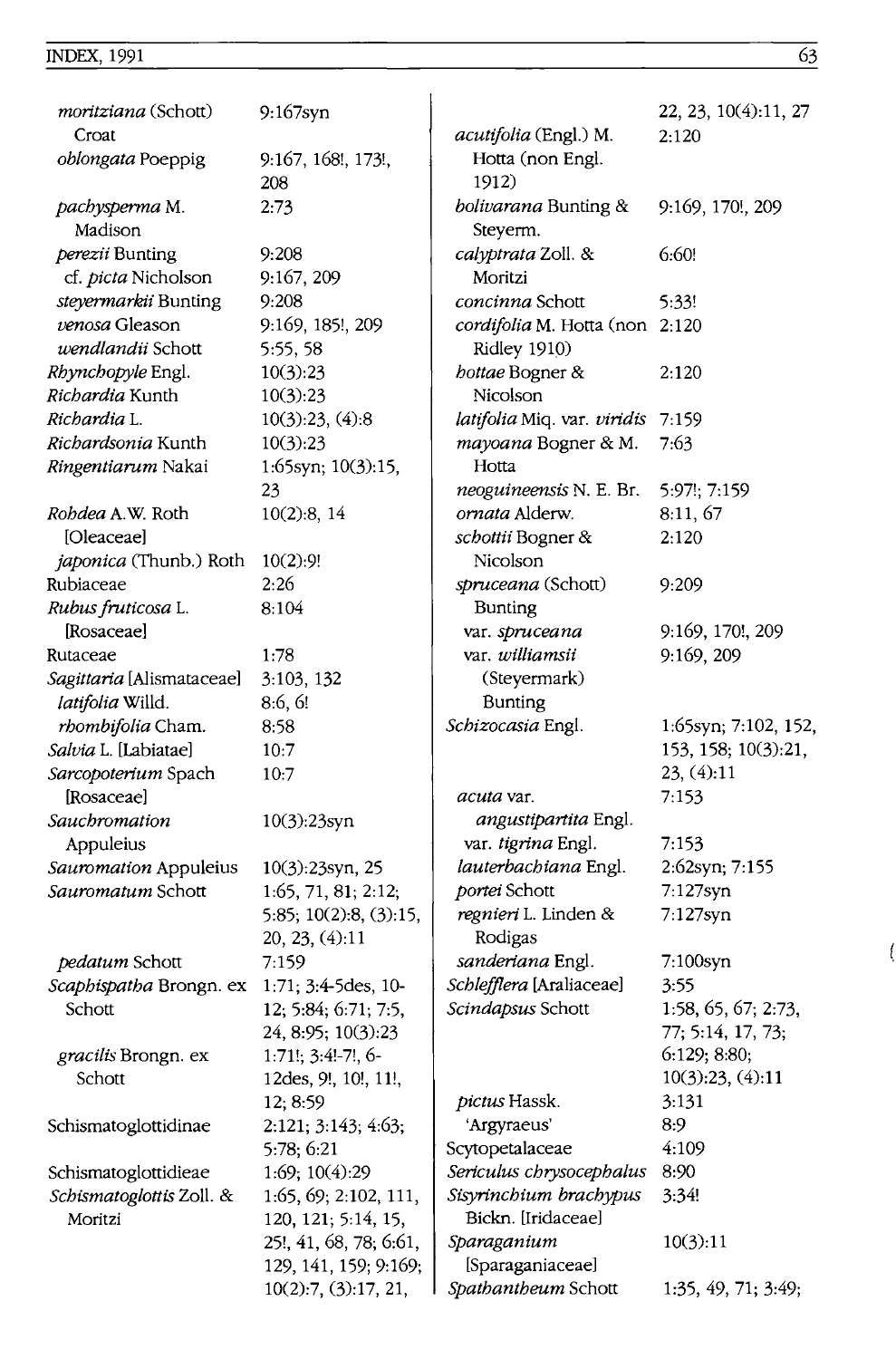|                           | 5:83; 8:95; 10(2):10,  | ammiticum Bunting        | 9:179!                |
|---------------------------|------------------------|--------------------------|-----------------------|
|                           | 10(3):23               | ssp. ammiticum           | 9:210                 |
| <i>orbignyanum</i> Schott | 1:49!, 69!; 5:40, 46!  | ssp. neblinae Bunting    | 9:210                 |
| Spathicarpa Hook.         | 1:65, 71; 5:83; 8:95;  | angustifolium Hemsley    | 5:55,58               |
|                           | 10(2):8, (3):17, 23    | multiovulatum (Engl.)    | 9:176, 177!, 179!,    |
| sagittifolia Schott       | 7:26                   | N. E. Br.                | 210                   |
| sagittifolia var.         | 10:5!                  | pittieri Steyerm.        | 9:177!, 210           |
| gardnerii (Schott)        |                        | spruceanum Schott        | 2:75; 9:210           |
| Engl.                     |                        | steyermarkii Bunting     | 9:176syn, 210         |
| Spathicarpeae             | 8:95                   | ulei K. Krause           | 9:176, 177!, 210      |
| Spathiphylleae            | 1:67; 5:74             | Steudnera K. Koch        | 1:70; 5:80; 10(3):23  |
| Spathiphyllum Schott      | 1:34, 36, 42, 50, 67;  | Steudnerinae             | 1:70; 5:80            |
|                           | 2:11, 55, 61, 100;     | Stichoneuron             | 7:53                  |
|                           | 3:47, 48; 5:14, 15,    | [Croomiaceae]            |                       |
|                           | 55, 59, 74, 117;       | Strelitzia reginae Aiton | 8:9!                  |
|                           | 6:45!, 46!, 47!, 48!,  | <b>[Strelitziaceae]</b>  |                       |
|                           | 151!; 8:8; 9:169;      | Stylochaeton             | 10(3):23syn, 24,      |
|                           | 10(2):7, 10, 14,       |                          | (4):27                |
|                           | (3):10, 23, (4):11, 27 | Stylochiton Lepr.        | 1:71; 2:8; 5:82;      |
| - sect. <i>Massowia</i>   | 10(2):10               |                          | 10(2):4, 5, 7, 8, 10, |
| canniifolium              | 2:77; 3:130; 9:169,    |                          | 10(3):23, 24          |
| (Dryander) Schott         | 173!, 174!, 209        | bogneri Mayo             | 10:9                  |
| 'Clevelandii'             | 3:17                   | bypogaeus Lepr.          | 3:64                  |
| <i>commutatum</i> Schott  | 5:15, 21!, 22!         | milneanus Mayo           | 10:9                  |
| floribundum (Linden &     | 2:55; 4:73!, 103!;     | Stylochitoneae           | 1:71; 5:82            |
| André) N. E. Br.          | 6:15, 141; 8:8, 10!    | Syagrus coronata (C.     | 2:85                  |
| 'variegatum'              | 8:27                   | Martius) Becc.           |                       |
| friedrichsthalii Schott   | 5:55, 58               | [Palmae]                 |                       |
| fulvovirens Schott        | 5:58; 9:172, 210       | Symphytum                | 4.23                  |
| bumboldtii Schott         | 9:169, 171, 172,       | [Boraginaceae]           |                       |
|                           | 173!, 179!, 209        | Symplocarpeae            | 1:67; 5:74; 10(4):29  |
| jejunum Bunting           | 9:172, 209             | Symplocarpus Salisb.     | 1:67; 2:100; 4:24;    |
| laeve Engl.               | 5:58                   |                          | 5:74; 8:108; 10(2):5, |
| lanceifolium (Jacq.)      | 9:209                  |                          | 10(3):24, (4):27      |
| Schott                    |                        | foetidus (L.) Salisb.    | 2:12; 8:6, 13, 107,   |
| liesneri Croat            | 9:171-172des, 174!,    |                          | 108!, 110             |
|                           | 209                    | Synandrogyne Buchet      | 1:65syn; 10(3):24     |
| 'Mauna Loa'               | $6:48!$ , 52           | Synandrospadix Engl.     | 1:65, 71; 5:83; 8:95; |
| monachinoi Bunting        | 9:172, 174!, 209       |                          | 10(3):21, 24          |
| <i>neblinae</i> Bunting   | 9:172, 175!, 210       | vermitoxicus (Griesb.)   | 6:53                  |
| perezii Bunting           | 9:172, 210             | Engl.                    |                       |
| cf. phryniifolium Schott  | 5:58                   | Synantherias Schott      | 10(3):24              |
| quindiuense Engl.         | 1:50!                  | Syngonieae               | 1:70; 5:82            |
| schomburgkii Schott       | 9:172, 175!, 210       | Syngonium Schott         | 1:27, 35, 36, 48, 52, |
| wendlandii Schott         | 5:55, 58               |                          | 70; 2:60, 100, 102,   |
| Stemonaceae               | 7:53                   |                          | 3:39, 45, 71, 129;    |
| Stenospermation Schott    | 1:33!, 35, 36, 48, 50, |                          | 4:4, 71, 108; 5:54,   |
|                           | 51!, 67; 2:54, 55,     |                          | 55, 57, 59, 68, 82,   |
|                           | 100; 5:55, 59, 73;     |                          | 87, 88; 6:17!, 129,   |
|                           | 9:176; 10(2):12,       |                          | 141; 7:23, 27; 8:45;  |
|                           | (3):23; 10(4):11       |                          | 9:176; 10(2):7, 12,   |

 $\mathbf{I}$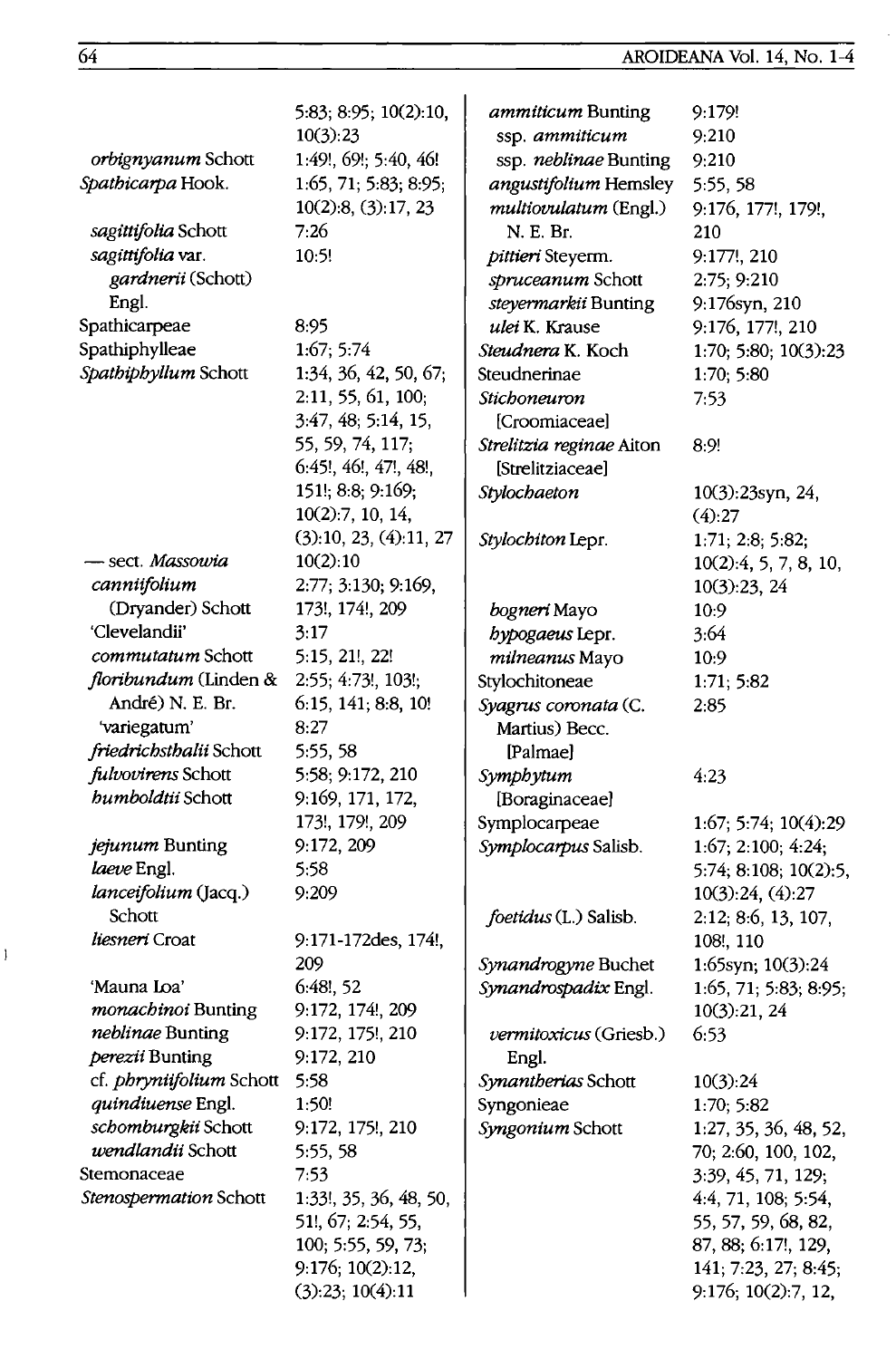|                                               | 14, 10(3):22, 24,<br>(4):11, 27 | weddellianum Brongn.<br>ex Schott                  | 8:94-95 des, 94!, 96!,<br>97!                  |
|-----------------------------------------------|---------------------------------|----------------------------------------------------|------------------------------------------------|
| - sect. <i>Pinnatilobum</i>                   | 10:21                           | Thaumatococcus                                     | 3:62                                           |
| Croat                                         |                                 | <i>daniellii</i> (Bennett)<br>Benth. [Marantaceae] |                                                |
| <i>apurense</i> Bunting                       | 9:210syn                        | Thaumatophyllum Schott                             | $1:65$ syn; $2:92, 93$ ;                       |
| armigerum (Standley &<br>L.O. Williams) Croat | 5:55, 58                        |                                                    | 10(3):24                                       |
| atrovirens Bunting                            | 9:210, 211                      | spruceanum Schott                                  | 2:71syn, 91, 92, 93,                           |
| <i>auritum</i> (L.) Schott                    | 1:51!, 2:60                     | Theriophonum Blume                                 | 94; 8:11; 9:113, 211<br>1:65, 71; 3:70; 4:64,  |
| crassifolium (Engl.)<br>Croat                 | 9:211                           |                                                    | 67; 5:85; 10(3):21,<br>24, 24syn, 25           |
| erythrophyllum Birdsey                        | 8:9                             | <i>dalzellii</i> Schott                            | 4:64, 66,                                      |
| ex Bunting                                    |                                 | fischeri Sivadasan                                 | 4:64-67des, 65!, 67!                           |
| 'Frosty'                                      | 7:26, 53!                       | indicum Engl.                                      | 4:66syn                                        |
| aff. hastifolium Engl.                        | 9:211                           | infaustum N. E. Br.                                | 4:64, 66                                       |
| boffmannii Schott                             | 3:17                            | minutum (Willd.) Engl.                             | 4:64, 66                                       |
| macrophyllum Engl.                            | 5:58                            | sivaganganum (Ramam                                | 4:64                                           |
| meridense Bunting                             | 9:211                           | & Sebastine) Bogner                                |                                                |
| oduberi Ray                                   | 3:128-129des, 128!,             | zeylanicum N. E. Br.<br>Thomsonia Wallich          | 3:52<br>1:67; 5:76; 8:15,                      |
|                                               | 129!                            |                                                    | 16syn, 25; 10(3):15,                           |
| podophyllum Schott                            | 3:17, 130; 4:107;               |                                                    | 24                                             |
|                                               | 5:55, 58; 8:45, 46;             | hookeri (Schott) Engl.                             | 8:15, 25                                       |
|                                               | 9:176, 177!, 178!,              | napalensis Wallich                                 | 8:15, 16, 19syn                                |
|                                               | 211; 10(3):8, 10                | sumawongii Bogner                                  | 8:19syn                                        |
| 'Atrovirens'                                  | 3:17                            | Thomsonieae Blume                                  | 8:15, 23                                       |
| 'White Butterfly'                             | 10(3):8                         | Tillandsia superinsignis                           | 1:60!                                          |
| f. variegata                                  | 6:15                            | Matuda [Bromeliaceae]                              |                                                |
| cv. Flutterby                                 | 10(3):8                         | Tornelia fragrans                                  | $1:14$ syn,                                    |
| schottianum H. Wendl.                         | 5:54, 58                        | Gutierrez                                          |                                                |
| ex Schott                                     |                                 | Trigona [Trigonalidae]                             | 2:54                                           |
| standleyanum Bunting                          | 5:58                            | carbonaria                                         | 7:63                                           |
| steyermarkii Croat                            | 10:1!, 21des, 20!, 21!,         | [Hymenoptera]                                      |                                                |
|                                               | 22!                             | Tupistra Ker-Gawler<br><i><b>ILilaceael</b></i>    | 10(2):14                                       |
| triphyllum Birdsey ex                         | 5:58                            | Typhonium Schott                                   | 1:71; 3:70; 4:64;                              |
| Croat                                         |                                 |                                                    | 5:13, 14, 85; 6:129;                           |
| <i>vellozianum</i> Schott                     | 9:211                           |                                                    | 10(2):27, (3):15,                              |
| <i>wendlandii</i> Schott                      | $3:17; 8:11!$ , 67              | albispathum Bogner                                 | 24syn, 25, (4):11, 27<br>10(2):7, 27, 28!, 29, |
| 'White Butterfly'                             | 8:9                             |                                                    | 29!, 30!                                       |
| <i>yurimaguense</i> Engl.                     | 9:211                           | blumei Nicolson &                                  | 10(2):4                                        |
| Tabebuia argentea                             | 1:74                            | Sivadasan                                          |                                                |
| (Bureau ex Schumann)                          |                                 | divaricatum (L.) Decne.                            | 4:66; 9:211                                    |
| Britton [Bignoniaceae]                        |                                 | trilobatium (L.) Schott                            | 5:16, 23!, 25!;                                |
| Tacca [Taccaceae]                             | 10(3):24                        |                                                    | 10(3):24                                       |
| Taccaceae                                     | 10(3):24                        | Typhonodoreae                                      | 1:69; 5:80                                     |
| Taccarum Brongn. ex                           | 1:71; 5:83; 8:95;               | Typhonodorum Schott                                | 1:69; 5:80; 10(2):5,                           |
| Schott                                        | 10(2):10, (3):15, 24            |                                                    | 7, 12, (3):17, 24                              |
| basslerianum Chodat                           | 8:94syn                         | lindleyanum Schott                                 | 10(2):4, (4)10!, 11                            |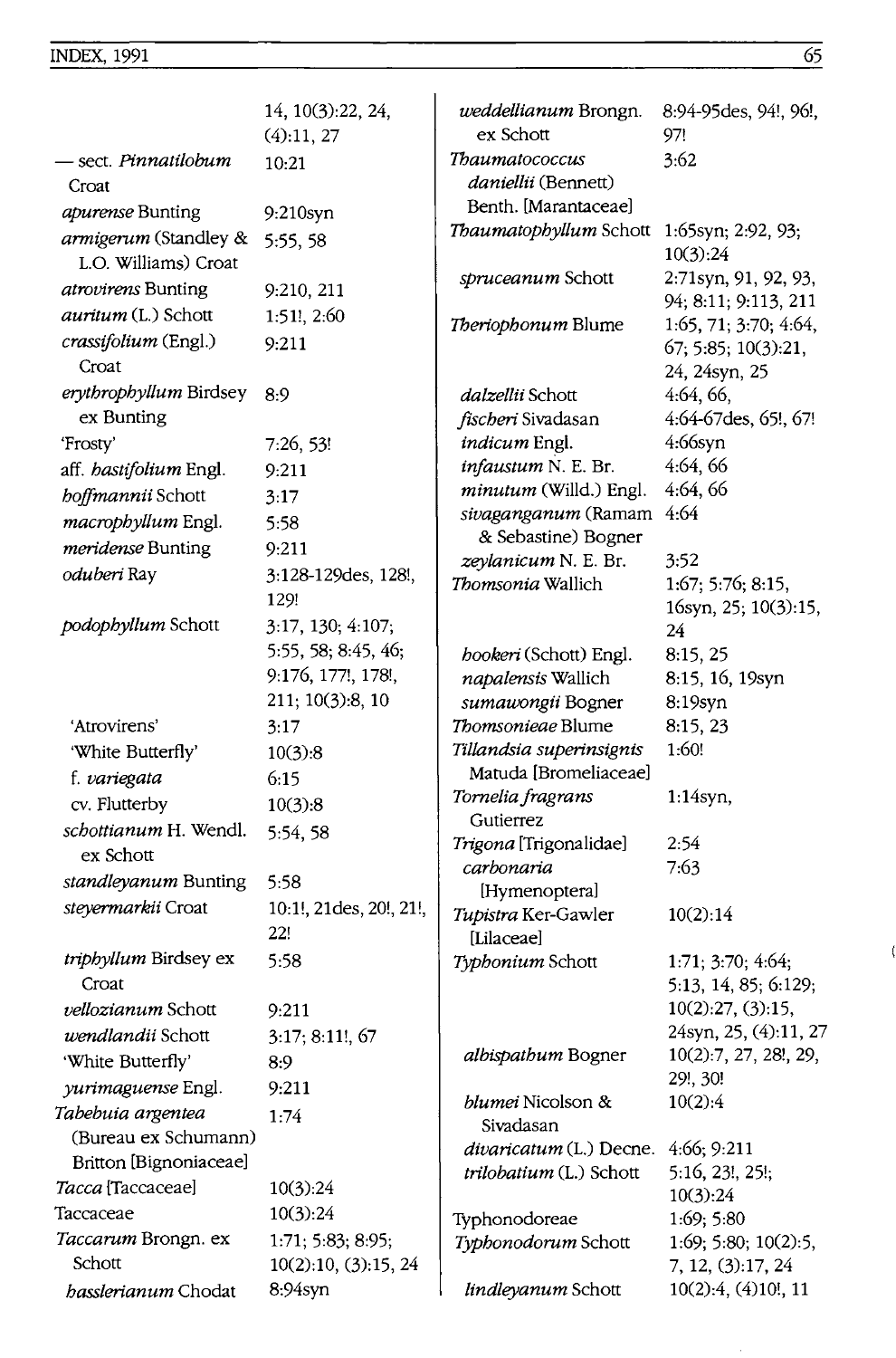| Ulearum Engl.                             | 1:71; 3:101, 102;<br>5:84; 10(3):15, 24     | – sect. <i>Xantbosoma</i><br>Engl.           | 10(2):5                 |
|-------------------------------------------|---------------------------------------------|----------------------------------------------|-------------------------|
| <i>reconditum</i> M. Madison              | 3:101 des, 102!                             | <i>akkermansii</i> (Bunting)                 | 9:176, 178!, 180!,      |
| sagittatum Engl.                          | 3:101, 102                                  | Croat                                        | 193, 212                |
| Urospatha Schott                          | 1:5, 6, 34, 52, 67;<br>2:11, 55, 102; 5:15, | <i>aristeguietae</i> (Bunting)<br>M. Madison | 9:180!, 181, 193, 212   |
|                                           | 55, 59, 75; 9:176;                          | <i>atrovirens</i> 'albo-<br>marginatum'      | 7:26                    |
|                                           | 10(2):10, (3):24                            | bayo Bunting                                 | 9:179!, 180!, 181,      |
| antisylleptica R.<br>Schultes             | 10(2):4                                     |                                              | 212                     |
| friedrichsthalii Schott                   | 5:55, 58                                    | bolivaranum Bunting                          | 9:212                   |
| sagittifolia (Rodsch.)                    | 1:53!; 9:176, 178!,                         | caracu K. Koch &                             | 8:46; 10(3):10          |
| Schott                                    | 211; 10(2):10                               | Bouché                                       |                         |
| cf. sagittifolia<br>(Rodsch.) Schott      | 1:61!; 2:72!, 73                            | caulotuberculatum<br>Bunting                 | 9:212                   |
| wurdackii (Bunting) A.                    | 9:194, 211                                  | conspurcatum Schott                          | 9:212                   |
| Hay                                       |                                             | belleborifolium (Jacq.)                      | 9:212                   |
| Utricularia endresii                      | 4:102                                       | Schott                                       |                         |
| Rchb. f.                                  |                                             | jacquinii Schott                             | 7:158; 9:212            |
| [Lentibulariaceae]                        |                                             | lindenii (André) Engl.                       | 1:24; 6:12!; 70!, 71;   |
| longifolia Gardner                        | 4:102                                       |                                              | 8:11                    |
| raniformis St. Hilaire                    | 4:102                                       | longilobum Bunting                           | 9:212                   |
| Vallisneria L.                            | 3:116                                       | maroae Bunting                               | 9:212                   |
| [Hydrocharitaceae]                        |                                             | mexicanum Liebm.                             | 9:212, 213              |
| Velloziaceae                              | 1:7; 2:85                                   | mirabile Masters                             | 8:51, 53                |
| Verbascum arcturus<br>[Scrophulariaceae]  | 10:7                                        | nigrum (Vell. Conc.)<br>Stellf.              | 8:7                     |
| Victoria [Nymphaceae]                     | 2:11                                        | nitidum Bunting                              | 9:181, 182!             |
| amazonica (Poeppig)                       | 10(4):8                                     | orinocense Bunting                           | 9:213                   |
| Sowerby                                   |                                             | pariense Bunting                             | 9:181, 182!, 213        |
| Viola palustris L.                        | 8:104                                       | peltatum Bunting                             | 9:181, 182!, 183!,      |
| Websteria confervoides                    | 8:58                                        |                                              | 213                     |
| (Poiret) Hooper                           |                                             | pentaphyllum (Vell.                          | 9:213                   |
| [Cyperaceae]                              |                                             | Conc.) Engl.                                 |                         |
| Welfia georgii H.A.<br>Wendland ex Burret | 5:49                                        | pilosum K. Koch &<br>Augustin                | 8:114; 9:213            |
| [Palmae]                                  |                                             | plowmanii Bogner                             | 8:112-114des, 112!,     |
| Xanthosoma Schott                         | 1:24, 25, 27, 32, 35,                       |                                              | 113!, 114!, 115!, 116!, |
|                                           | 36, 38, 40, 52, 53,                         |                                              | 117!                    |
|                                           | 53!, 70; 2:35, 58, 59,                      | pubescens Poeppig                            | 8:114                   |
|                                           | 60, 73, 100; 3:15, 17,                      | robustum Schott                              | 5:55, 58; 10(2):14      |
|                                           | 54, 64, 93; 4:28;                           | sagittifolium (L.) Schott                    | 2:59!, 59; 3:97; 9:213  |
|                                           | 5:14, 15, 55, 59, 81;                       | cf. sagittifolium Schott                     | 5:58                    |
|                                           | 6:49, 50, 51!, 52, 52!,                     | 'Goldv'                                      | 7:158                   |
|                                           | 71, 129, 131; 7:24,                         | saguasense Bunting                           | 9:213                   |
|                                           | 158; 8:46, 59, 72, 87,<br>112, 114; 9:176;  | striatipes (Kunth) M.<br>Madison             | 9:181, 193, 213         |
|                                           | 10:13, 10(2):4, 5, 7,                       | tarapotense Engl.                            | 5:40, 46!               |
|                                           | 12, 18, (3):24,                             | trichophyllum K. Krause 8:114                |                         |
|                                           | (4):11,27                                   | trilobum Bunting                             | 9:181, 183!, 213        |
| sect. Acontias                            | 8:114                                       | violaceum Schott                             | 7:123; 8:45!, 46        |

Ì